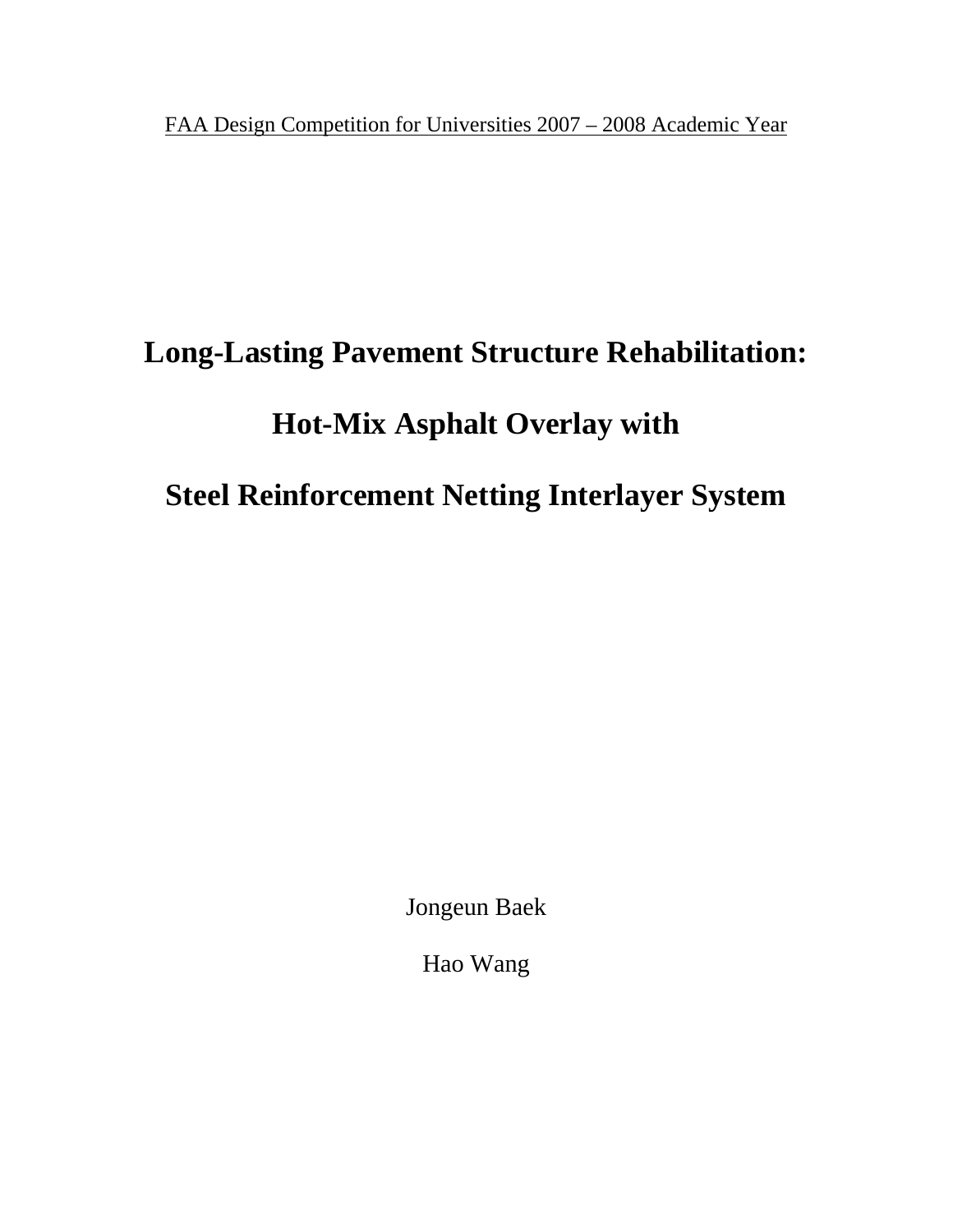## **Executive Summary**

1. Title: Long-Lasting Pavement Structure Rehabilitation: Hot-Mix Asphalt Overlay with Steel Reinforcement Netting Interlayer System

2. Summary: When existing airfield pavements experience severe deterioration or need to support more and heavier aircrafts, hot-mix asphalt (HMA) overlay is a commonly used. Due to the structural features, reflective cracking as a critical distress occurs early in the service life and accelerates to damage the overlay. This project proposes a long-lasting HMA overlay which is a performance- and cost-effective method to control reflective cracking. An interlayer system made of steel reinforcement netting installed at the bottom of HMA overlays provides a strong resistance against reflective cracking. To demonstrate the performance of the steel reinforcement interlayer system in airfield pavement, numerical analysis was performed using a three-dimensional finite element method. For a minimal thickness of HMA overlay (76mm) placed on jointed plain concrete pavement, transverse and longitudinal reflective cracking was developed by a moving Boeing 747 aircraft loading. The steel reinforcement interlayer reduced the fractured area by a factor of 2.2 compared to an unreinforced overlay. In addition, a life-cycle cost analysis was conducted to investigate the cost-effectiveness of the HMA overlay. Based on relative cost benefit, the steel reinforcement interlayer achieved a positive (up to 30%) or equivalent cost-effectiveness. Therefore, the proposed steel reinforcement netting interlayer system in HMA overlay meets the design goal of Federal Aviation Administration.

3. Participants: Jongeun Baek and Hao Wang, graduate students, conducted this design project with Prof. Imad L. Al-Qadi at University of Illinois at Urbana-Champaign.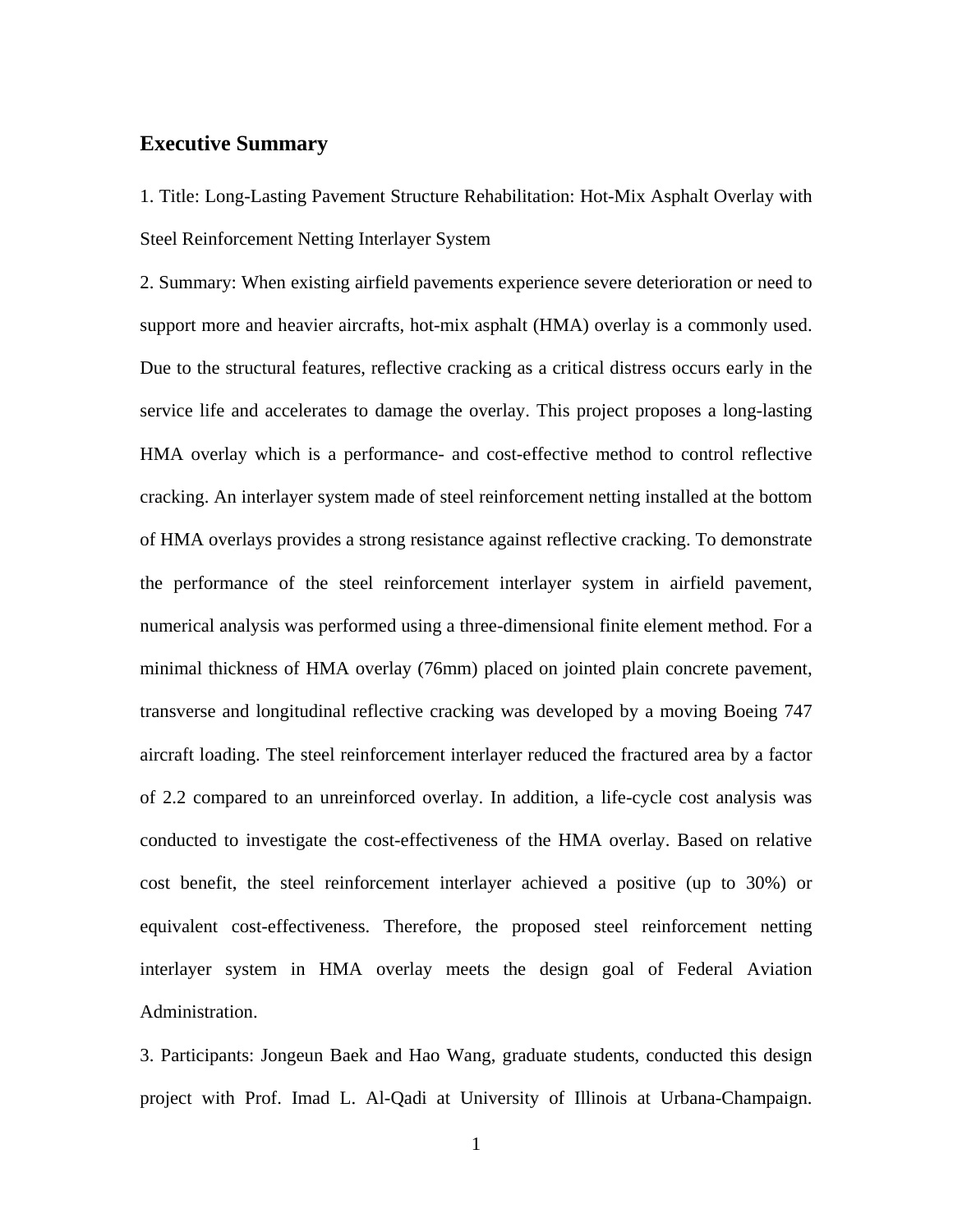## **Table of Contents**

| 1.1 Reflective cracking control in hot-mix asphalt (HMA) overlay 4            |
|-------------------------------------------------------------------------------|
|                                                                               |
|                                                                               |
|                                                                               |
|                                                                               |
|                                                                               |
|                                                                               |
|                                                                               |
|                                                                               |
|                                                                               |
|                                                                               |
|                                                                               |
|                                                                               |
| 6. Description of Interactions with Airport Operators and Industry Experts 34 |
| 7. Description of the Projected Impacts of the Team's Design and Findings 37  |
|                                                                               |
|                                                                               |
|                                                                               |
|                                                                               |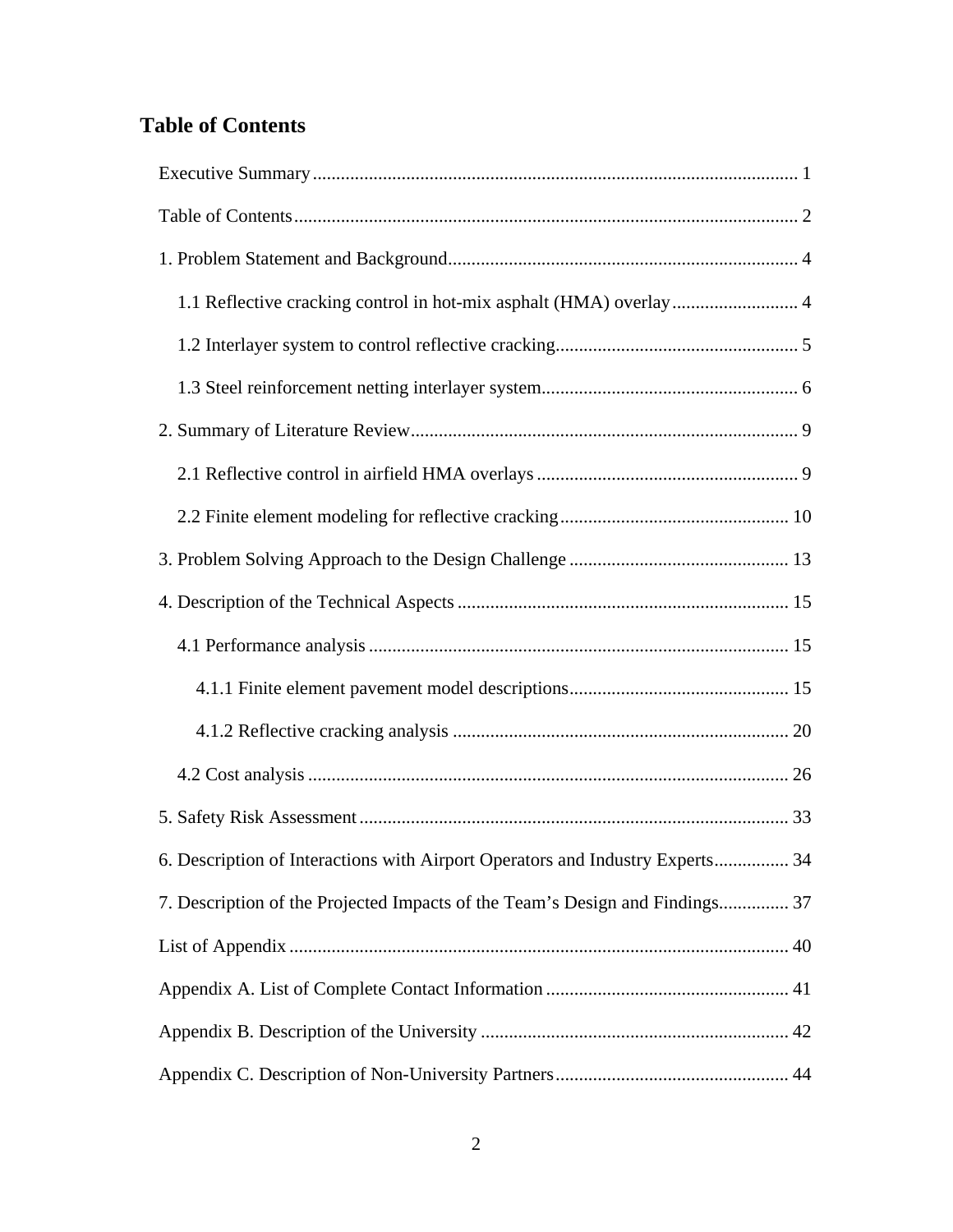| Appendix E. Evaluation of the Educational Experience Provided by the Project 46 |  |
|---------------------------------------------------------------------------------|--|
|                                                                                 |  |
|                                                                                 |  |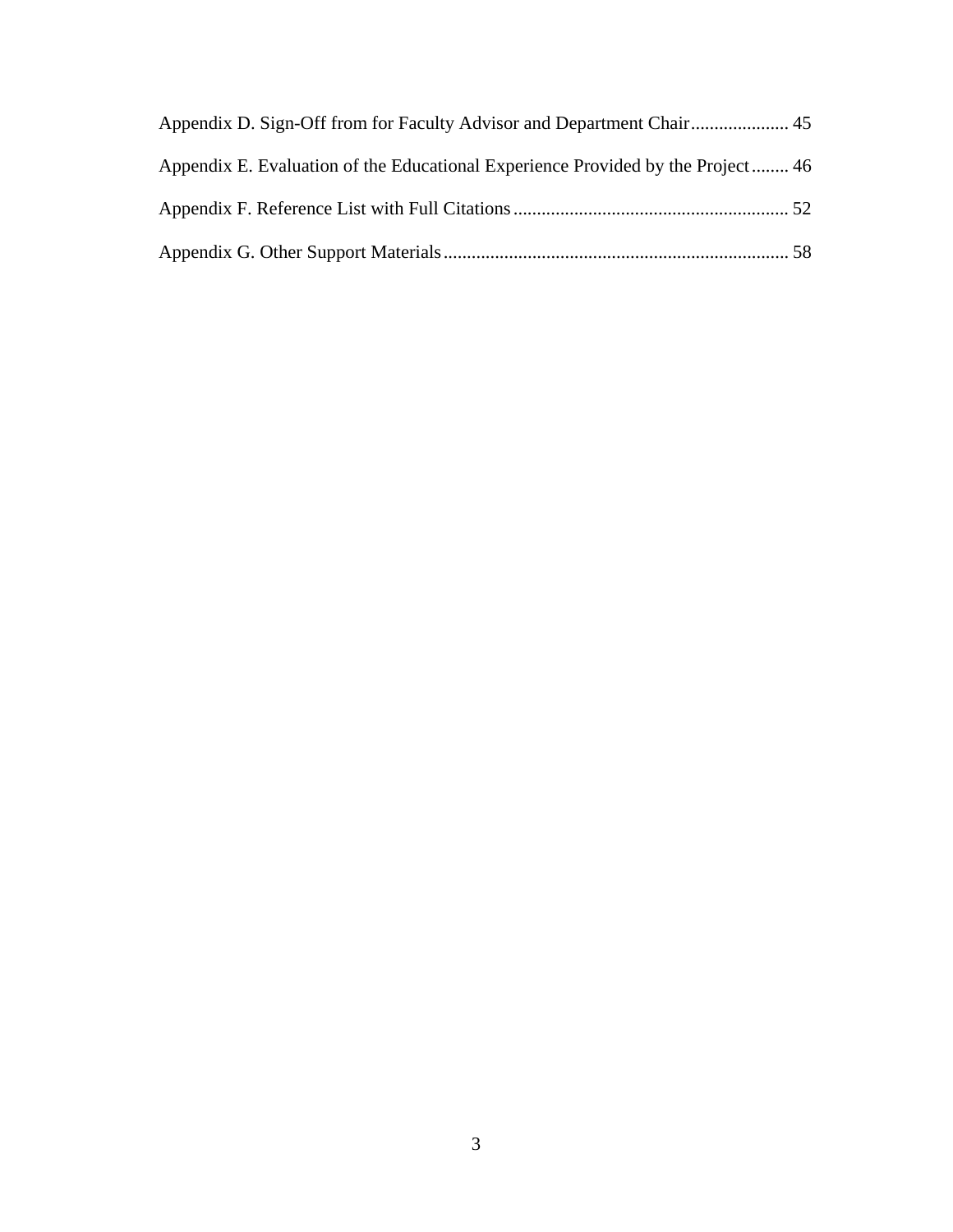## **1. Problem Statement and Background**

### **1.1 Reflective cracking control in hot-mix asphalt (HMA) overlay**

When airfield pavements reach their design service life or develop particularly severe distresses, rehabilitations are required accordingly. Several rehabilitation techniques can be utilized to restore structural and functional capacity of the pavements and/or to repair a part of or whole pavements. Hot-mix asphalt (HMA) overlay is a commonly used rehabilitation technique for deteriorated pavements. A HMA layer placed over existing HMA or PCC pavements extends the service life efficiently and also provides a good rideability. However, HMA overlays have a critical structural weakness in that transverse and longitudinal cracks occur at an early age along joints/patches/cracks in an underlying layer, called reflective cracking. Reflective cracking is inevitable especially when HMA overlays are constructed on jointed PCC pavements. Concentrated tresses, induced by environmental and traffic loading, are intensified at a vicinity of a joint, patch, and/or a crack of the PCC pavements. Moreover, further severe deteriorations may occur when water infiltrates into subsequent layers through reflective cracking. Supplementary methods are recommended in the HMA overlay design guide for airport pavements to control reflective cracking, but those solutions only diminish the occurrence of reflective cracking for a couple of years. As a result, frequent rehabilitation and/or maintenance needs to be performed in an overlay service life. Therefore, a long-lasting HMA overlay to restrict reflective cracking for longer periods needs to be developed.

According to the airport pavement management system (FAA 2006), affordable and timely actions for maintenance and rehabilitation should be provided to deteriorated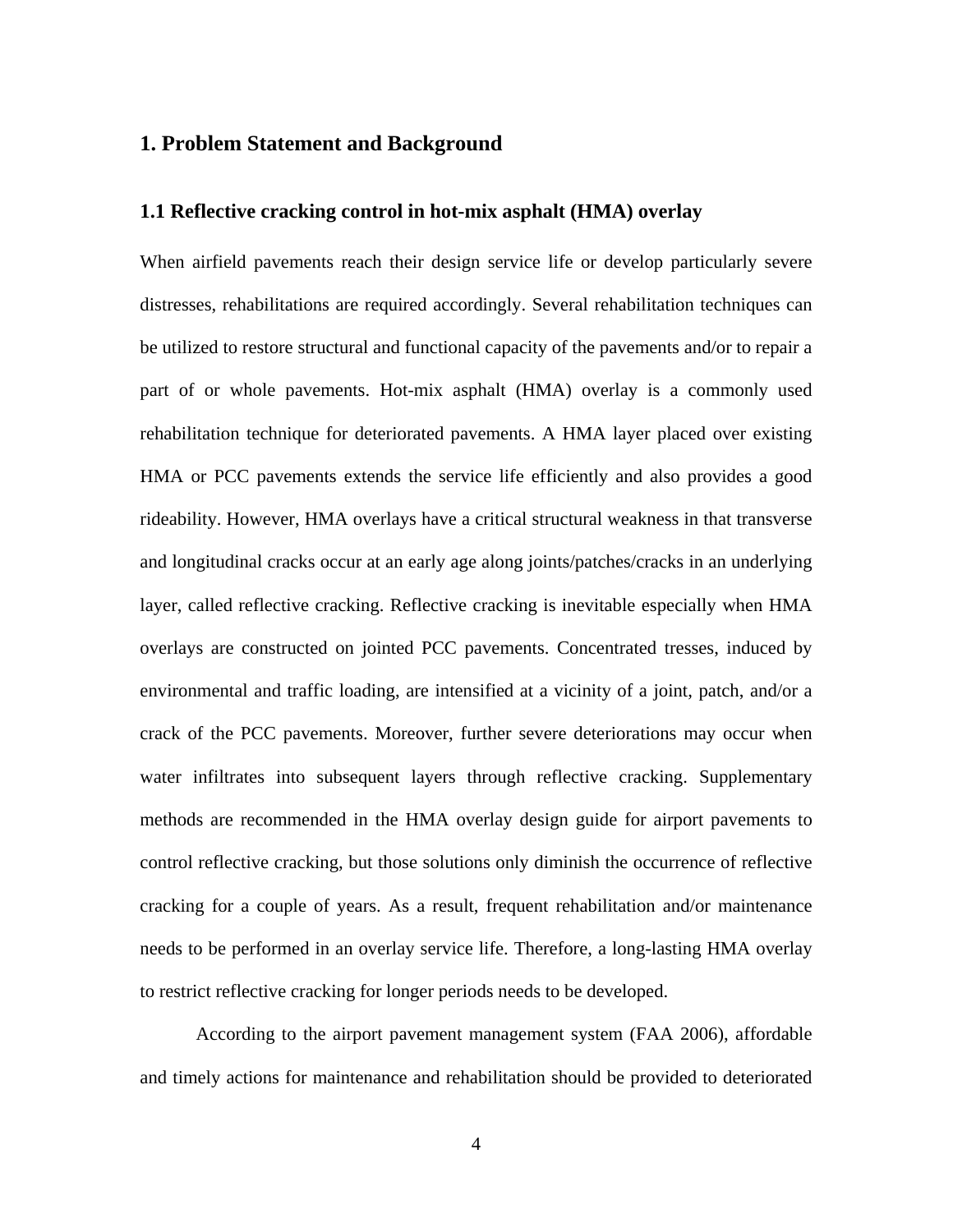airfield pavements. Previously, alternatives were selected based on two approaches: an "ad hoc" approach based on past field experiences of experts; and an "existing condition" approach based on condition indicators to predict future conditions. Neither of these approaches considered cost-effectiveness. However, the use of a cost-effective method is a key feature in the new decision making process for an airport pavement management system (APMS). For that reason, the long-lasting HMA overlay should also save total maintenance costs for the airport pavement during its service life.

#### **1.2 Interlayer system to control reflective cracking**

Interlayer systems have been successfully utilized to retard reflective cracking. An additional thin layer, called interlayer, is laid down at an interface between the overlay and an existing pavement or within the HMA overlay. Various materials are used for interlayer systems depending on their mechanisms to control reflective cracking.

 According to Al-Qadi et al. (2000), interlay systems have five distinct functions as reinforcement, stress relief, separator, filter, and moisture barrier. Among these functions, reinforcement and stress relief are the main functions related to preventing reflective cracking. As for reinforcing a HMA overlay, interlayer systems consist of stiffer materials than the surrounding HMA overlay and compensate for a lack of tensile strength. Woven geosynthetics such as geogrid and metallic grid are typically used as reinforcement. On the other hand, stress relief interlayers made of soft materials are used to dissipate strain energy by deforming themselves. Stress absorbing membrane interlayer (SAMI) and interlayer stress absorption composite (ISAC) are good examples of stress relief interlayers.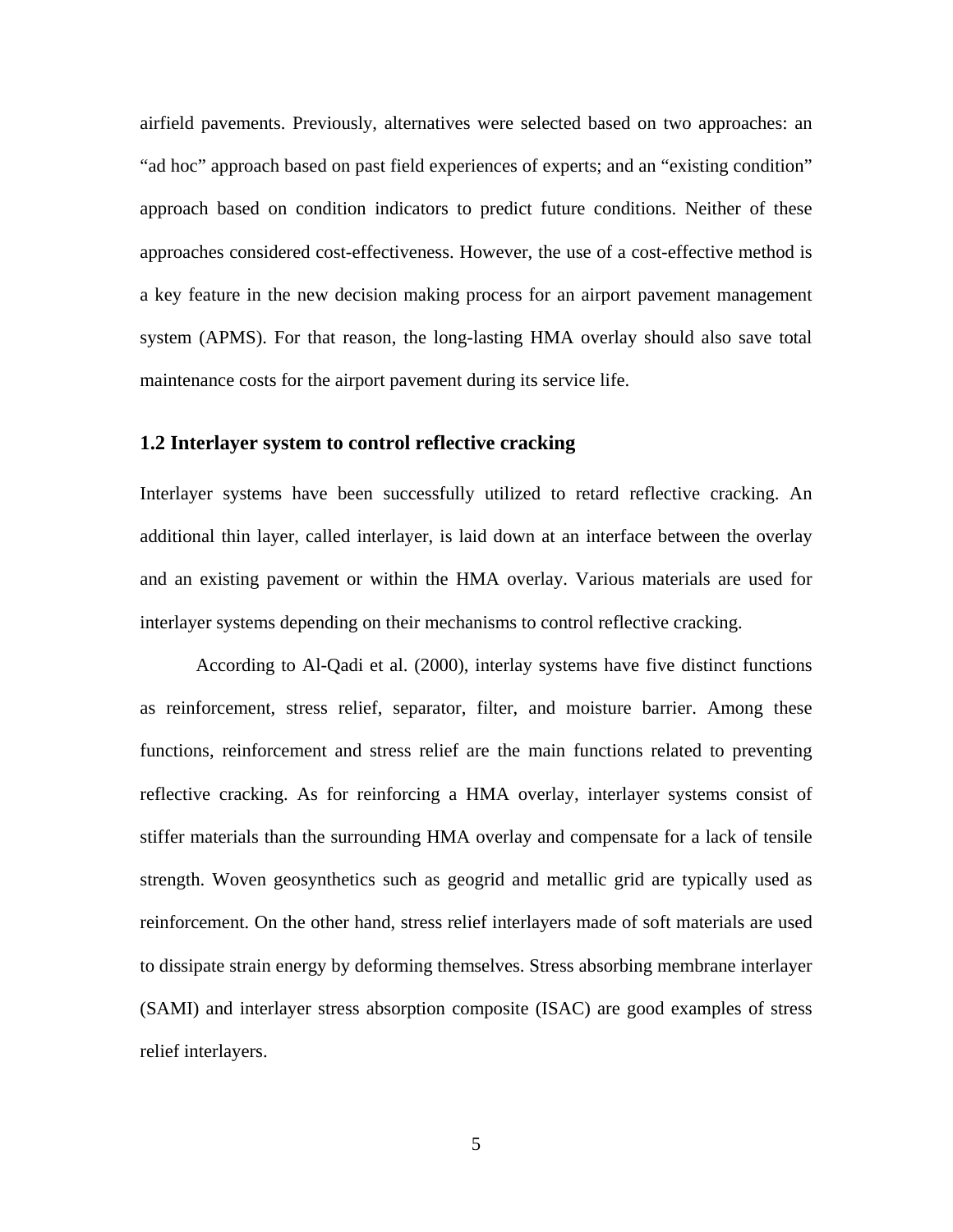Kuo et al. (1993) reported that glass fiber reinforcement placed at the bottom of asphalt overlay increased bending strength by 42% and the fatigue life of the overlay by 80% (referred by Kuo et al. 2003). Thom (2000) concluded that the inclusion of geogrid improved the service life of HMA overlay by a factor of 2.5 and 4.0. Kuo and Hsu (2003) evaluated the effectiveness of geogrid on retarding reflective cracking and concluded that when geogrid is located at one third of the overlay thickness, the performance was the best. Jun et al. (2004) found maximum shear stresses due to traffic loading at the bottom of overlay decreased as the modulus of the geogrid increased when the geogrid was strong enough to withhold the stress, not to be broken. Based on their numerical analysis, the strength of geogrid reduces the thickness of the overlay. For example, 50mm of overlay with 6000 – 8000MPa of geogrid was equivalent to 100mm of overlay with 2000 – 4000MPa of the geogrid.

Montestruque et al. (2004) pointed out that dynamic bending and shear fatigue tests were performed for asphalt beam reinforced with geogrid. They observed that reflective cracking was vertically developed but stopped at 20 – 30mm for the reinforced beam while 75mm of reflective cracking occurred at unreinforced beam. In their tests, the factor of effectiveness of geogrid ranged from 4.6 to 6.1, depending on the opening size of a pre-crack. However, some of the past applications of interlayer systems showed little or even no success on retarding reflective cracking due to the lack of understanding of the interlayer systems and inappropriate installation of interlayer (Peredoehl 1989).

## **1.3 Steel reinforcement netting interlayer system**

A new class of steel reinforcement netting interlayer coated against rusting has been successfully reutilized to retard reflective cracking (BRRC 1998, Vanelstraete and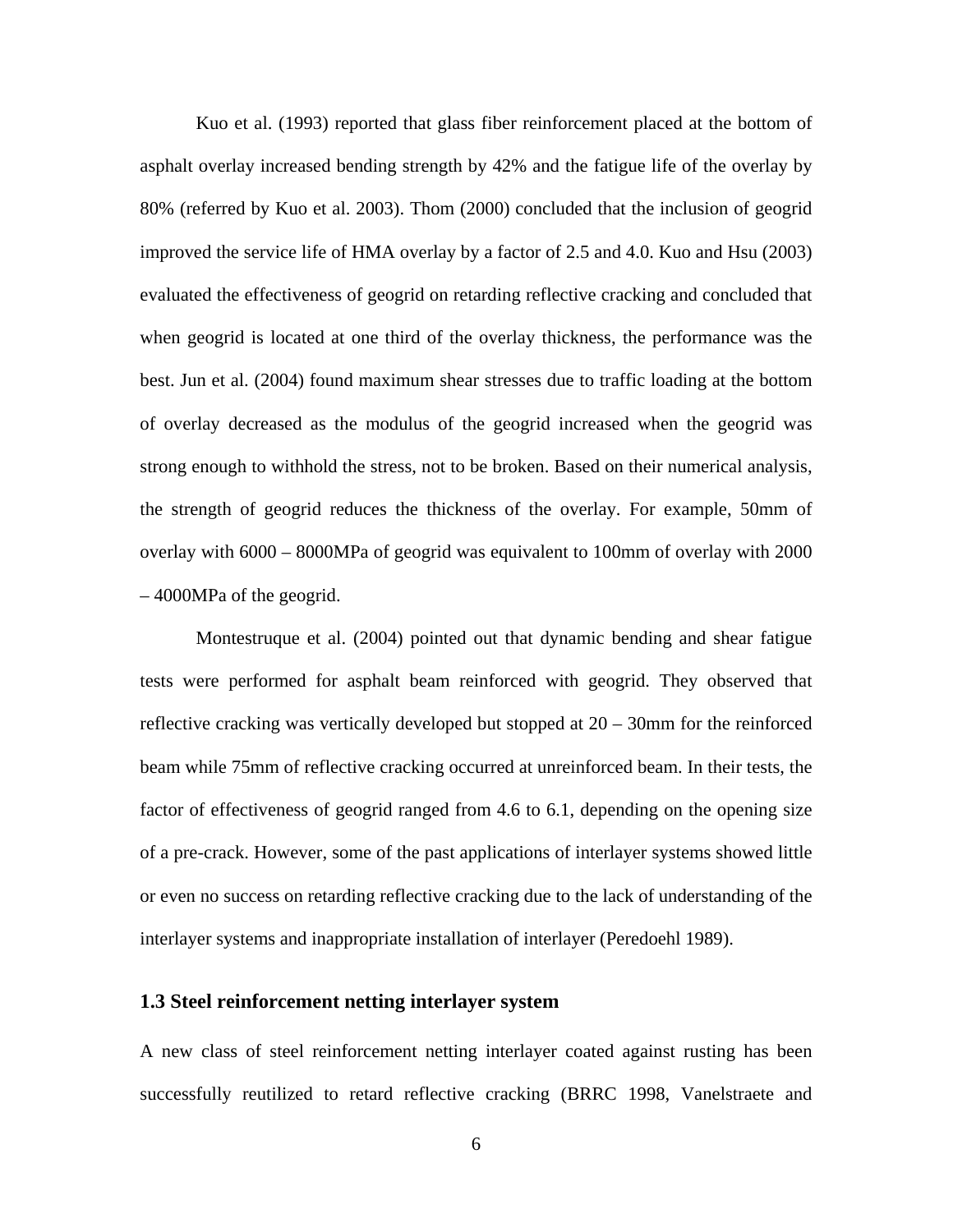Francken 1993, 2000, Al-Qadi 2003). Figure 1 shows the configurations of steel netting with a double twisted and single hexagonal opening of steel wires and a reinforcing bar (Elseifi 2003).

Vanelstraete and Francken (1993) showed, from the results of two-dimensional (2D) finite element (FE) analysis, that metallic grid interlayer reduced tensile strain at the bottom of the overlay induced by thermal loading and then delayed crack initiation time. A report by the Belgian Road Research Centre (1998) concluded that steel mesh led to decrease deflection at the vicinity of a crack tip induced by shear strain performance. The relative gain factor for thermal loading was  $3.2 - 5.0$  for glass fiber and  $6.4 - 8.8$  for steel netting while, for traffic loading, the steel netting was more efficient than glass-fiber due to higher stiffness of steel.

 The first successful application of steel reinforcement in HMA overlay in the U.S.A. was conducted at the Virginia Smart Road by Al-Qadi et al. (2003). He and his collogues consequently examined the benefit of the steel reinforcement by field observations and FE analyses (Al-Qadi et al. 2003, Al-Qadi and Elseifi 2004, Elseifi and Al-Qadi 2005a, 2005b). They reported that steel reinforcement netting increased the service life of overlays between 50% and 90%. Also, steel reinforcement netting reduced maximum transverse strain at the bottom of an HMA overlay of 100mm thick by 15% due to vehicular loading and by 20% due to one cycle of daily temperature variation of  $22^{\circ}$ C to 51 $^{\circ}$ C. Baek and Al-Qadi (2006a, 2006b) evaluated the role of single steel reinforcement wire in a two-layered beam specimen on delaying crack development by numerical analysis. Crack initiation time was delayed and growth rate decreased since the steel reinforcement held and redistributed concentrated stress around a crack tip. They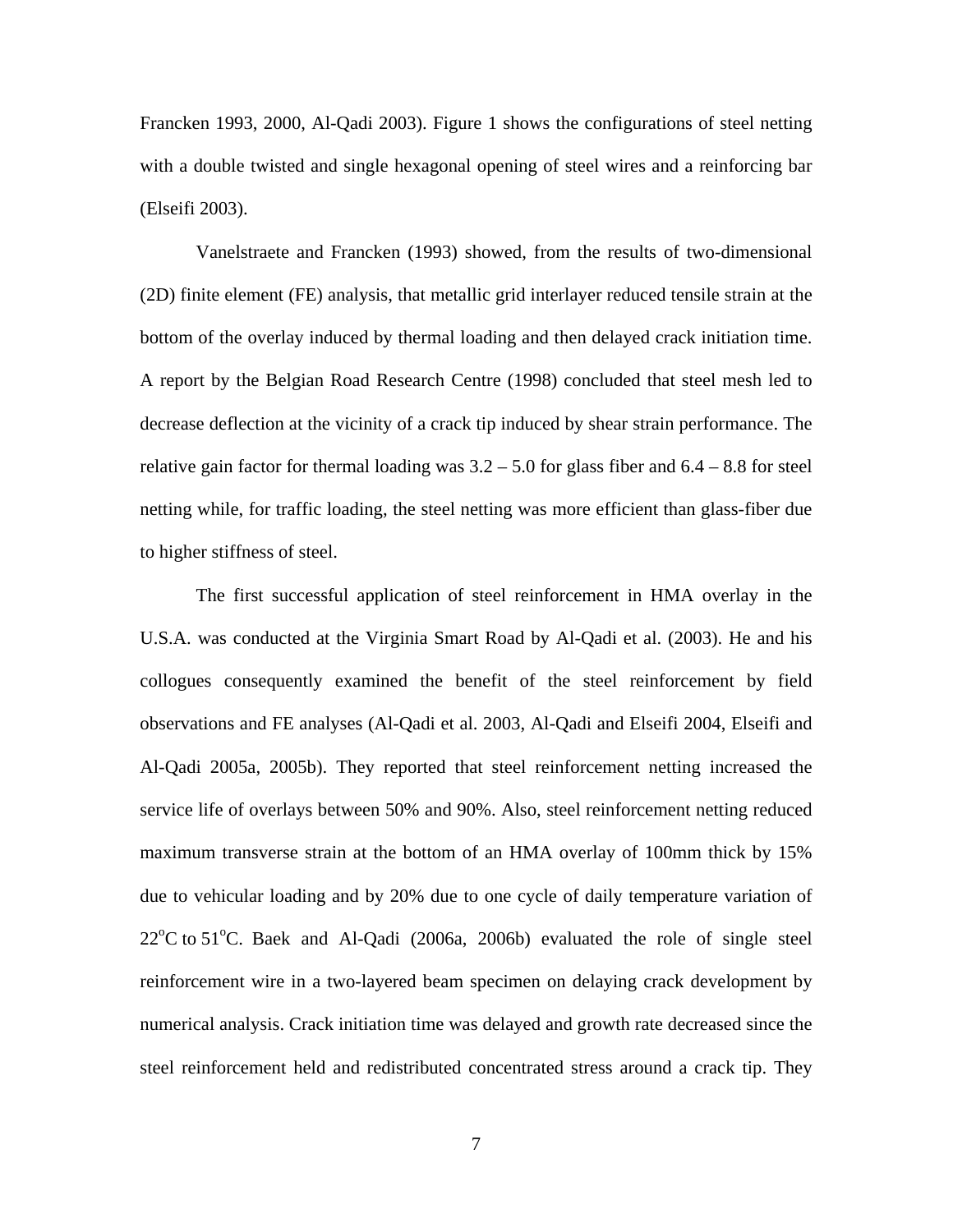mentioned that the role of the steel reinforcement was affected by interface conditions, HMA material properties, and temperature. Recently, using 3D FE analysis, Baek and Al-Qadi (2008) also investigated steel reinforcement netting interlayer on retarding reflective cracking in HMA overlaid pavements on existing PCC pavements. The steel reinforcement netting interlayer significantly reduces the reflective cracking induced by traffic loading: 41% of the representative fractured area was reduced in the overall HMA overlay, and no further reflective cracking was propagated in the wearing surface.



Figure 1. Configuration of steel reinforcement netting made of double twisted and single wires and a reinforcing bar (Elseifi 2003).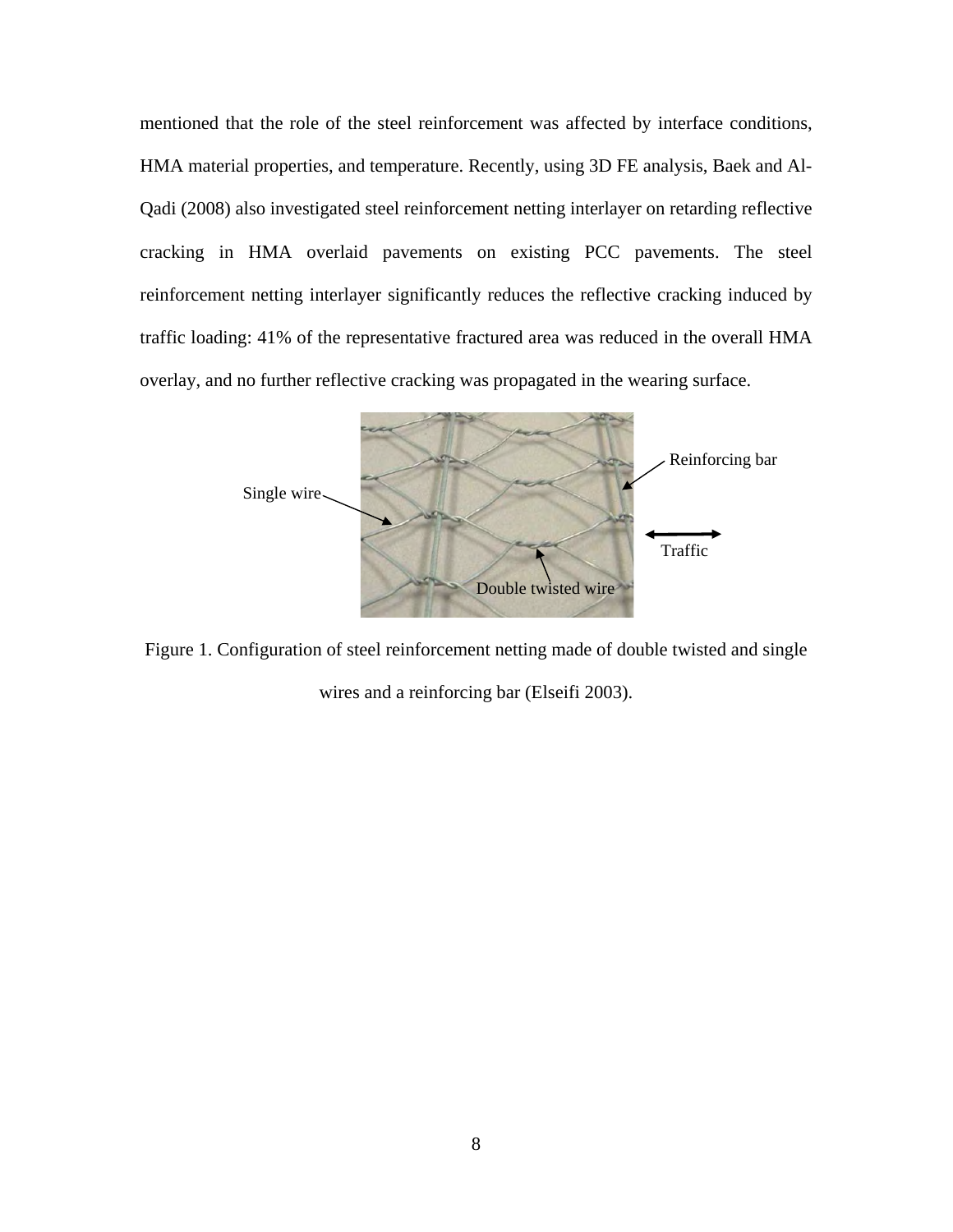## **2. Summary of Literature Review**

#### **2.1 Reflective control in airfield HMA overlays**

According to an airfield HMA overlay design procedure (FAA, 1995), two methods are recommended to retard reflective cracking: coarse aggregate binders and engineering fabrics. When larger aggregates are used in leveling binder course, it is affordable to control reflective cracking. The second method is to use nonwoven fabric interlayer systems under specific conditions. The required specific conditions includes 1) Fabric has minimum tensile strength of 41kg obtained from ASTM D 1682; density from 70 to  $130g/m^2$ ; 2) Horizontal or vertical movement of existing pavements does not exceed 1.3mm or 0.5mm, respectively; 3) HMA overlay is thicker than 75mm or thinner than 178mm; and 4) Tack coat is applied at an amount of 0.7 to 1.4  $\text{L/m}^2$  before fabric is installed.

Other significant efforts have been made to develop a technique to control reflective cracking in airfield pavements. Von Quintus et al. (2007) summarized antireflective cracking systems utilized in highways and airfields. Of the case studies, reflective control systems used in airfields are as follows:

 Eaton and Godfrey (1980) monitored reflective cracking on a runway at Thule air base in Greenland. Due to mainly thermal contraction, 71% and 105% of reflective cracking occurred in the first and second year for thin overlay less than 2 inches; 46% and 57% of reflective cracking were shown for thick overlay greater than 3 inches. Therefore, they concluded that thicker overlay is better to retard thermal reflective cracking.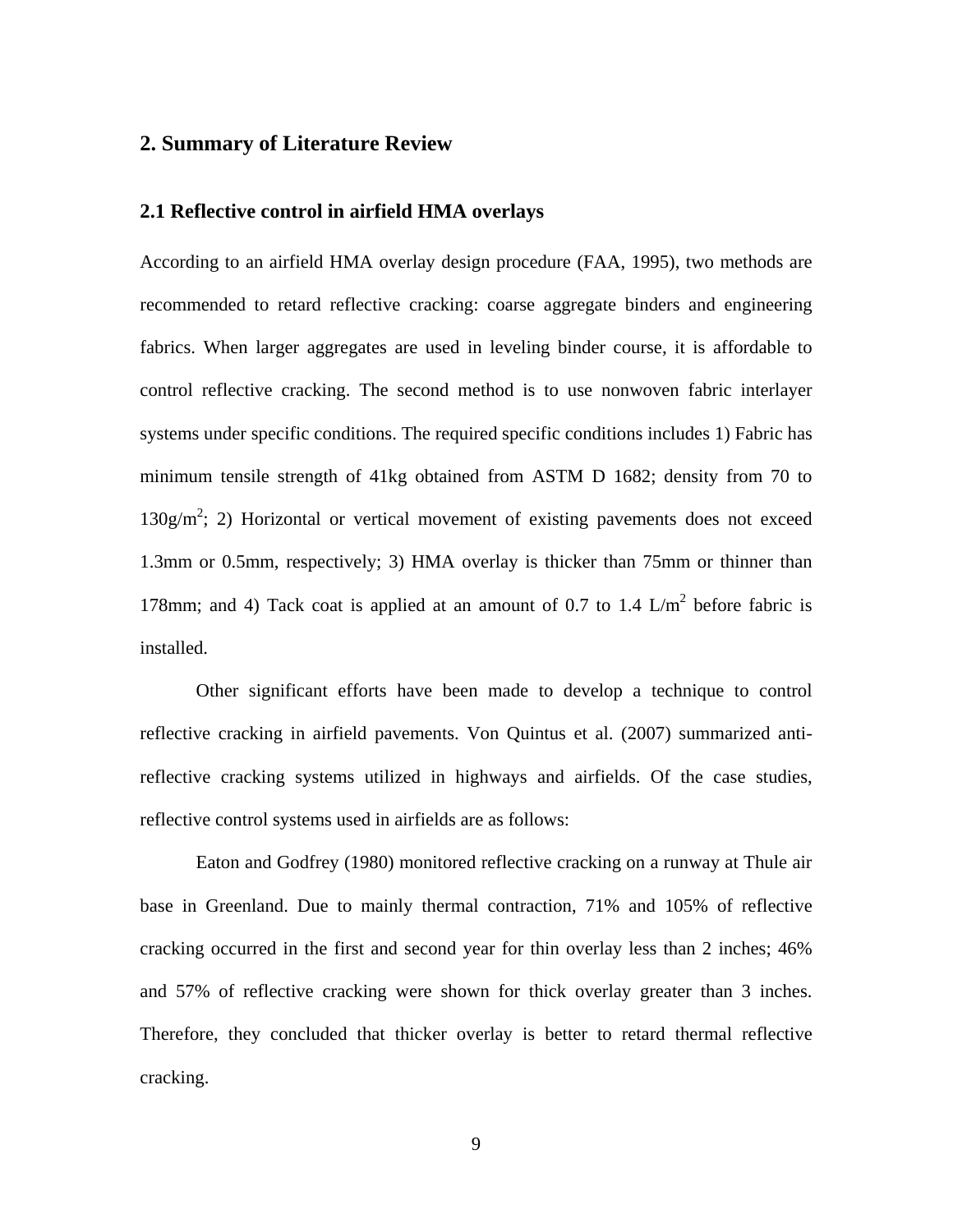The Corp of Engineering (USACE 1992) categorized three climate zones to guide the use of fabric interlayer in conjunction with HMA overlay thickness. In the zone 1 (southern states with air freezing index  $\langle 0 \rangle$ , fabric interlayers showed proper performance when a minimum 2in-thick or 4in-thick HMA overlay is placed on existing HMA or PCC pavements, respectively. In the zone 2 (central states with  $0 < \pi$  freezing index < 500), fabric interlayer worked properly when the same or a thicker HMA overlay than those of the zone 1 is used. In the zone 3 (northern states with air freezing index  $>$ 500), fabric interlayers were not recommended to retard reflective cracking. In addition, preparation of existing pavement such as crack sealing and leveling binder is recommended.

 Little (1991) performed several laboratory tests to examine the performance of polyethylene-modified rich asphalt mixture used at William Hobby Airport in Houston, Texas. He concluded that the PMA mixture was less sensitive to permanent deformation and has greater crack resistance compared to conventional asphalt mixtures.

 Ellis et al. (2002) conducted an in-service performance evaluation at UK military airfields for different anti-reflective cracking methods of crack and seat, geogrid, stress absorbing membrane interlayer (SAMI), friction course, and modified asphalt. Some of the methods were not successful in retarding reflective cracking for several years while they were efficient for a couple of years. Among the methods, crack and seat showed successful performance in existing jointed plain concrete pavement (JPCP).

### **2.2 Finite element modeling for reflective cracking**

Finite element methods have been widely used in the modeling of pavement and reflective cracking propagation by many researchers. Jenq et al. (1993) proposed a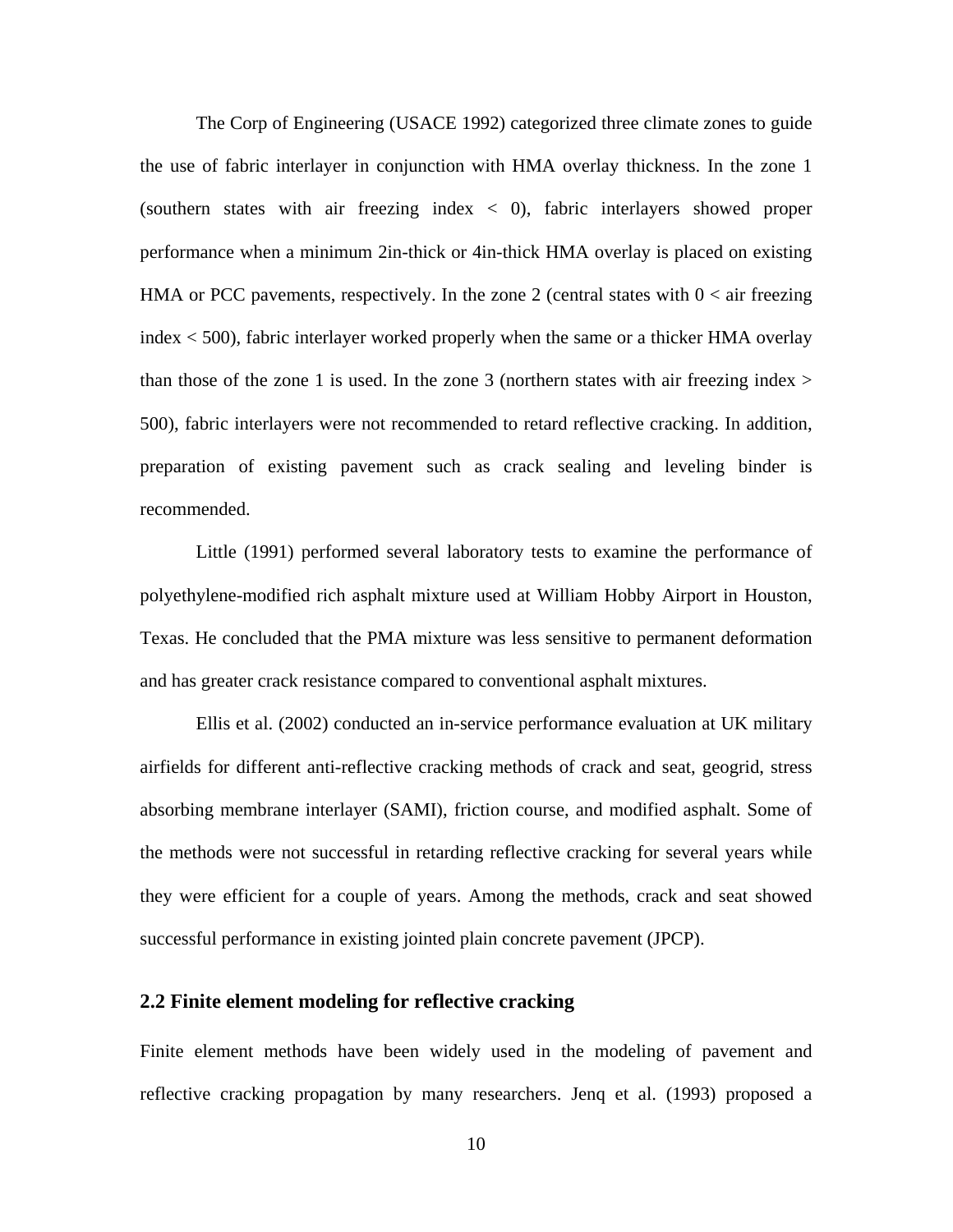cohesive crack model using nonlinear springs and dashpots. They constructed a 2D HMA overlaid pavement model for reflective cracking due to temperature drops. Sensitivity analysis was performed for overlay thickness, service temperature, fiber reinforcement, and tensile strength of the overlay. They concluded that reflective cracking is more delayed when thicker overlay with higher tensile strength is placed at lower temperature.

Kim and Buttlar (2002) conducted 3D FE modeling for an airfield taxiway E at Great Peoria Regional Airport (GPRA) in Illinois to evaluate the influence of environmental and traffic loading on developing reflective cracking. One cycle of cooling temperature from  $0^{\circ}$ C to -20 $^{\circ}$ C and moving aircraft loading (DC-8, Boeing 727, and BAE 146) was applied on hot-mix asphalt overlay on PCC pavement. They reported that the aircraft loading is dominant on the development of reflective cracking rather than the thermal loading. In addition, base-isolated interlayer showed a significant contribution to reducing critical responses for reflective cracking; glass-grid interlayer provided a minimal reduction.

Bozkurt and Buttlar (2002) constructed HMA overlay with interlayer stress absorbing interlayer composite (ISAC) at Rantoul regional airport. The ISAC is a strip type interlayer which is placed covered only in a small region about 3ft wide along a joint. In addition, numerical analysis was executed to examine the performance of the ISAC on retarding reflective cracking.

Elseifi and Al-Qadi (2005) analyzed a geocomposite interlayer system placed underneath HMA overlay. The path-independent J integral was computed to determine dissipated energy at a vicinity of a sharp crack presented in underlying HMA pavement.

11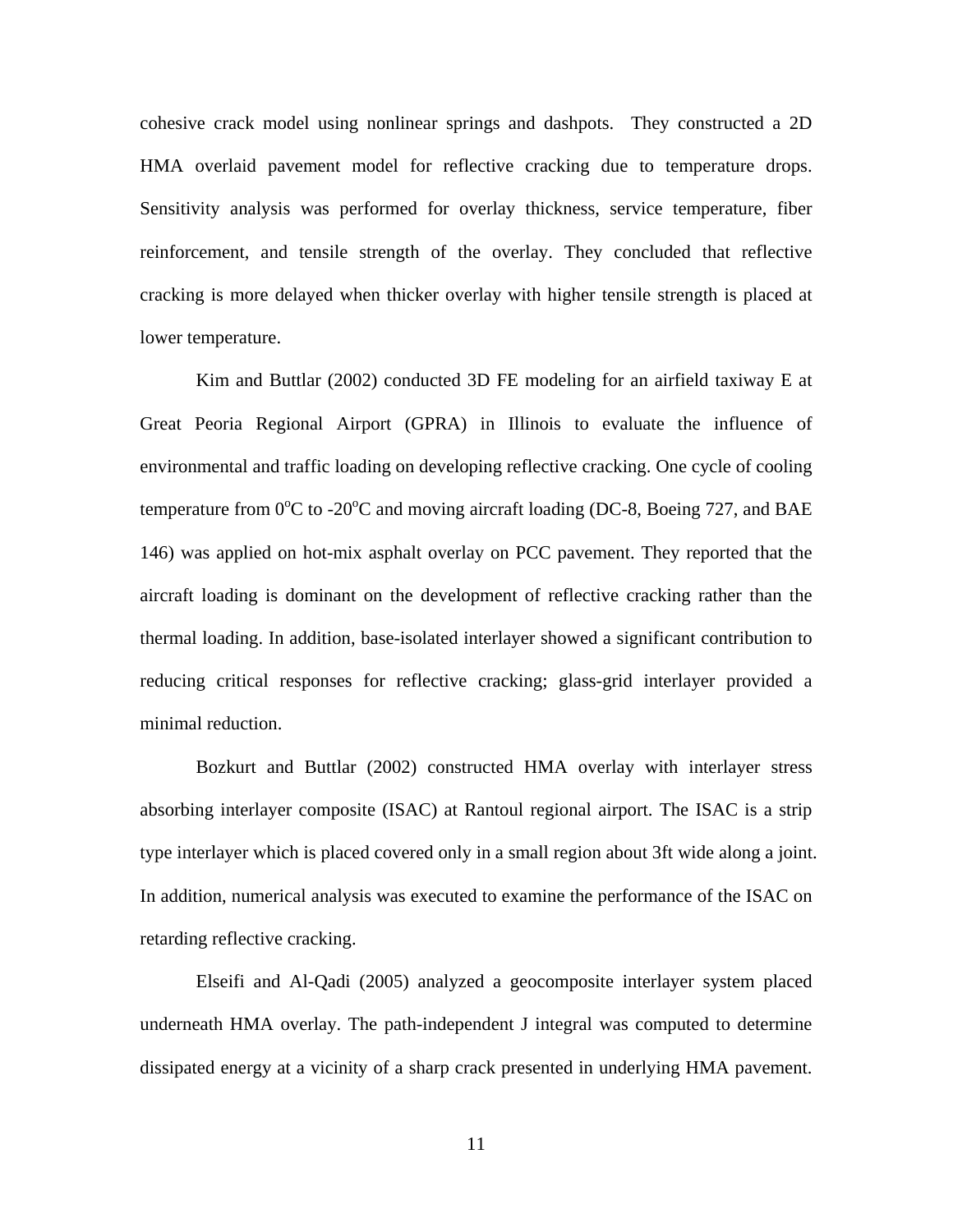The geocomposite interlayer absorbed more energy around the crack for modes I and II, which can be used to develop reflective cracking, and consequently reduce reflective cracking potential.

Kim and Buttlar (2007) showed fracture behavior of reflective cracking in airport pavement by using 2D FE modeling. The path-independent J integral was computed in HMA overlay placed on multiple PCC slabs. By locating aircraft gears on various places, the most critical location was determined by means of the J integral.

Dave et al. (2007) conducted 2D FE analysis accompanied with cohesive zone model. A single event of temperature drop and traffic loading was applied to induce reflective cracking. Based on opening displacement thresholds along the reflective cracking path, reflective cracking status is classified into two regions of cracking and softening. When a highly modified sand asphalt interlayer is placed between HMA overlay and existing composite pavement, no cracking region occurred.

Baek and Al-Qadi (2008) proposed representative fractured area (RFA) to quantify fractured area by reflective cracking in HMA overlay pavement through 3D FE analysis. One cycle of moving vehicular loading was applied to develop reflective cracking right over a transverse joint of existing concrete pavement. The fracture behavior of reflective cracking and performance is evaluated by means of the RFA when sand mix and steel reinforcement netting interlayer are installed. For sand mix interlayer, reflective cracking jumps to wearing surface at the beginning and expands into leveling binder layer. On the other hand, steel reinforcement netting reduces a significant amount of reflective cracking in the leveling binder as well as the wearing surface.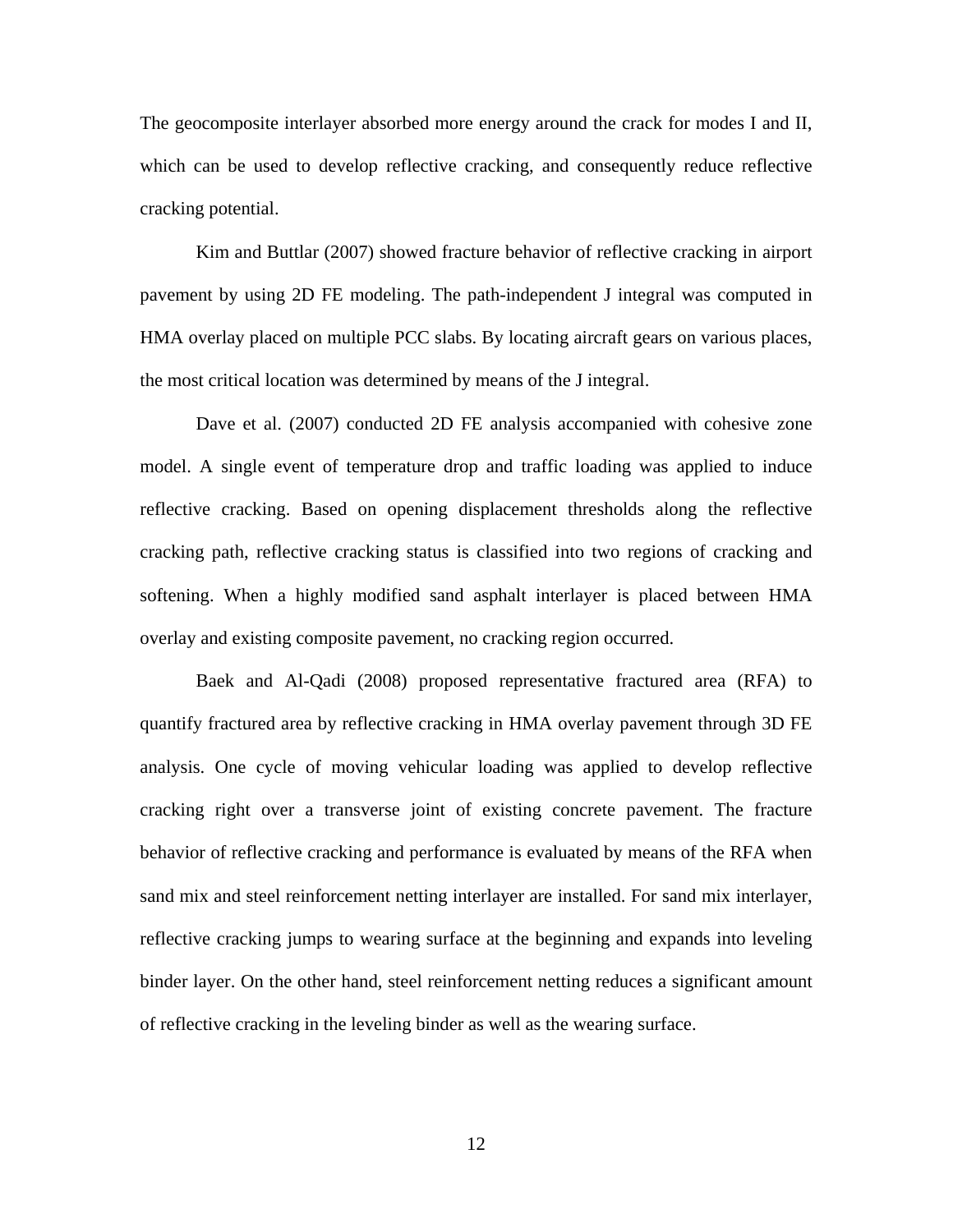## **3. Problem Solving Approach to the Design Challenge**

In order to solve the problem of reflective cracking in airfield pavements, this project proposes a steel reinforcement netting interlayer system to control reflective cracking. The overall design procedure to implement the steel reinforcement netting into HMA overlay is depicted in Figure 2. According to the Federal Aviation Administration (FAA) overlay design guide (FAA, 1995), HMA overlays are designed to carry out repetitions of aircraft loadings over a period of time. In this procedure, no special consideration is given to control reflective cracking. In this design project, an engineering-value evaluation is performed to examine the possibility of a steel reinforcement netting interlayer system by means of performance and cost.

 First, a three-dimensional (3D) finite element (FE) analysis was conducted to examine fracture behavior of reflective cracking. The effectiveness of HMA overlay with steel reinforcement netting interlayer was evaluated in terms of fractured area compared to conventional HMA overlay without any interlayer system. If reflective cracking is delayed in the HMA overlay with the interlayer system, cost analysis is performed; otherwise, different interlayer systems are reconsidered.

 Second, a life cycle cost analysis (LCCA) was conducted to evaluate the cost benefit of the steel reinforcement interlayer system in terms of total cost spent in a design service life. If the overlay is proven to be cost effective, then safety issues required for airport regulations are inspected. Though an additional construction procedure is needed to install the steel reinforcement netting interlayer system in the HMA overlay, it is still in accordance with the FAA safety regulations. Through this interdisciplinary process, the steel reinforcement netting interlayer systems may be selected as a part of a proper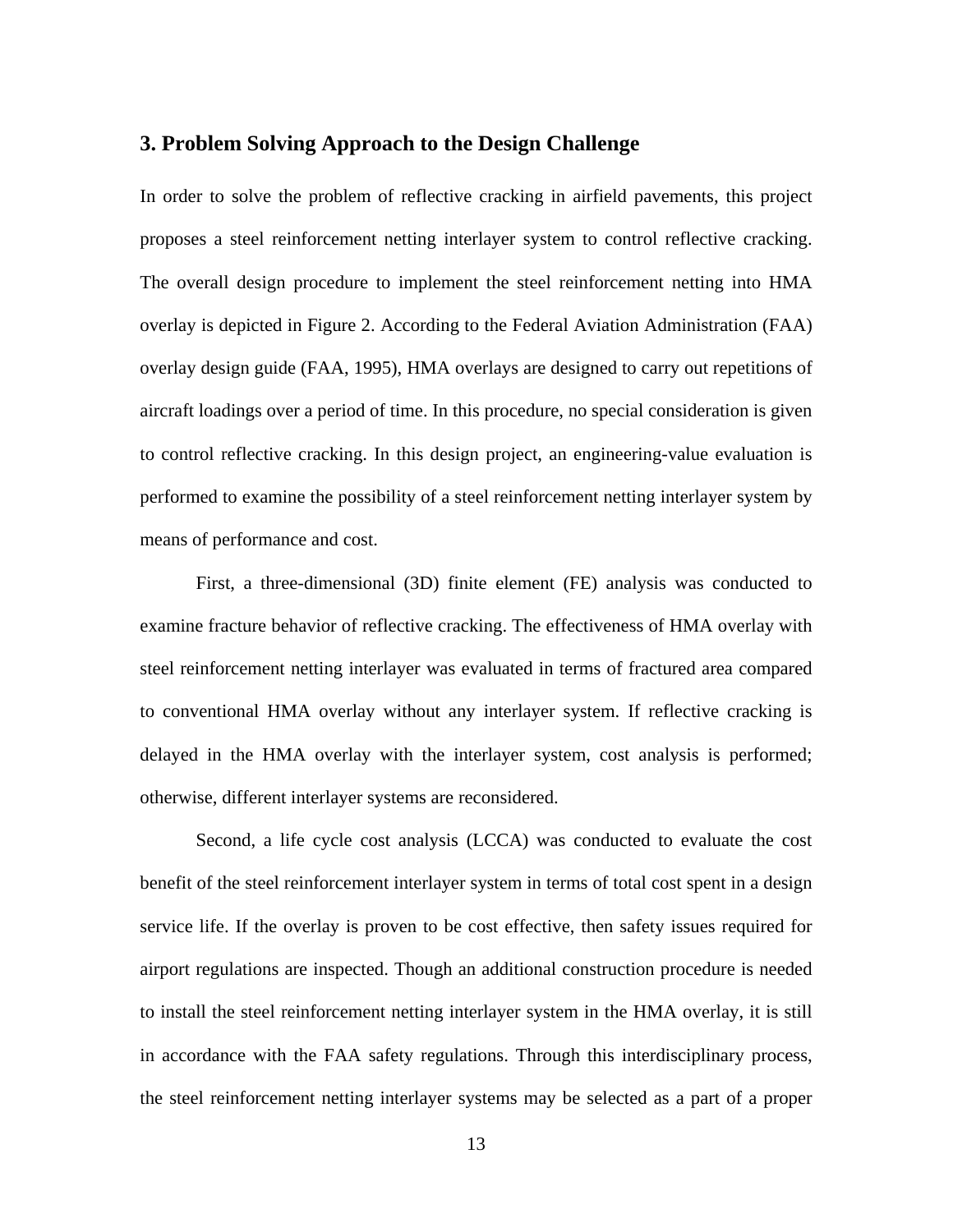alternative HMA overlay system, which is a cost-effective and long-lasting HMA overlay system strategy.



Figure 2. Design procedure of long-lasting HMA overlay with steel reinforcement netting

interlayer system.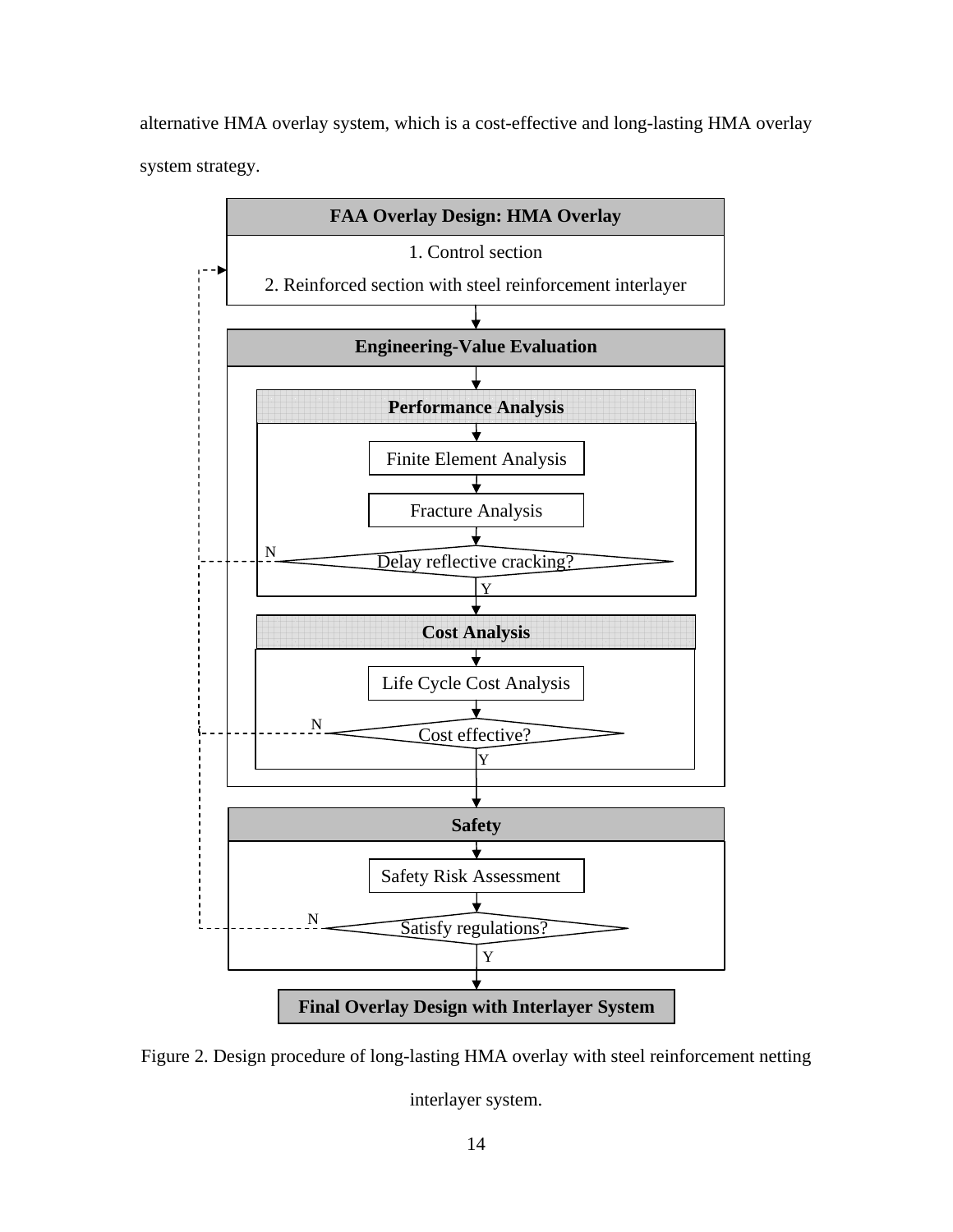## **4. Description of the Technical Aspects**

The engineering-value evaluation procedures (performance and cost analysis) are explained in this chapter and safety risk assessment will be explained in the next chapter.

## **4.1 Performance analysis**

#### *4.1.1 Finite element pavement model descriptions*

A typical HMA overlaid pavement was selected to examine the performance of steel reinforcement netting interlayer. The existing pavement section is adapted from a Denver International Airport runway (Rufina et al. 2004). In addition to the existing pavement, HMA overlay was added and the following basic assumptions were specified in the overlay to develop reflective cracking:

- 76-mm-thick HMA overlay is constructed on 150-mm-thick existing jointed plain concrete pavements (JPCP) with 10mm joints.
- One gear loading of Boeing 747-400, one of the heaviest aircraft currently operating, is applied onto the HMA overlay corresponding to a concrete slab edge.
- Reflective cracking is inspected along a longitudinal joint and a transverse joint.
- Only aircraft loading is applied and no temperature and moisture variation is included.

It should be mentioned that this particular airport design may not be a good example for some airports that have different geometry, aircraft operations, climate zone, or other conditions. Also, this example design has a minimum overlay thickness regarding the given concrete pavement thickness to accelerate reflective cracking occurrence in the numerical analysis.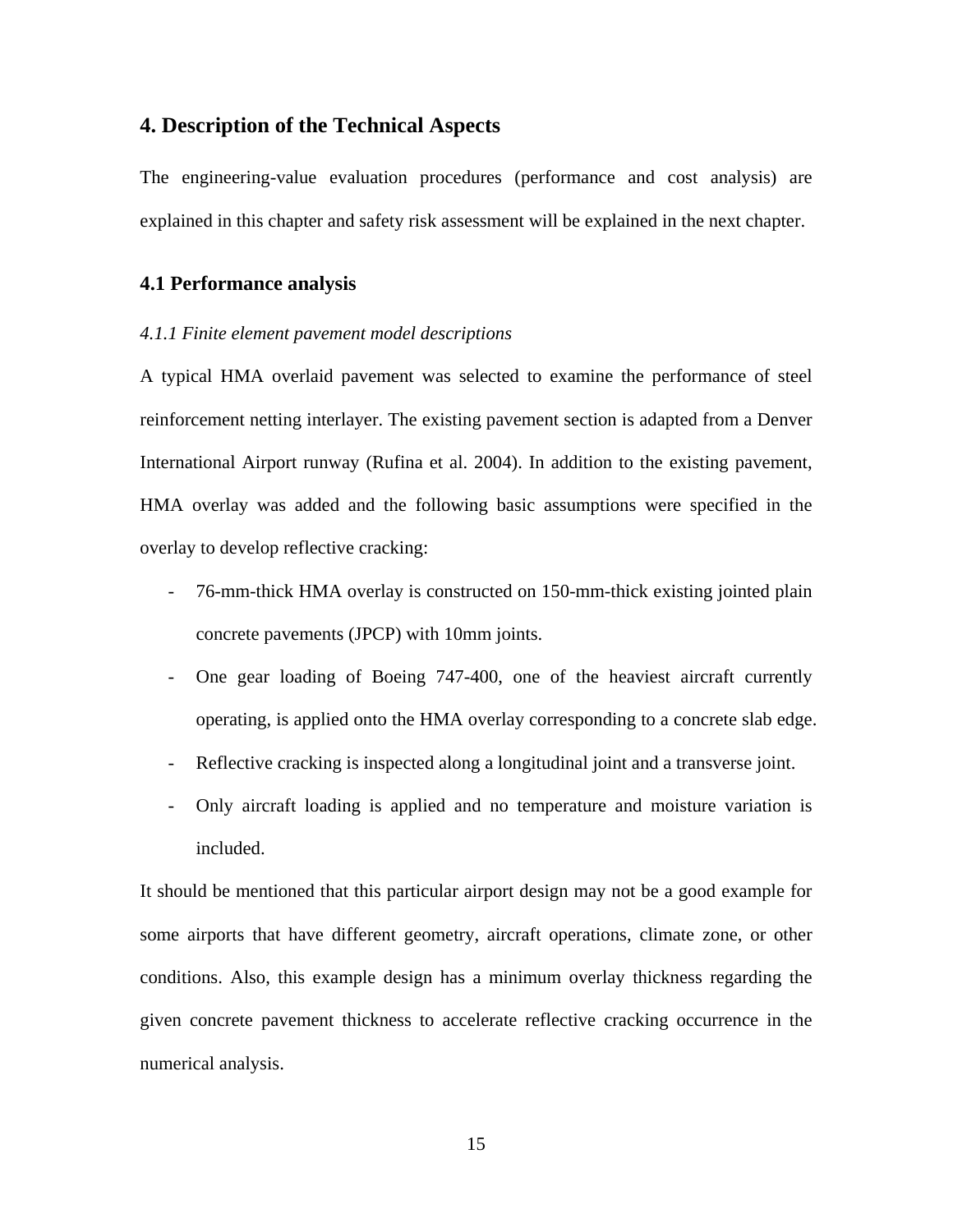The geometry of the overlay pavement is shown in Figure 3. The B747-400 has one dual driving wheel, two dual tandems in wings and tow dual tandems in a body. Detailed spacing and locations are shown in Figure 3(a). One simple case is chosen for this pavement model as shown in Figure 3(b) to obtain critical pavement responses along joints out of numerous promising combinations with multiple gear locations on PCC slabs. One tire moves on HMA overlay corresponding to a concrete edge and corner along a longitudinal joint and crosses over a transverse joint (Figure 3(c)).



Figure 3. Schematic of HMA overlaid airport pavement model: (a) B747-400 aircraft gear configurations; (b) target domain; and (c) loading area.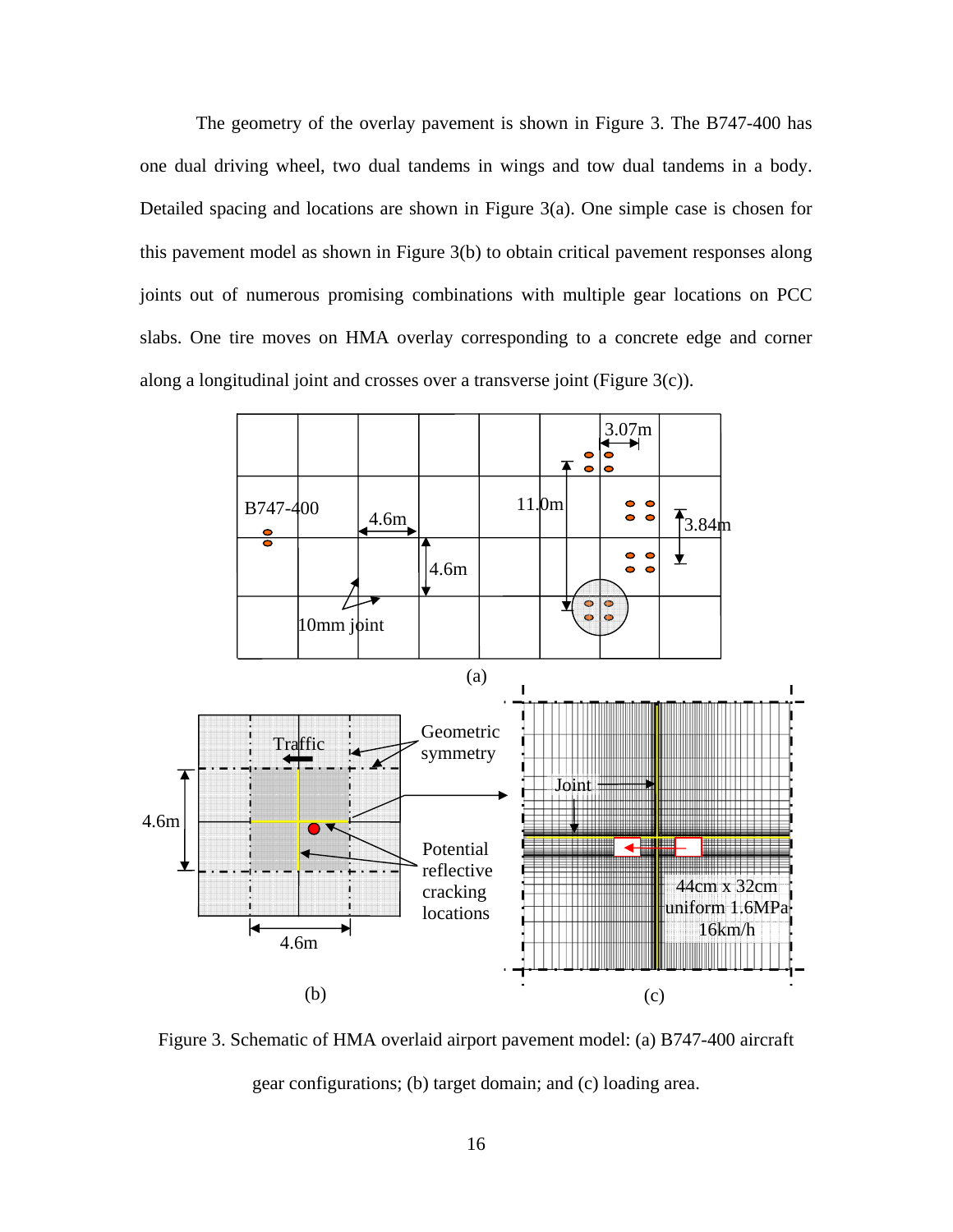The aircraft loading is simulated at moving speed of 48km/h and maximum contact pressure  $(p_{max})$  of 1.6MPa. The contact pressure distribution in one tire imprint is shown in Figure 4. The tire imprint is subdivided into 10 elements (32mm) and 11 elements (40mm) in transverse and longitudinal direction fitting to the FE model. The pressure varies with respect to a travel distance. For example, the contact pressure jumps from zero to  $0.6p/p_{max}$  during the first time step (0.003sec), keeps increasing up to the fifth and sixth time step, and then decreases at the same increase rate. To obtain timeand-mass dependent responses of the pavements by the aircraft moving loading, implicit dynamic analysis is conducted in 30 steps for a loading period of 0.09sec. Infinite elements are attached to the bottom of subgrade layer to absorb stress waves, not to be reflected.



Figure 4. Amplitude variations over time for one tire imprint.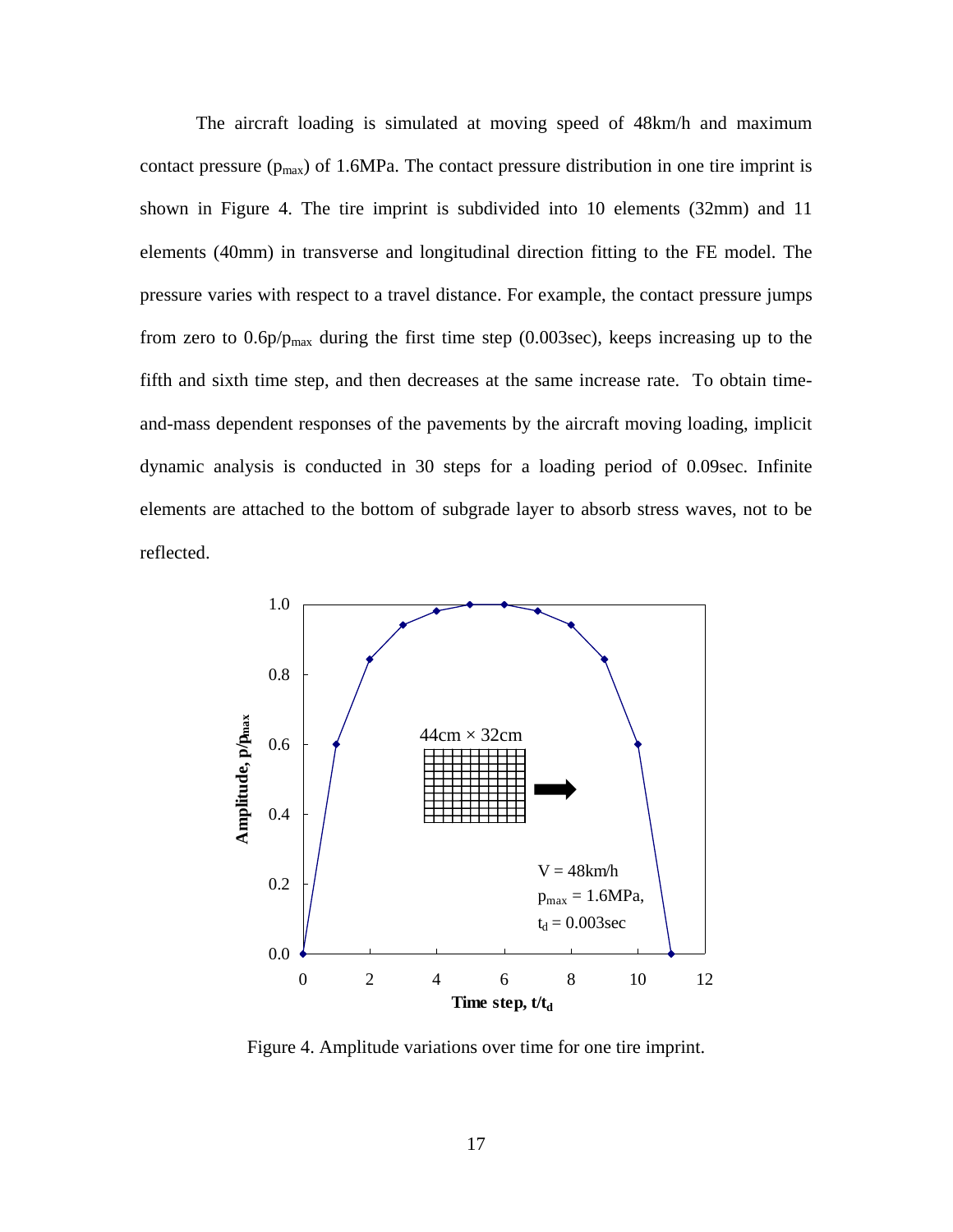In addition to the finite element pavement model, fracture-mechanics-based cohesive elements are inserted in a potential crack surface. The most critical location at which reflective cracking would be developed is an area within HMA overlay right over joints of the JPCP. Thus, the cohesive elements are added in the overlay corresponding to the middle of joints in longitudinal and transverse directions (Figure 5). Since the cohesive element has zero thickness, it does not affect any geometric changes on the overlay. In a cohesive element, a traction force defined as a residual force to be transmitted across crack surfaces is governed by displacement jumps at the crack surfaces, so called separation. With the increase of separation, traction force increases in an elastic region; subsequently it decreases and becomes zero at a critical separation. A scalar of degradation, D, is defined to describe the status of a cohesive element: macro crack at D  $= 1.0$ , micro crack at  $0.0 < D < 1.0$ ; and no crack at  $D = 0.0$ .



Figure 5. Cohesive element locations in a transverse joint.

The steel reinforcement netting interlayer system placed on top of existing concrete pavements is modeled with beam elements which have three sizes of circular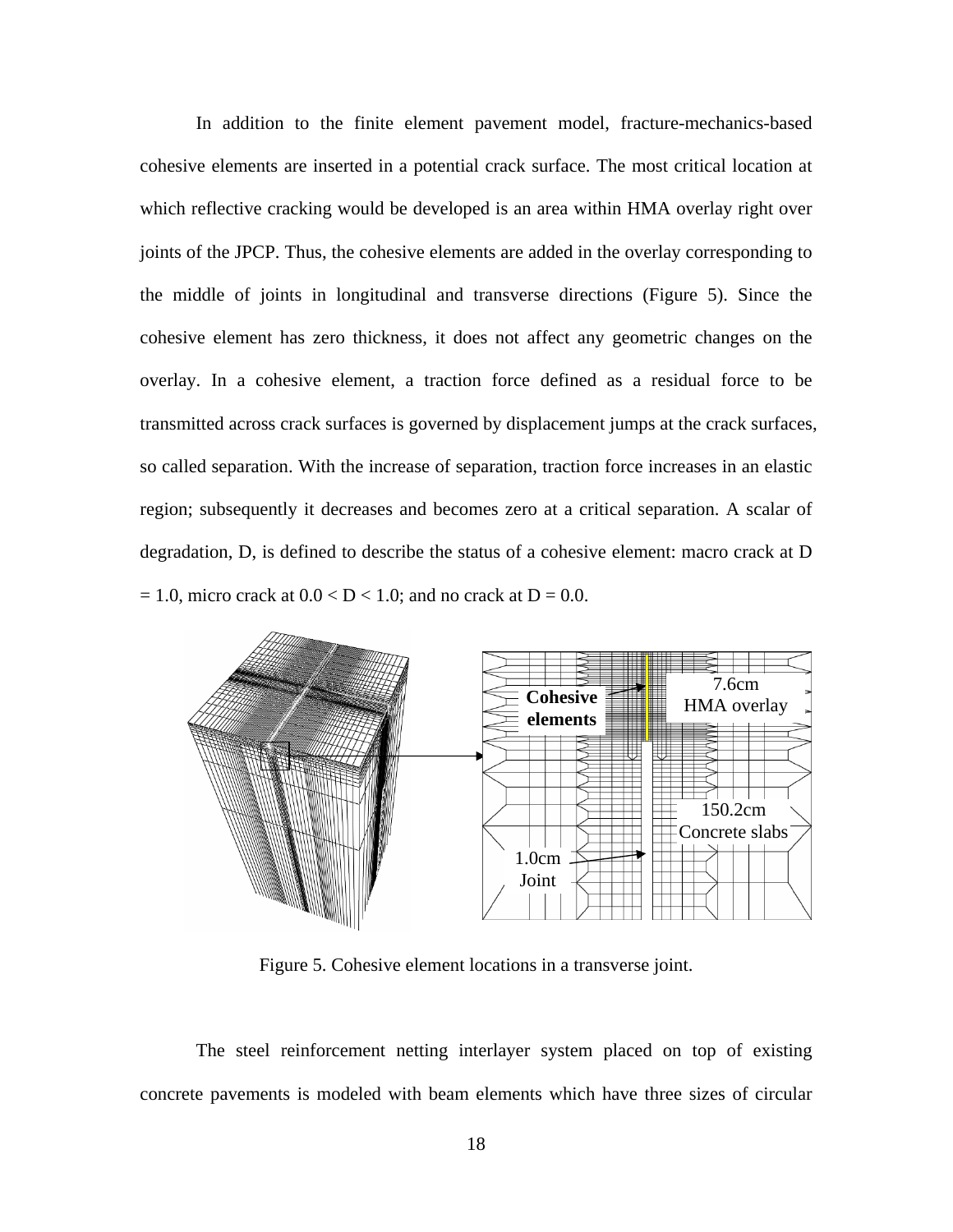cross sections (Figure 6). Single, double twisted wires, and reinforcing bar have 2.7mm, 5.4mm, and 4.9mm of diameters, respectively. Then, the steel mesh is embedded in a slurry seal layer which membrane elements are used to simulate. Interaction between the slurry seal layer and surrounding layers is controlled by means of friction: for strong bonding, infinite friction to the HMA overlay and for conventional bonding,  $\mu$ =1.0 to the concrete pavement.



Figure 6. Steel reinforcement netting configuration and placement on the concrete slab.

Material properties for the HMA overlay, concrete, sub-layers, and steel are adapted from previous literature (Baek and Al-Qadi 2008). HMA is considered as a linear viscoelastic material at low temperature of  $-10^{\circ}$ C and configured with the Prony series; whereas the other materials are regarded as linear elastic materials. In addition, fracture properties of the HMA overlay are specified for the cohesive elements. Table 1 summarized the continuum and fracture material properties used in this pavement model.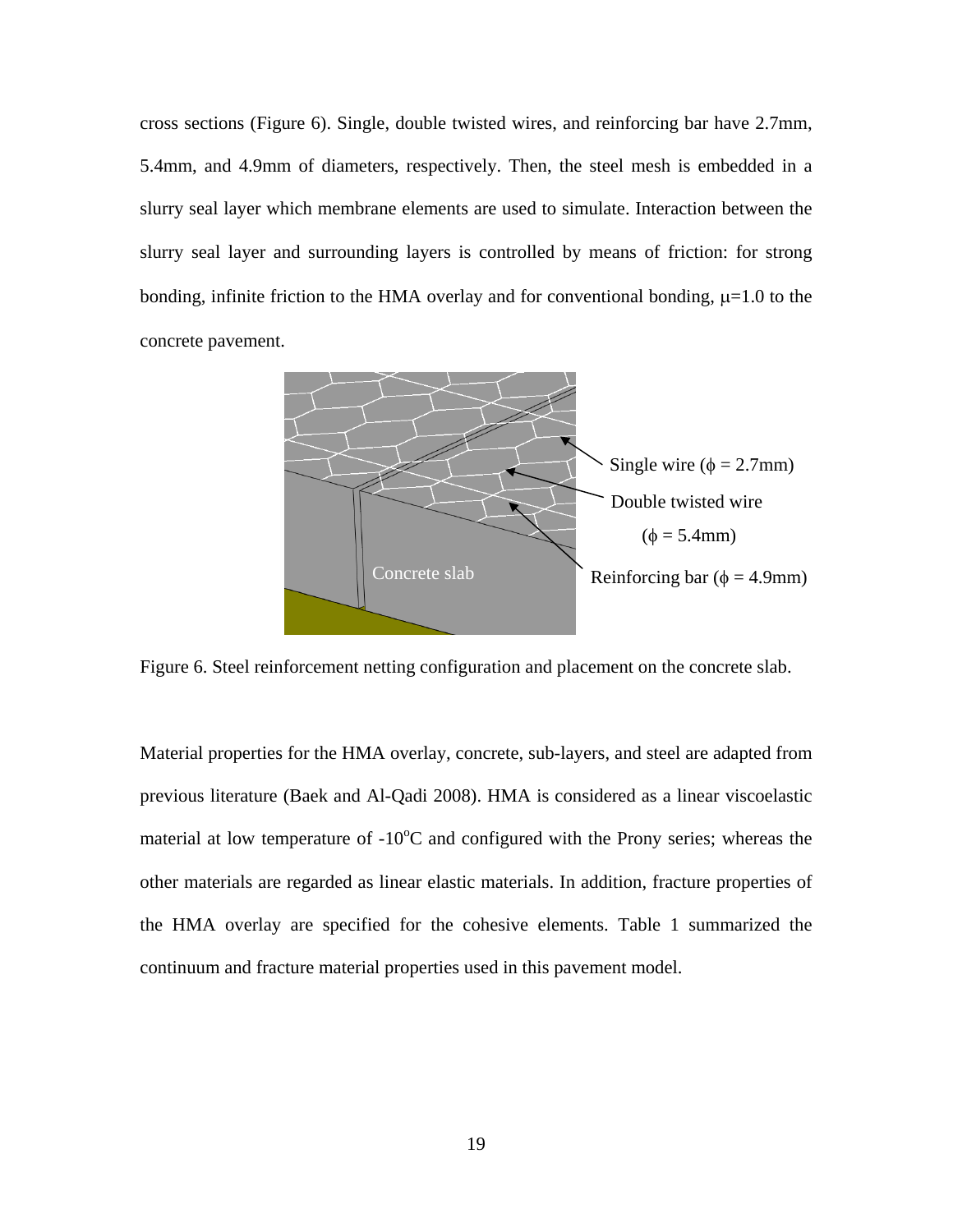| Material     | Elastic modulus (GPa) | Poisson's ratio | Density (ton/ $m^3$ ) |
|--------------|-----------------------|-----------------|-----------------------|
| <b>HMA</b>   | $17.2*$               | 0.22            | 2.3                   |
| <b>PCC</b>   | 27.5                  | 0.20            | 2.4                   |
| <b>Base</b>  | 0.3                   | 0.35            | 1.9                   |
| Subgrade     | 0.14                  | 0.40            | 1.9                   |
| <b>Steel</b> | 200.0                 | 0.28            | 7.8                   |
| Slurry seal  | 1.0                   | 0.35            | 2.0                   |

Table 1. Material properties used in the HMA overlay pavement model

\* Instantaneous modulus in the Prony series

#### *4.1.2 Reflective cracking analysis*

Fractured area by reflective cracking is investigated in the cohesive elements. While one passage of traffic loading could not develop macro (or visible) reflective cracking (D=1.0), it was able to initiate micro cracks ( $0 < D < 1.0$ ) in both directions.

 Figure 7 demonstrates micro-crack zones induced by the traffic loading at the end of the analysis. In a transverse direction, reflective cracking occurs at the bottom of leveling binder; in a longitudinal direction, it happens on top of wearing surface and leveling binder. It means that transverse reflective cracking results from mainly mode I (opening) fracture and is bottom-up cracking. To the contrary, longitudinal reflective cracking happens at a location where maximum shear stress is developed, i.e., mode II (shear) fracture is dominant. In addition, a relatively large amount of fractured area occurs in the longitudinal direction compared to the fractured area in the transverse direction. This is due to the fact that aircraft loading travels along the edge of the existing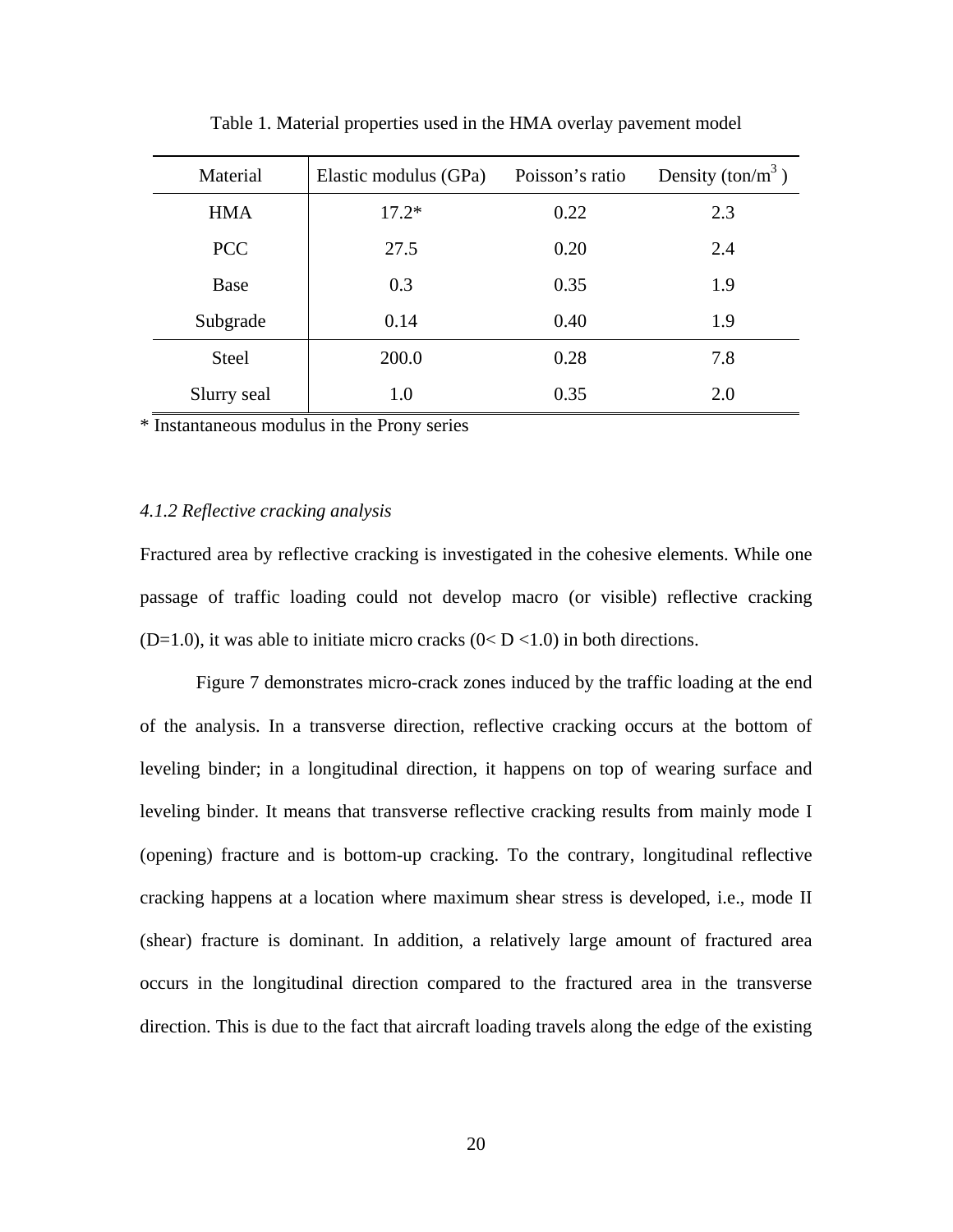concrete pavements. When the steel reinforcement netting interlayer system is utilized, fractured area at the bottom of the leveling binder decreases in the transverse direction.

 On the other hand, the fractured area on top and middle of the wearing surface in the reinforced overlay is not lessened in the longitudinal direction, but reflective cracking on top of the leveling binder is alleviated. Therefore, the steel reinforcement netting interlayer system enables the mitigation of reflective cracking efficiently in the leveling binder regardless of fracture mode.

 To quantify the fractured area by micro reflective cracking, normalized fractured area is computed in each column of cohesive elements by multiplying a degradation value, D, to the corresponding cross-section area, A, of cohesive elements as follows:

$$
FA_i = \frac{\sum_{k=1}^{N_i} A_{i,k} D_{i,k}}{A_i} \times 100
$$
 (1)

where,

 $FA_i$  is normalized fractured area at the i<sup>th</sup> column (%);

 $A_{ik}$  and  $D_{ik}$  are in-plane cross section area and degradation value of a cohesive element at the  $k<sup>th</sup>$  row in the i<sup>th</sup> column;

 $N_i$  is the number of cohesive elements in the  $i<sup>th</sup>$  column; and

 $A_i$  is total in-plane cross section area of the i<sup>th</sup> column.

For instance,  $100\%$  of  $FA_i$  indicates that all the cohesive elements in the ith column are fully degraded, i.e., macro reflective cracking is initiated. Based on degradation contours shown in Figure 7 and corresponding area of cohesive elements, the normalized fractured area is plotted with respect to distance from a joint. In Figure 8(a), approximately 11% of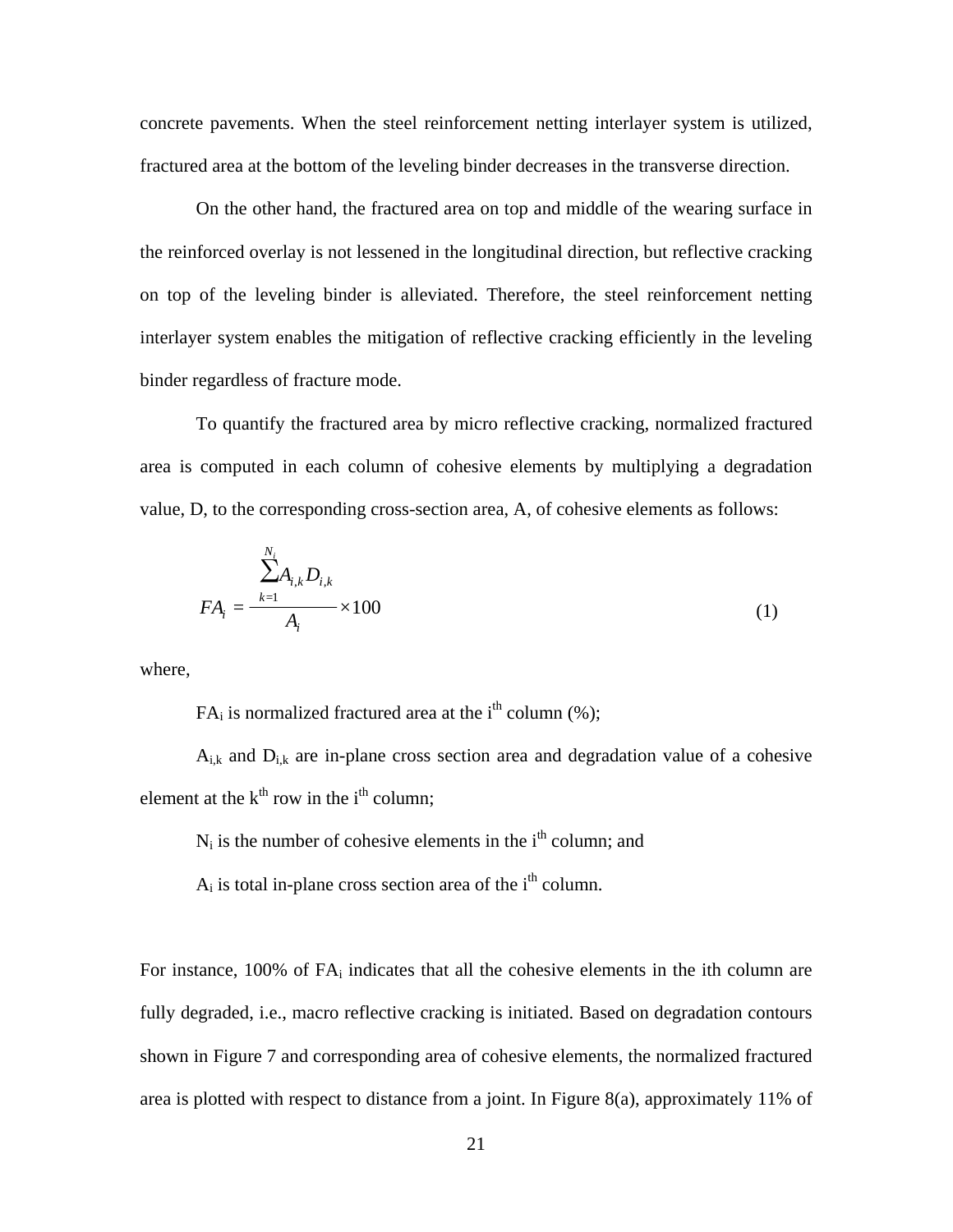area is fractured under the aircraft loading zone; 53% more fractured area (17% of FA) is generated at a region over the longitudinal joint. The maximum FA of the reinforced overlay is 7.6%, which is 53% of that in the unreinforced overlay. The longitudinal reflective cracking has a three times larger fractured area in a wider range above the transverse joint compared to the transverse reflective cracking. As traffic loading approaches the corner of the concrete slab, more longitudinal reflective cracking is accelerated. Therefore, a corner loading is critical to develop reflective cracking.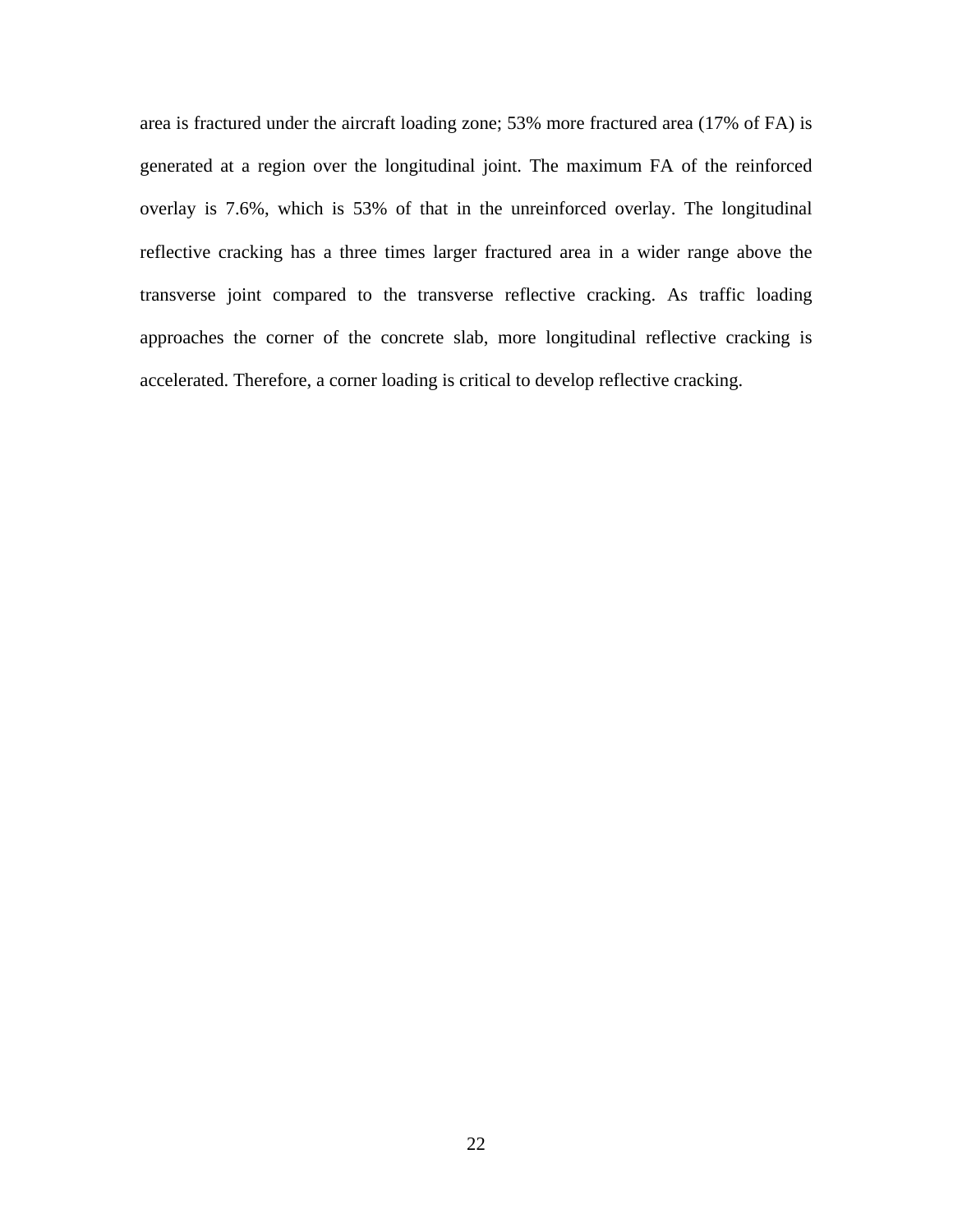

Figure 7. Comparison of micro-crack zone of the unreinforced and reinforced HMA overlay along (a) a transverse and (b) a longitudinal joint.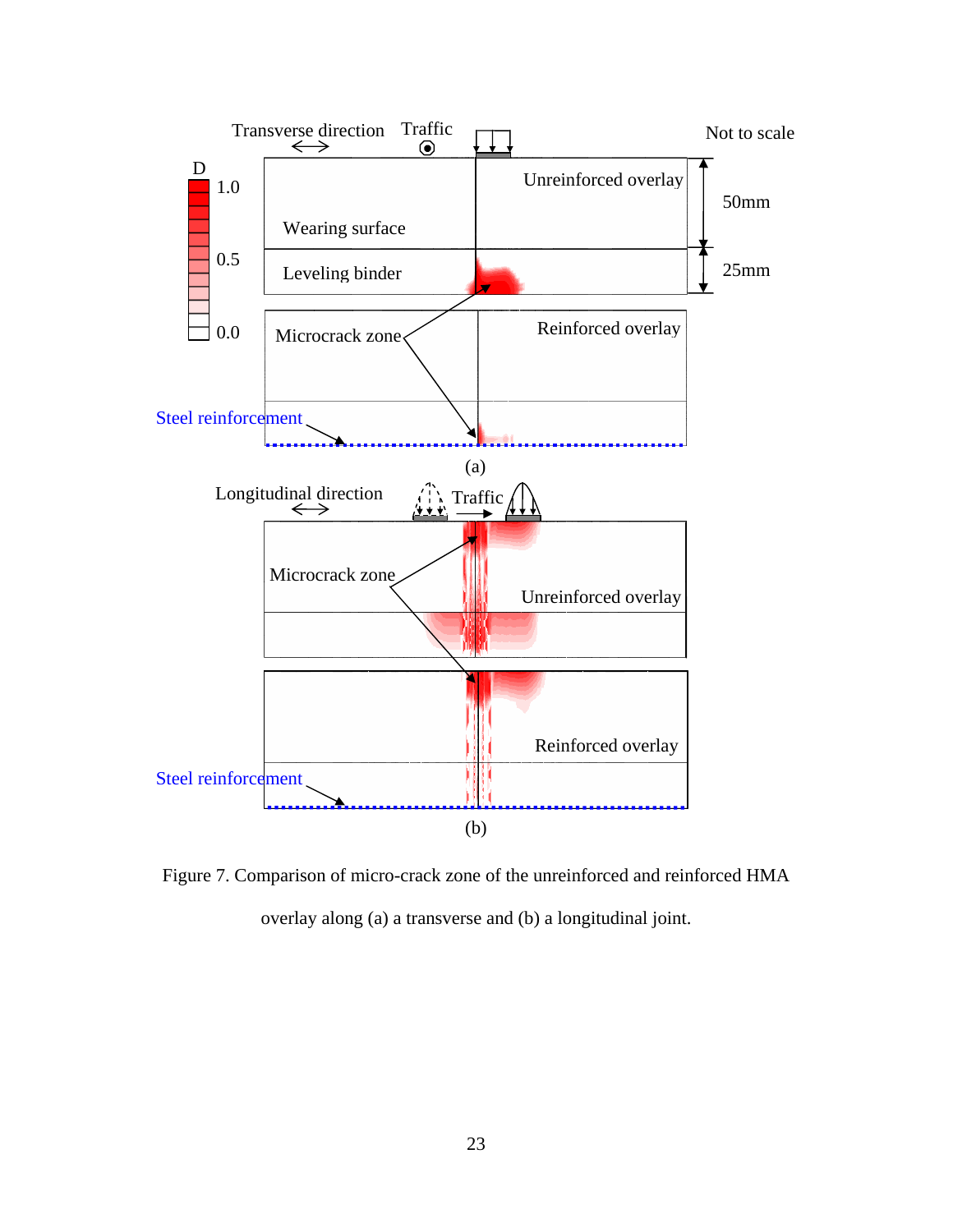

Figure 8. Comparison of fractured area of the untreated and treated HMA overlay along (a) a transverse and (b) a longitudinal joint.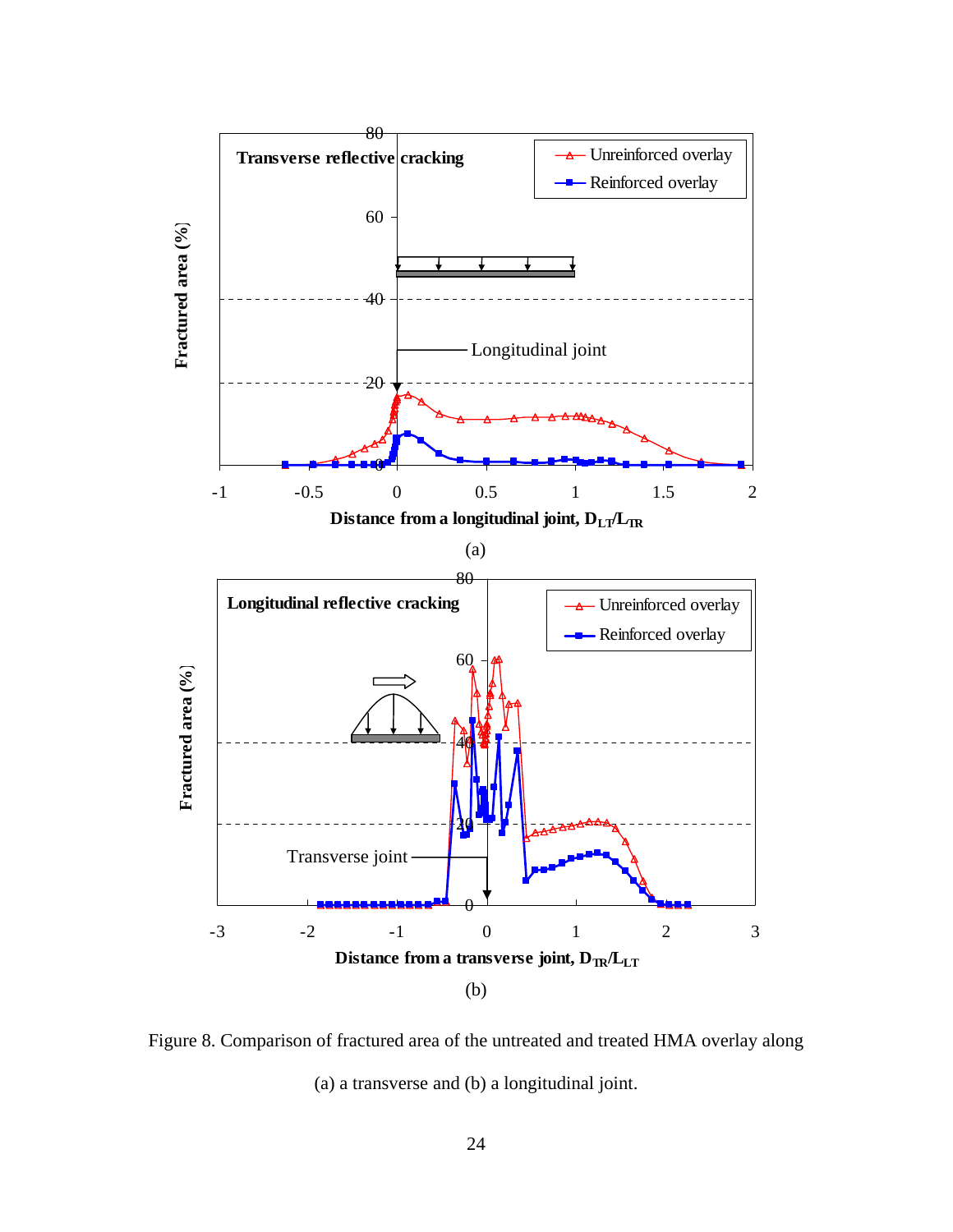A simple approach was used to evaluate the performance of the steel reinforcement netting interlayer system with respect to reflective cracking resistance. A hypothesis used in this evaluation is that the more fractured area occurs, the less reflective cracking resistance overlay has. More specifically, the fracture resistance is linearly proportional to one over the fractured area. It needs to be clarified that the relationship is assumed to be valid until macro reflective cracking occurs due to actual number of loading repetitions. Using the fractured area, a performance benefit ratio is defined as the ratio of fractured area in the reinforced overlay to the unreinforced overlay. Finally, the service life of the reinforced overlay is computed by multiplying the benefit ratio to a given original service life of the unreinforced overlay.

 Figure 9 shows total fractured areas of the reinforced and unreinforced overlay and benefit ratios of the reinforced overlay regarding a reflective cracking type. The fractured area for transverse reflective cracking is significantly reduced in the reinforced overlay, producing the benefit ratio of 8.4. On the other hand, the benefit ratio for longitudinal reflective cracking is 1.8. By combining the two benefit ratios equivalently, the overall benefit ratio of the reinforced overlay becomes 2.2. Therefore, it is concluded that the steel reinforcement netting interlayer system extends the service life of the HMA overlay by a factor of 2.2.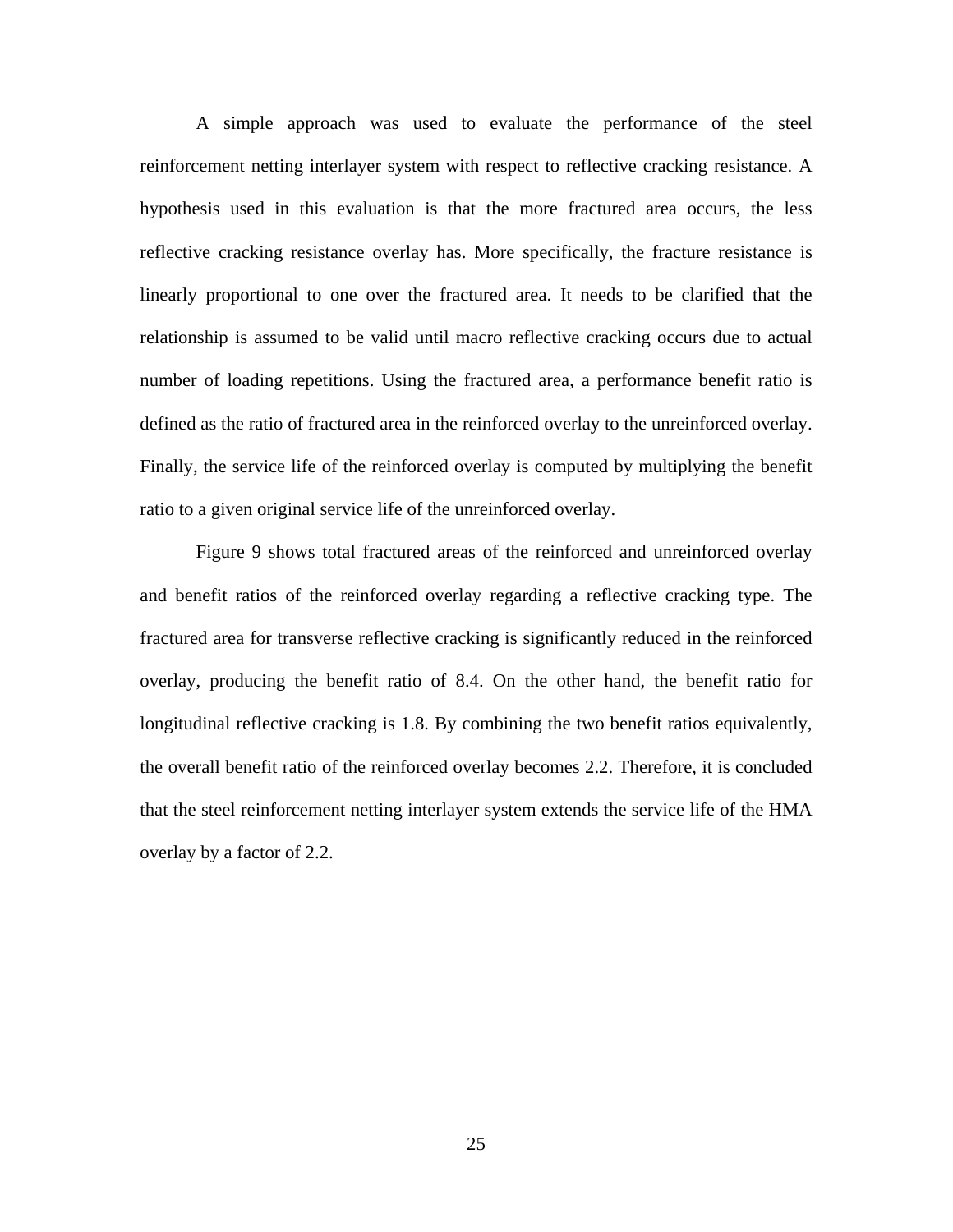

Figure 9. Comparisons of the fracture area and benefit ratio of the reinforced HMA overlay compared to the unreinforced HMA overlay.

## **4.2 Cost analysis**

The cost benefit of the steel reinforcement netting interlayer system is evaluated through life-cycle cost analysis (LCCA). In the LCCA, total cost is comprised of agency and user cost for a design service life.

 The agency cost includes all costs related to construction and management, mainly initial construction, routine maintenances, rehabilitations; the user cost is indirect costs to request facility users and is comprised of vehicle operating costs, crash costs, and user delay costs. Extra construction time is required for the installation of the steel reinforcement netting interlayer system during overlay construction. However, since it is applicable to construct HMA overlay in a short time period when no aircraft is operated,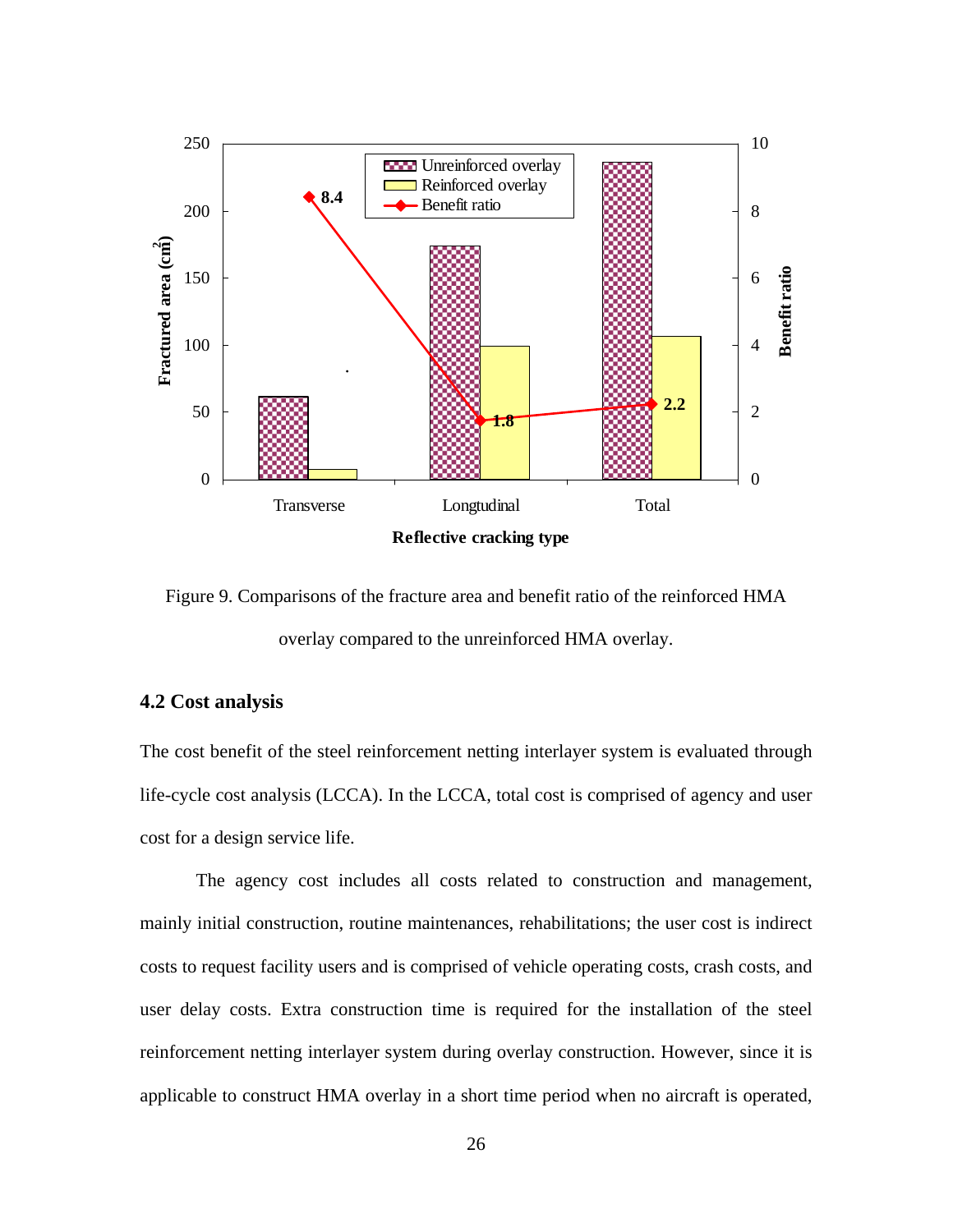it is assumed that the construction processes do not influence airport operation. As a result, no additional cost is taken into account for the user cost in this design project, and only agency cost is included in the total cost.

 The initial cost is regarded as construction cost for the HMA overlay itself and interlayer system if installed. If multiple HMA overlay are constructed for a certain design period, all costs in the future are converted to an equivalent value, net present value (NPV), regarding a current year using a discount rate (Eq. 2). Also, if the service life of the HMA overlay is extended, the residual life of HMA overlay at the end of the service life is compensated as a salvage value from the agency cost (Eq. 3) as depicted in Figure 10.



Figure 10. Schematic of net present value and expenditure diagram for multiple rehabilitations during a design year.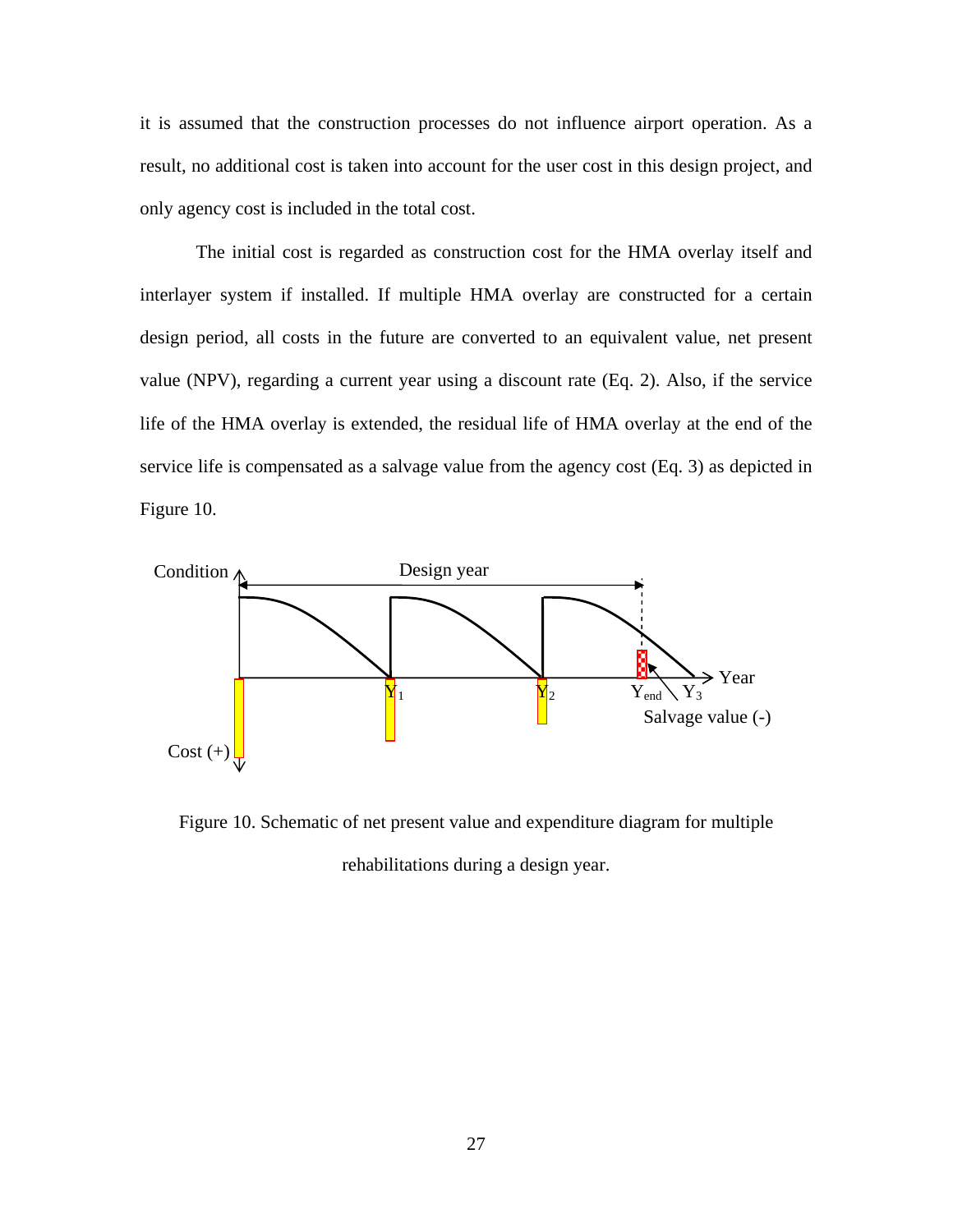$$
NPV = Initial cost + \sum_{i=1}^{N} Future cost \left(\frac{1}{1+r}\right)^{Y_i - Y_0}
$$
 (2)

where,

NPV is a net present value;

r is a discount rate (4% is used);

 $Y_0$  and  $Y_i$  is current year and year at the i<sup>th</sup> event; and

N is total number of events.

Saluage value = Cost 
$$
\left| Y_2 \left( \frac{Y_3 - Y_{end}}{Y_3 - Y_2} \right) \left( \frac{1}{1+r} \right)^{Y_{end} - Y_0}
$$
 (3)

where,

Cost $|Y_2|$  is the last rehabilitation cost at year 2; and

 $(Y_3 - Y_{end}) / (Y_3 - Y_2)$  is a residual life of the last rehabilitation.

 From the performance analysis, the service life of the HMA overlay with the steel reinforcement netting is 2.2 times longer than that of the untreated HMA overlay with respect to reflective cracking. For an example LCCA for this design project, the following are assumed: Conventional HMA overlay can serve for 10 years so that a total of five HMA overlays are needed for 50 years of design; HMA and steel reinforcement netting cost are \$40/ton and  $$5/m^2$ ; and no maintenance cost is included. Then, for the reinforced HMA overlay with the steel reinforcement netting interlayer system, the overlay is constructed three times during the design year. For the two cases, an expenditure diagram is shown to clarify the rehabilitation costs and salvage values in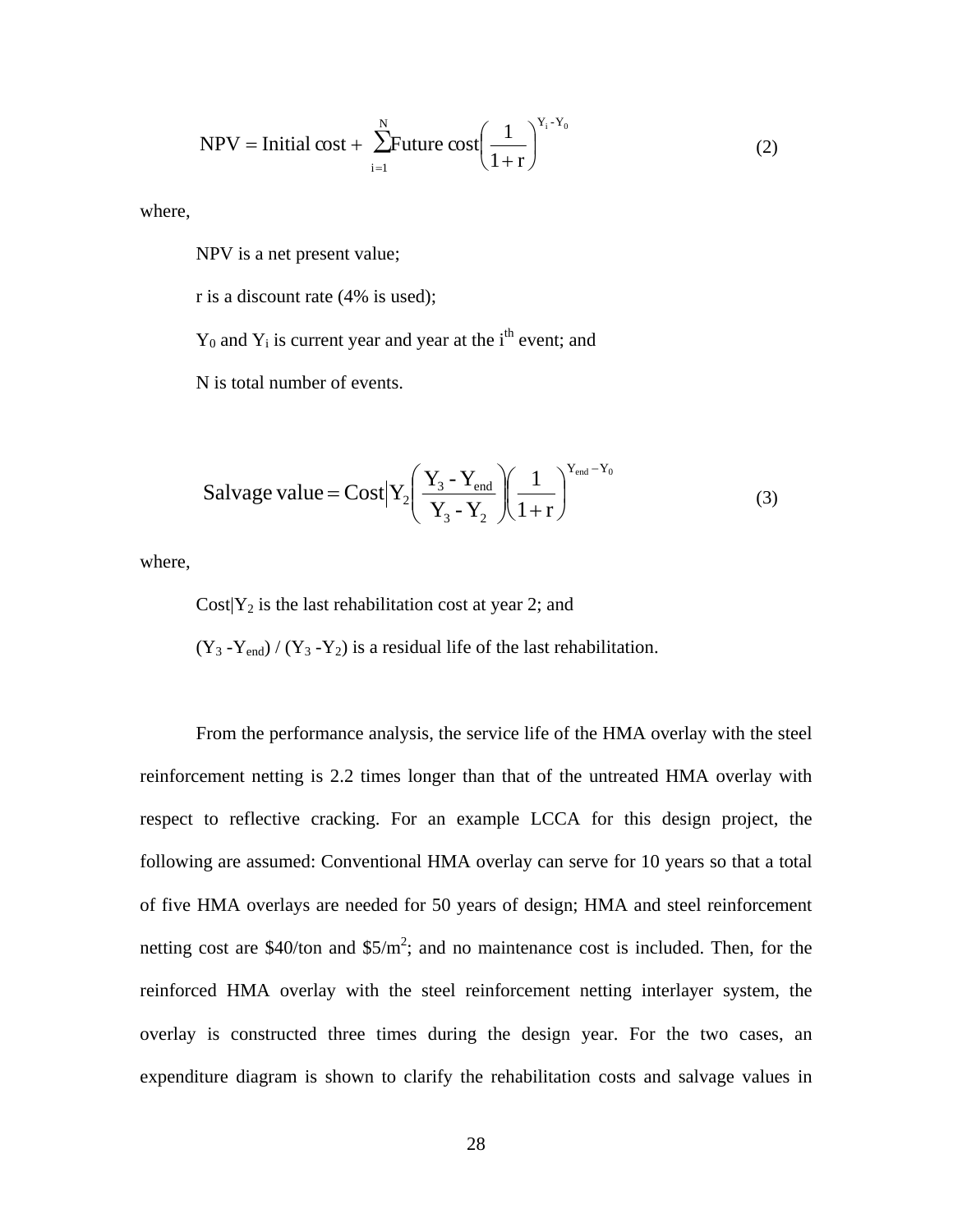Figure 11. Compared to the unreinforced overlay, initial and two consecutive construction costs of the reinforced overlay are expensive due to the steel reinforcement netting cost. However, longer service life of the reinforced overlay reduces the frequency of the rehabilitations, from five to two times in 50 years of the design year. Also, a negative cost of the salvage value at the end of the design year also reduces the total cost. Finally, the reinforced overlay can achieve a small amount of cost benefit (3%). The cost benefit margin of the reinforced overlay is not significant, but at least equivalent. The margin can be enlarged when less frequent routine maintenance such as crack sealing is required during the longer service life.



Figure 11. Net present value for overlay construction costs during a design year and salvage value.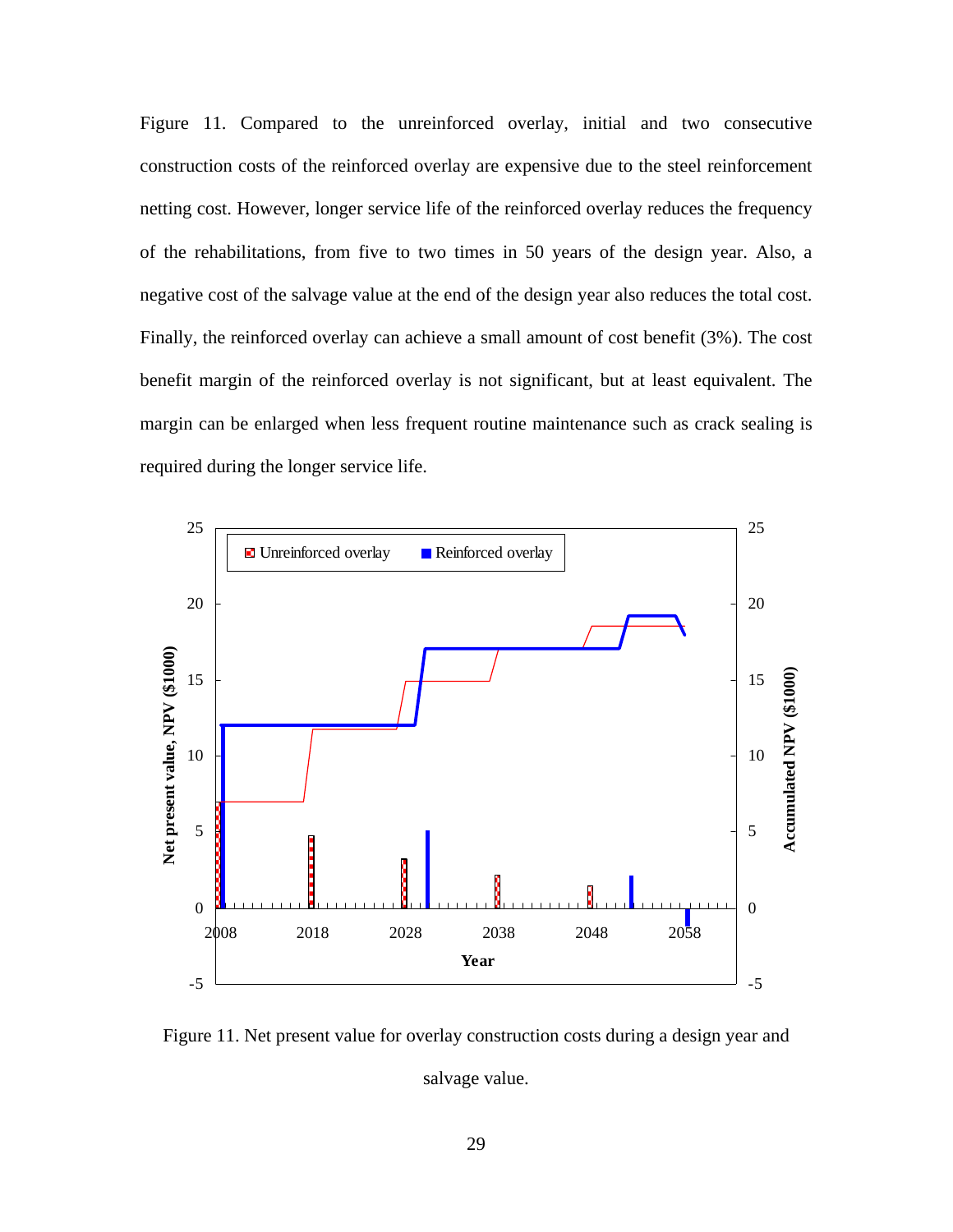The cost benefit is sensitive to several components used in the LCCA. First of all, material costs are one of the main variables. Actually, the market price of construction materials varies due to lots of factors related to engineering issues as well as global economics. According to Elseifi (2003), the steel reinforcement netting ranges 3.5 to  $$6/m<sup>2</sup>$ . HMA also has a wide range of costs, depending on binder grades, aggregate types, and construction conditions. So, it is required to take a wider range of material costs into the HMA overlay design procedure for the appropriate application of the steel reinforcement netting. Generally, the cost benefit increases as HMA cost increases and steel reinforcement netting cost decreases. Thus, cost ratio of the HMA to steel reinforcement netting,  $C_{HMA}/C_{SRN}$ , is adapted as one variable. The second important variable in the LCCA is HMA overlay design parameters which could be varied on purpose. Thus, HMA overlay thickness,  $T<sub>HMA</sub>$ , is also regarded as one parameter.

 It should be noted that since the overlay thickness can influence the overlay performance so that the thickness varies only from 60mm to 90mm (the design thickness of 76mm) and the performance benefit ratio is fixed as 2.2 regardless of the HMA overlay design. Figure 12 shows the variation of cost benefit regarding the cost ratio and HMA thickness. The cost benefit has a broad range from -30% to 30%. In other words, the reinforced HMA overlay shows cost benefit only in some cases which have higher cost ratio and thicker HMA overlay. Thus, unless superior performance is guaranteed, it is recommended that these material costs and HMA overlay design thickness are considered to use a steel reinforcement netting interlayer system as a cost-effective method to mitigate reflective cracking.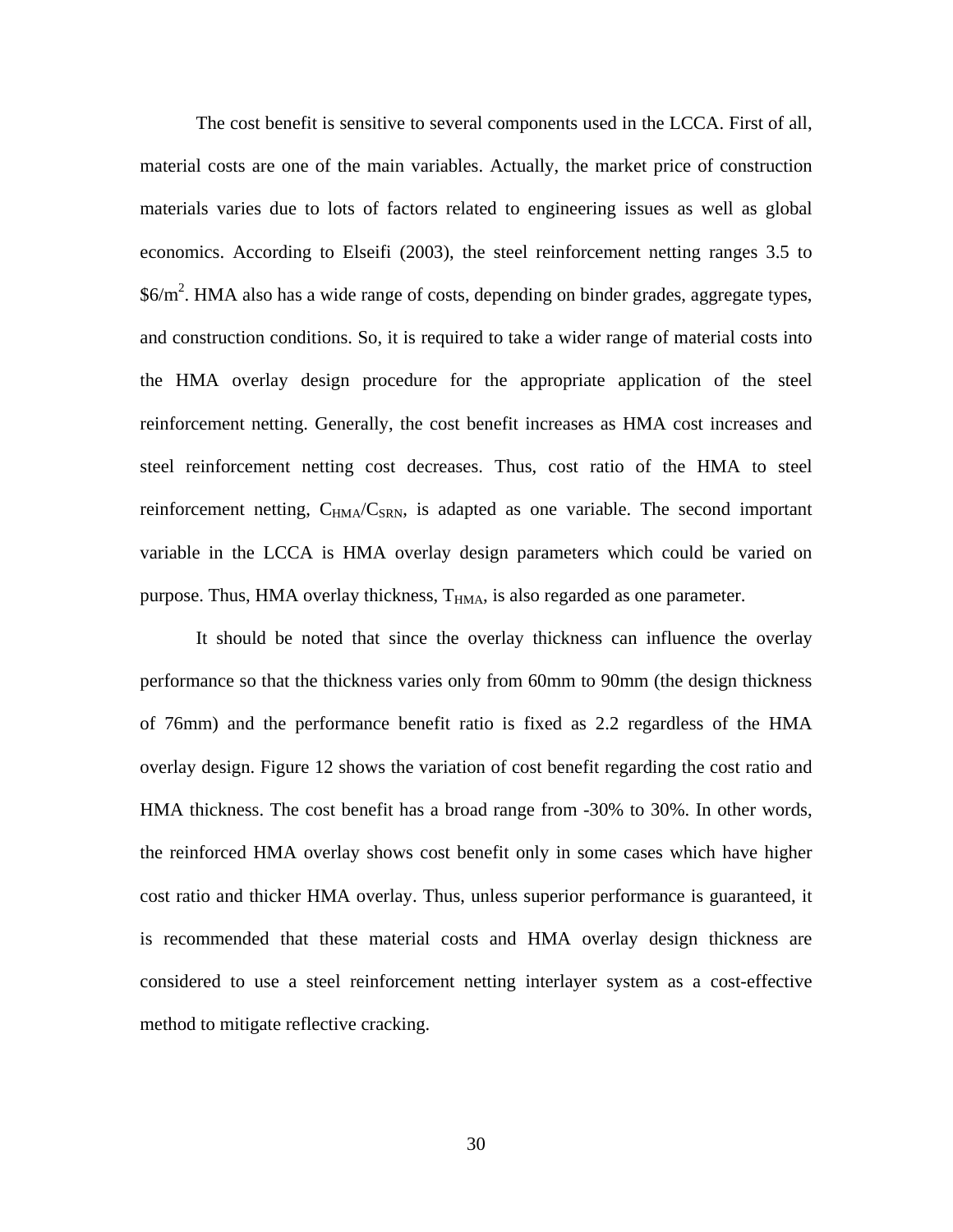

Figure 12. Cost effect variations with respect to material costs and overlay thickness.

 Using a statistical approach, the cost benefit is predicted with the cost ratio,  $C_{HMA}/C_{SRN}$ , and HMA overlay thickness,  $T_{HMA}$ . Since the P-values of two the variables are significantly lower than 0.05, the influence of two of the variables is statistically significant. By using a trial-and-error method, logarithmic and linear functions are determined for the cost ratio and the overlay thickness, respectively. Finally, a linear regression equation to predict cost benefit is formulated as follow: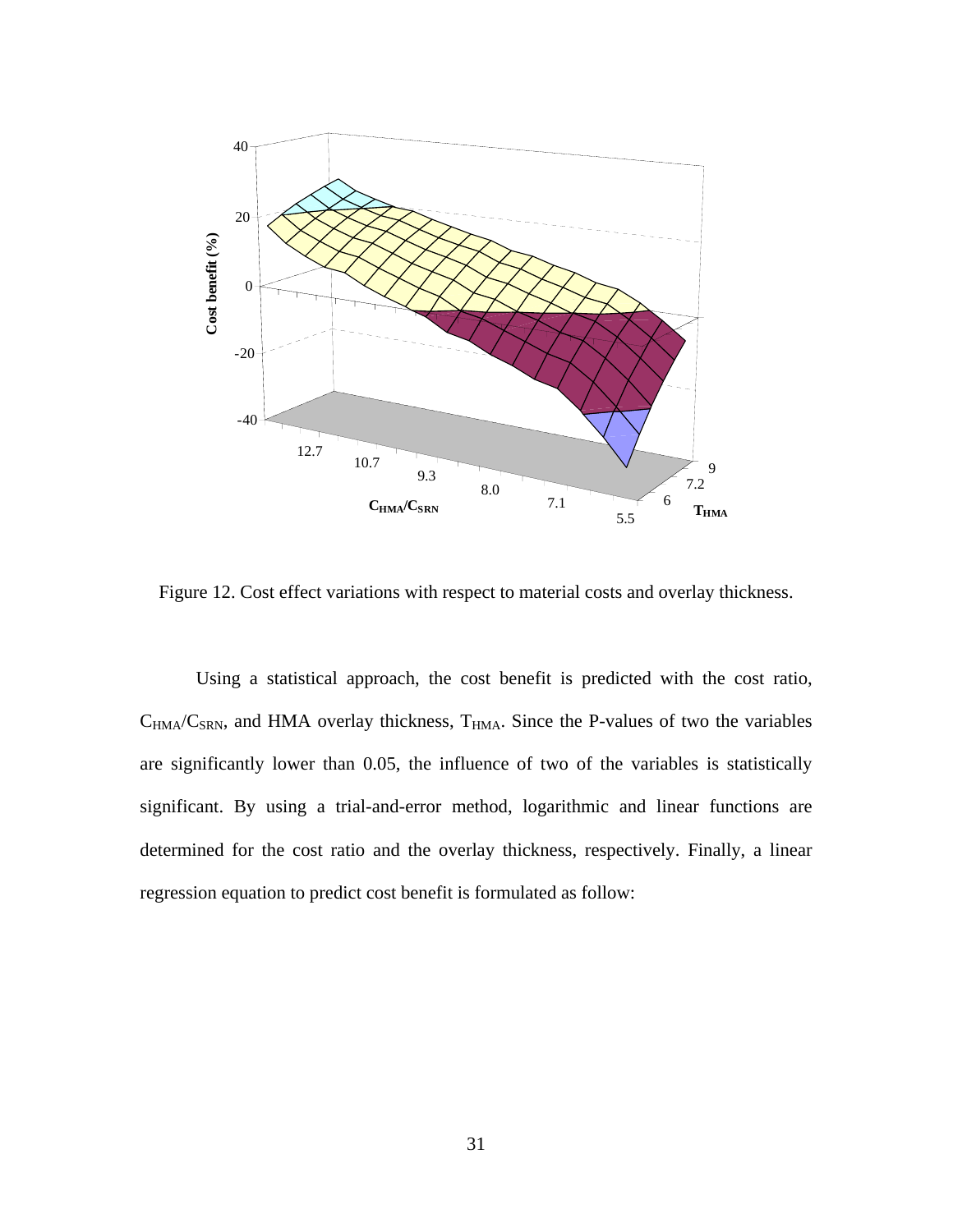Cost benefit (%) = 89.3 log 
$$
\left(\frac{C_{HMA}}{C_{SRN}}\right)
$$
 + 5.75T<sub>HMA</sub> - 123.3 (4)

where,

C<sub>HMA</sub> is a HMA cost in \$/ton;

 $C_{\text{SRN}}$  is a steel reinforcement netting cost in \$/m<sup>2</sup>; and

T<sub>HMA</sub> is a HMA overlay thickness in cm.

The predicted cost benefit shows a very good agreement compared to the obtained cost benefit (Figure 13). Meanwhile, the cost benefit is overestimated in a higher cost benefit range ( $>20\%$ ) or underestimated in a lower cost benefit range ( $<10\%$ ).



**Otained cost benefit (%)**

Figure 13. Comparison of obtained and predicted cost benefit.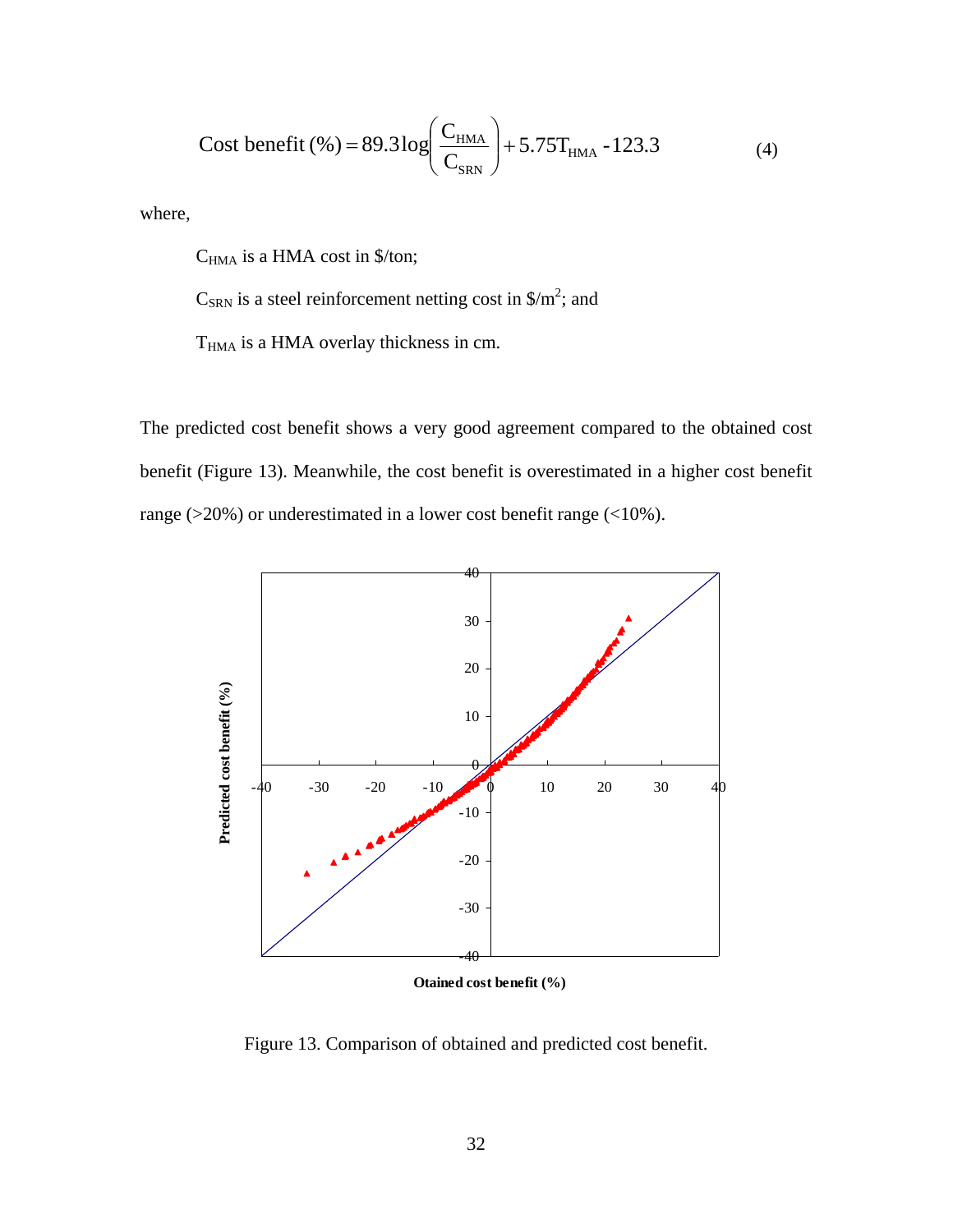## **5. Safety Risk Assessment**

As requested by the FAA for safety issues during airport operations, the existing FAA safety management system guidance was examined regarding to the proposed pavement overlay design solution. According to Introduction to Safety Management Systems for Airport Operators (FAA 2007) and FAA Safety Management System Manual (FAA 2004), no inherent risks were found to ensure safe operations. It results from the aforementioned design demand that in order to guarantee the safety as well as not to hinder airport operations, the HMA overlay should be constructed during a period when no operation is requested.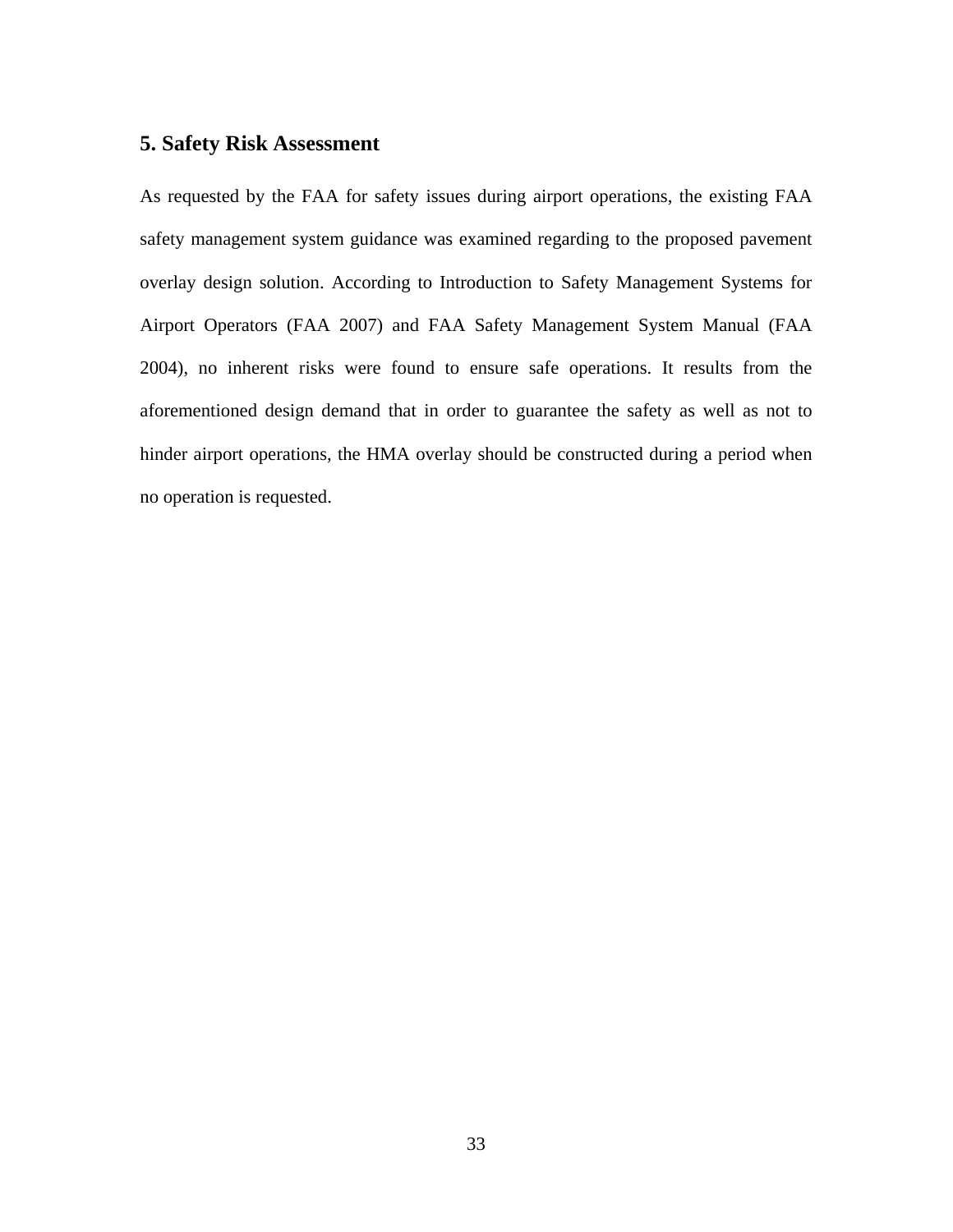# **6. Description of Interactions with Airport Operators and Industry Experts**

The interaction with airport operators and industry experts was achieved through a technical survey that was sent to several experts in airport pavement design, maintenance, and management. Five responses to the questionnaire were received, and the experts' information is listed in Table 2.

| Name            | Title                  | Company/Organization                                                 | Phone                | Email                       |
|-----------------|------------------------|----------------------------------------------------------------------|----------------------|-----------------------------|
| Frank<br>Farmer | Aeronautics<br>Manager | Alabama Department of<br>Transportation<br><b>Aeronautics Bureau</b> | $(334)$ 242-<br>6820 | farmerf@dot.state<br>.al.us |
| David           | Vice                   | <b>Applied Pavement</b>                                              | $(630)$ 434-         | dpeshkin@pavem              |
| Peshkin         | President              | Technology                                                           | 9210                 | entsolutions.com            |
| Matthew         | Managing               | C&S Engineers                                                        | $(216) 619-$         | mwenham@cscos               |
| Wenham          | Engineer               |                                                                      | 5449                 | .com                        |
| Monty           | Program                | <b>Applied Pavement</b>                                              | $(217)$ 398-         | mwade@paveme                |
| Wade            | Director               | Technology, Inc.                                                     | 3977                 | ntsolutions.com             |
| <b>Steve</b>    | Senior                 | <b>Union Station</b>                                                 | $(317) 786-$         | slawrence@rwa.c             |
| Lawrence        | Project Mgr            |                                                                      | 0461                 | om                          |

Table 2. List of Expert Advisors for Questionnaire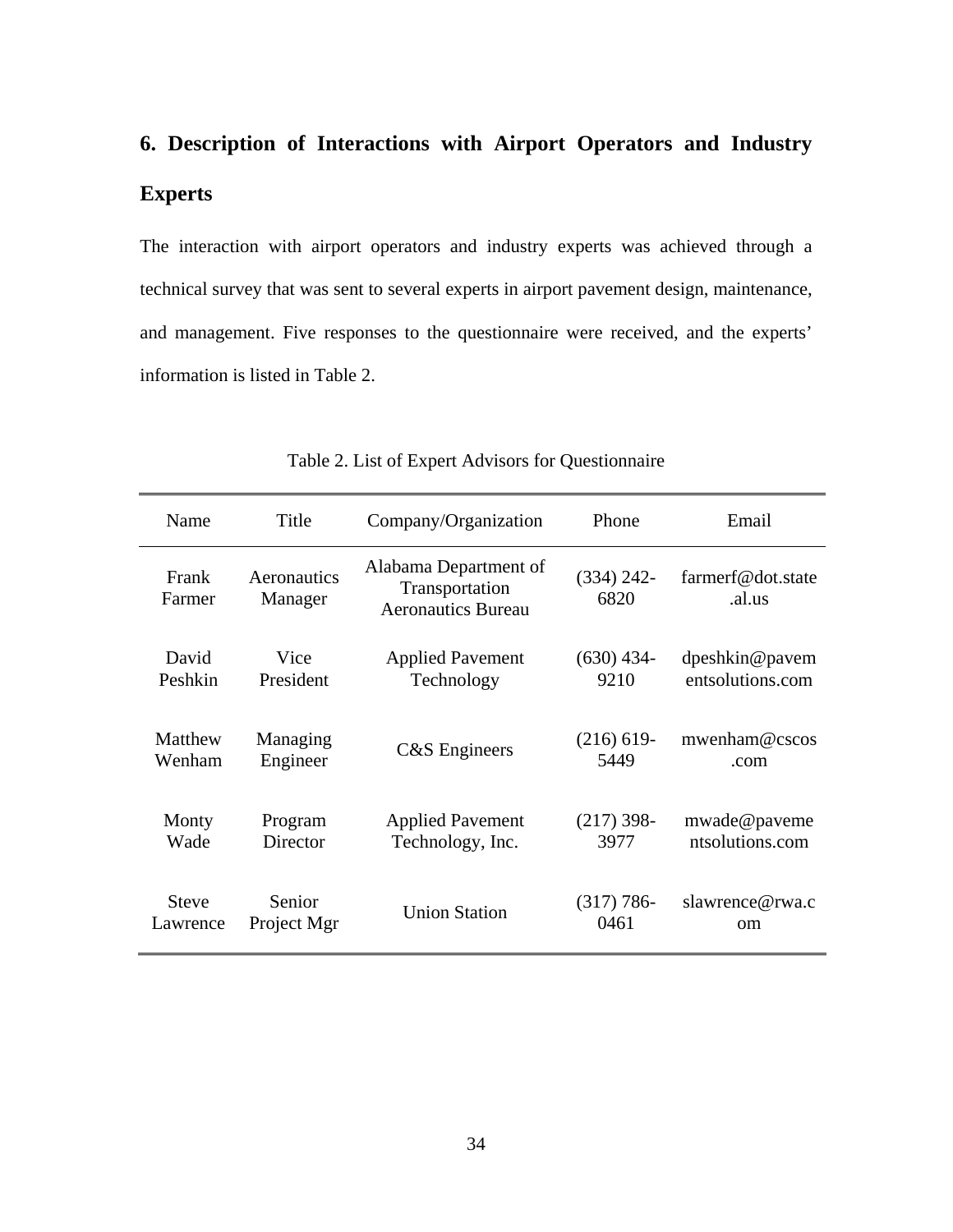The summary of the received feedbacks are listed as following:

#### *1) Airport pavement type*

Generally, both HMA and PCC pavements were widely used for airport runways and PCC pavements were more often used for parking areas. One pavement consultant who has worked on over 10 airport projects pointed out that general aviation (GA) airports without much jet traffic use primarily HMA pavements in all areas and at large hub airports, like Cleveland and Detroit Metro, PCC pavements are primarily used in most areas.

#### *2) The most three distresses exist in airport pavement*

A crack was considered as the most common distress in the airport pavement, including thermal cracking, fatigue cracking, and joint-associated reflective cracking. Thermal cracking was often found at small airports, while rutting and depression were only found at large airports with large aircraft operations. It was noted that cracks should be correctly sealed after the cracks occurred; otherwise, water can go through the cracks and erode subbase over time and finally produce secondary cracking and some load failures. Reflective cracking is almost always an issue when there is HMA overlay on existing concrete or asphalt pavements. Only one answer out of the five questionnaires pointed out that raveling was also one of the three most common distresses in airport pavements.

#### *3) The reflective cracking treatment technology*

With the increased demand for using HMA pavements in airport runways due to its smoothness and low maintenance cost, HMA overlay was often encountered in airport runway pavement rehabilitation. Reflective cracking becomes an issue when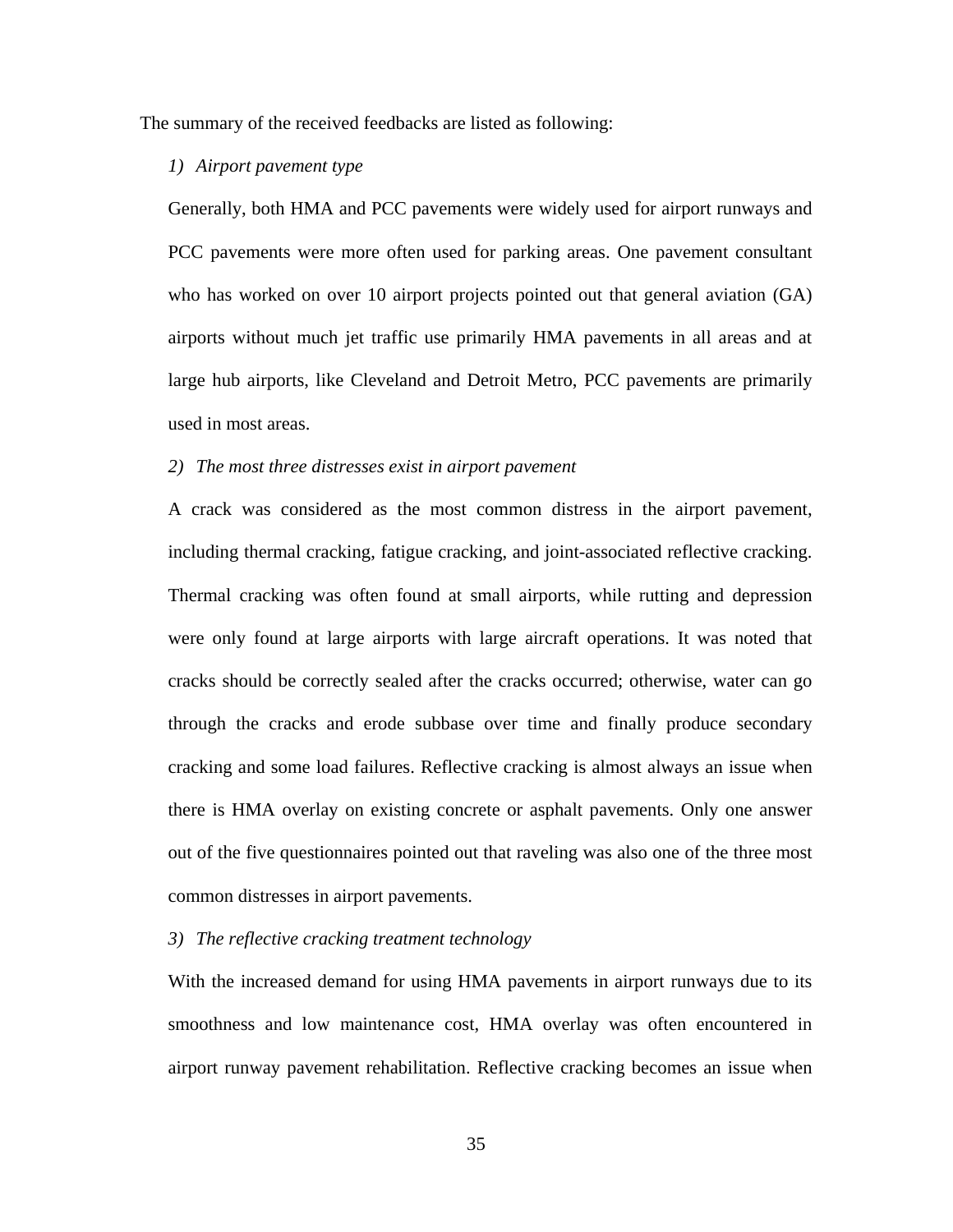the HMA overlay is placed on existing jointed concrete pavements or deteriorated asphalt pavements. Many different treatment technologies have been used to prevent and retard the reflective cracking based on the questionnaire feedbacks.

As shown in Table 3, the geosynthetic interlayer systems have been widely used in the HMA overlay on existing PCC pavements, comparable to other reflective cracking treatment technologies. Rubblization and milling were also considered as possible cost effective approaches to prevent reflective cracking. None of the answers indicated awareness of a steel reinforcement netting interlayer system, which is proposed in this project.

| Questionnaire<br>answers | Available reflective cracking<br>treatment technology                                                     | Expected most cost effective<br>approach                                                        |
|--------------------------|-----------------------------------------------------------------------------------------------------------|-------------------------------------------------------------------------------------------------|
| 1                        | Fiberglass grid geotextile fabric<br>between 50-mm HMA overlay lifts                                      | <b>Rubblization</b>                                                                             |
| $\overline{2}$           | Repairing distresses in the existing<br>pavement section prior to overlay;<br>membranes such as GlasGrid. | Milling out full depth;<br>Membranes with multiple lift;<br>white-topping might be<br>effective |
| 3                        | Fabrics; thick overlays                                                                                   | No                                                                                              |
| $\overline{4}$           | Milling; Crushed aggregate<br>treatment                                                                   | Milling                                                                                         |
| 5                        | Milling/paving; patching; fabric                                                                          | Varies on the application,<br>construction performance,<br>weather                              |

Table 3 Reflective Cracking Treatment Technologies from Questionnaires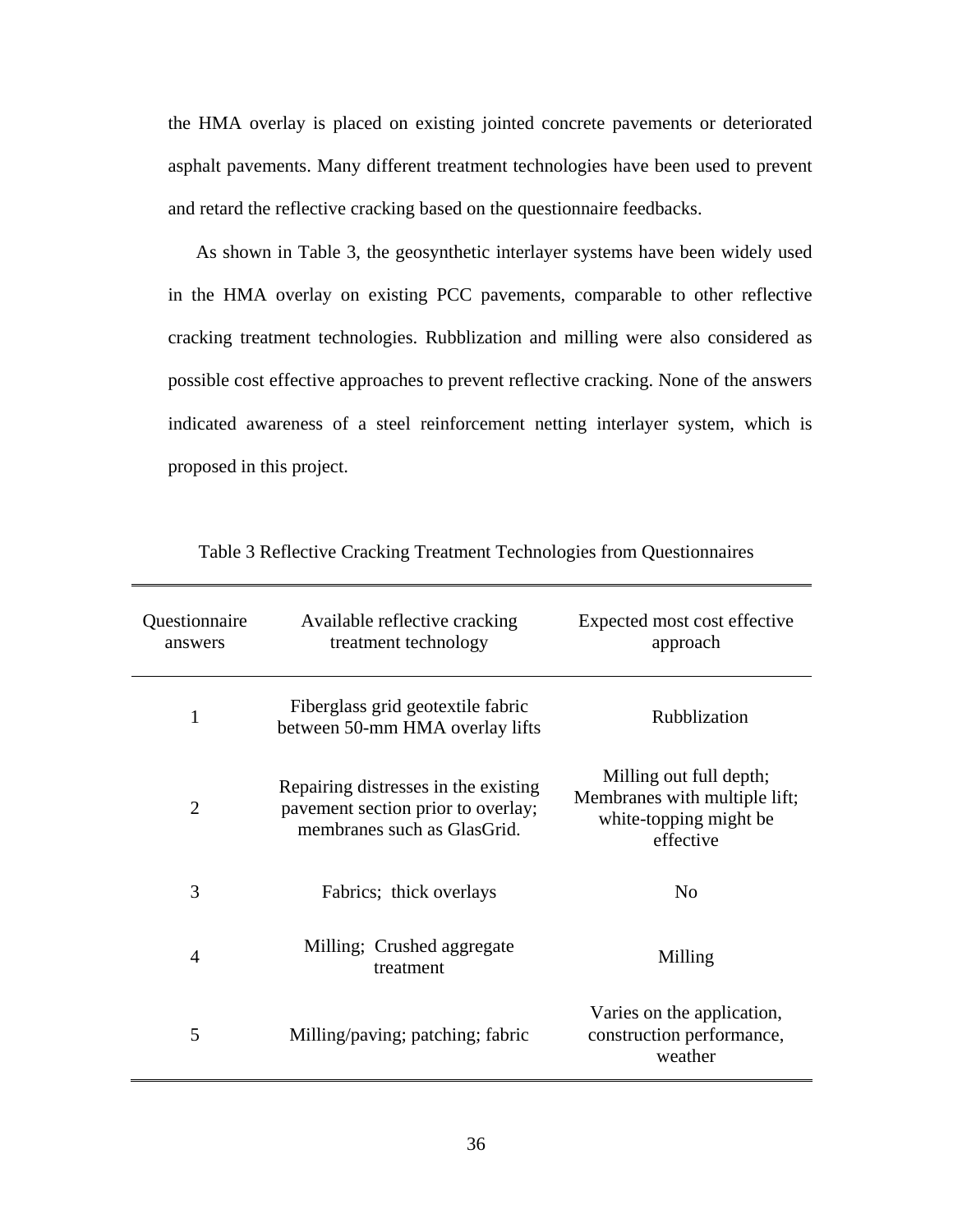# **7. Description of the Projected Impacts of the Team's Design and Findings**

Using a steel reinforcement netting interlayer system, an innovative HMA overlay system, was proposed in this design project. Primarily, the proposed anti-reflective cracking HMA overlay system was shown to satisfy a performance criterion to resist reflective cracking. Through 3D FE modeling, the steel reinforcement netting interlayer reduces reflective cracking induced by an aircraft loading and consequently, extends the service life of the HMA overlay by a factor of 2.2 compared to a control HMA overlay section. Moreover, the reinforced HMA overlay could meet a cost-effective criterion, which is a main goal in the new decision making procedure for airport pavement management. Depending on material costs for HMA and steel reinforcement netting as well as HMA overlay thickness, the cost benefit ranges from -30% to 30%. However, the negative costeffective range can be disregarded if the overlay thickness is greater than 76mm and unless a significantly lower cost ratio is considered such as too expensive steel reinforcement netting and/or too cheap HMA. The FAA recommends using a thicker HMA overlay than 76mm when it is constructed on rigid pavements. Also, according to recent news (MSNBC 2008), oil prices keep increasing and are expected to hit the highest price ever for a barrel. It is expected that asphalt binder and HMA prices will consequently increase in the near future. So, the cost ratio of HMA to steel reinforcement netting will increase and the cost benefit of the reinforced HMA overlay can be held in a positive range. Therefore, the HMA overlay with a steel reinforcement netting interlayer system can be an affordable alternative to meet the FAA's HMA overlay design goal. Furthermore, this design team achieved particular findings through performance and cost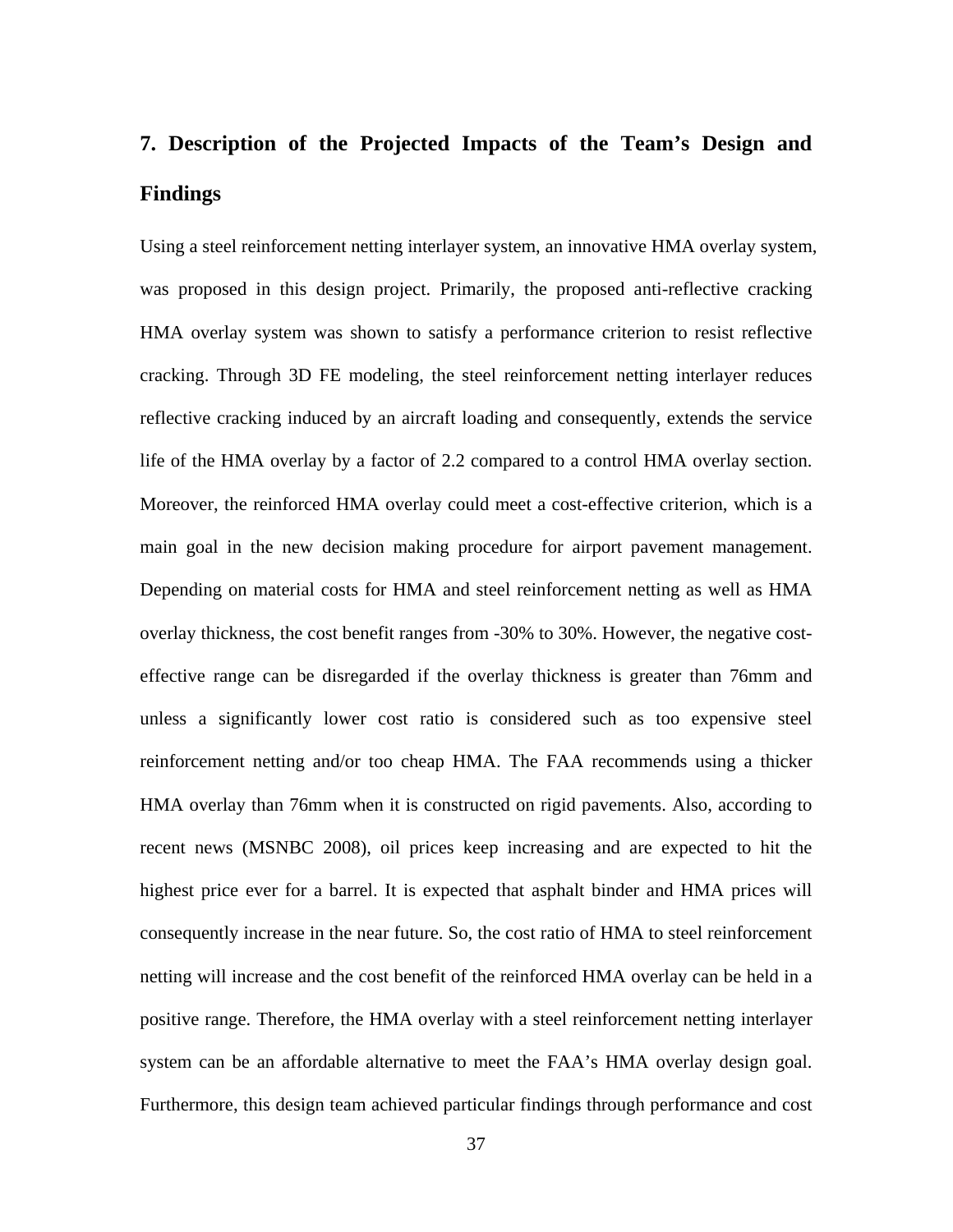analysis for the HMA overlay with steel reinforcement netting interlayer system as follows:

- When an aircraft loading moves along the edge of underlying jointed plain concrete pavement (JPCP), longitudinal reflective cracking is more likely to develop than transverse reflective cracking.
- The steel reinforcement netting interlayer system installed at the bottom of the HMA overlay on PCC pavements reduces fractured area by transverse and longitudinal reflective cracking by a factor of 8.4 and 1.8, respectively, compared to unreinforced HMA overlay; and for both reflective cracking, total fractured area, is reduced by a factor of 2.2.
- Based on life-cycle cost analysis (LCCA), a cost benefit is dependent on the thickness of HMA and the cost ratio of HMA to steel reinforcement netting. As the cost ratio increases and/or the thickness of HMA overlay increases, higher cost benefit can be guaranteed. A regression equation was proposed to predict the cost benefit.

Supplementary, some future projects are recommended to accomplish the proposed method in nationwide airports as following:

- Field and/or full-scaled pavement tests are required to validate the overlaid pavement model.
- Environmental problems such as temperature and moisture variations need to be included in the analysis to consider an airport located at a different climate zone.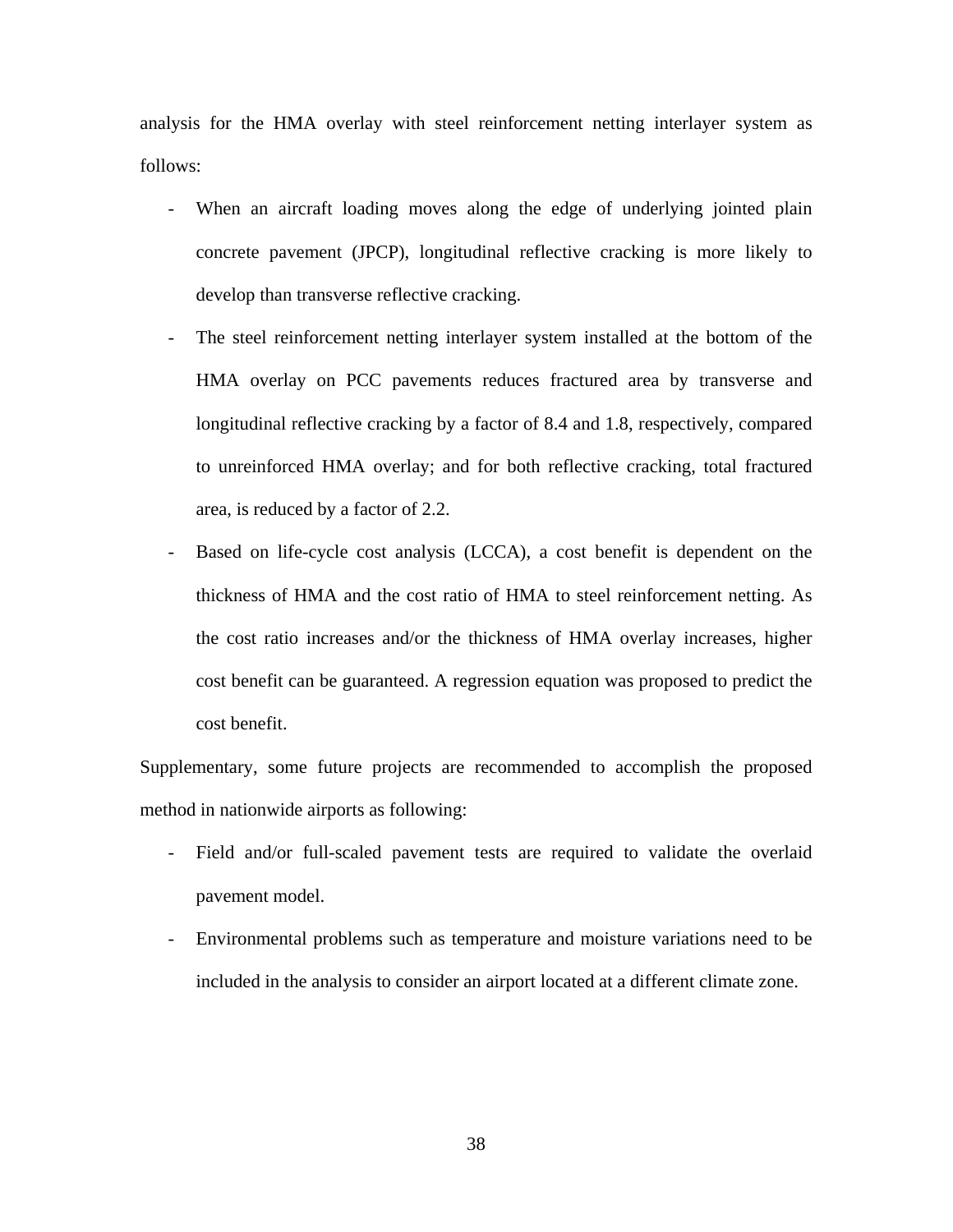- Various design parameters for HMA overlay and existing pavements may need to be utilized to evaluate the effectiveness of the steel reinforcement netting such as thickness, slab size, modulus, and strength.
- The performance and cost benefit are compared with a variety of interlayer systems currently used.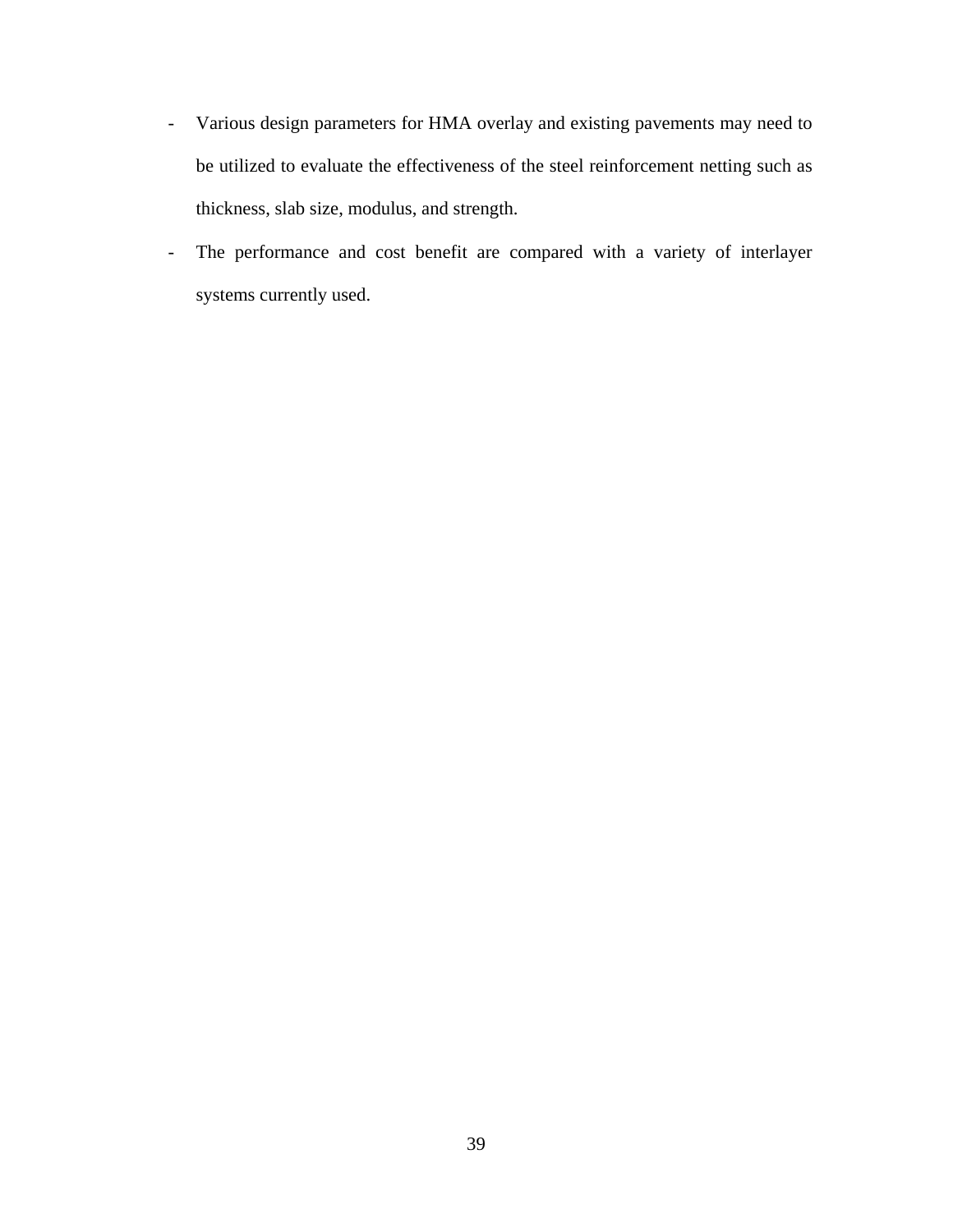## **List of Appendix**

- A. List of complete contact information
- B. Description of the university
- C. Description of non-university partners
- D. Sign-off from for faculty advisor and department chair
- E. Evaluation of the educational experience provided by the project
- F. Reference list with full citations
- G. Other support materials Questionnaires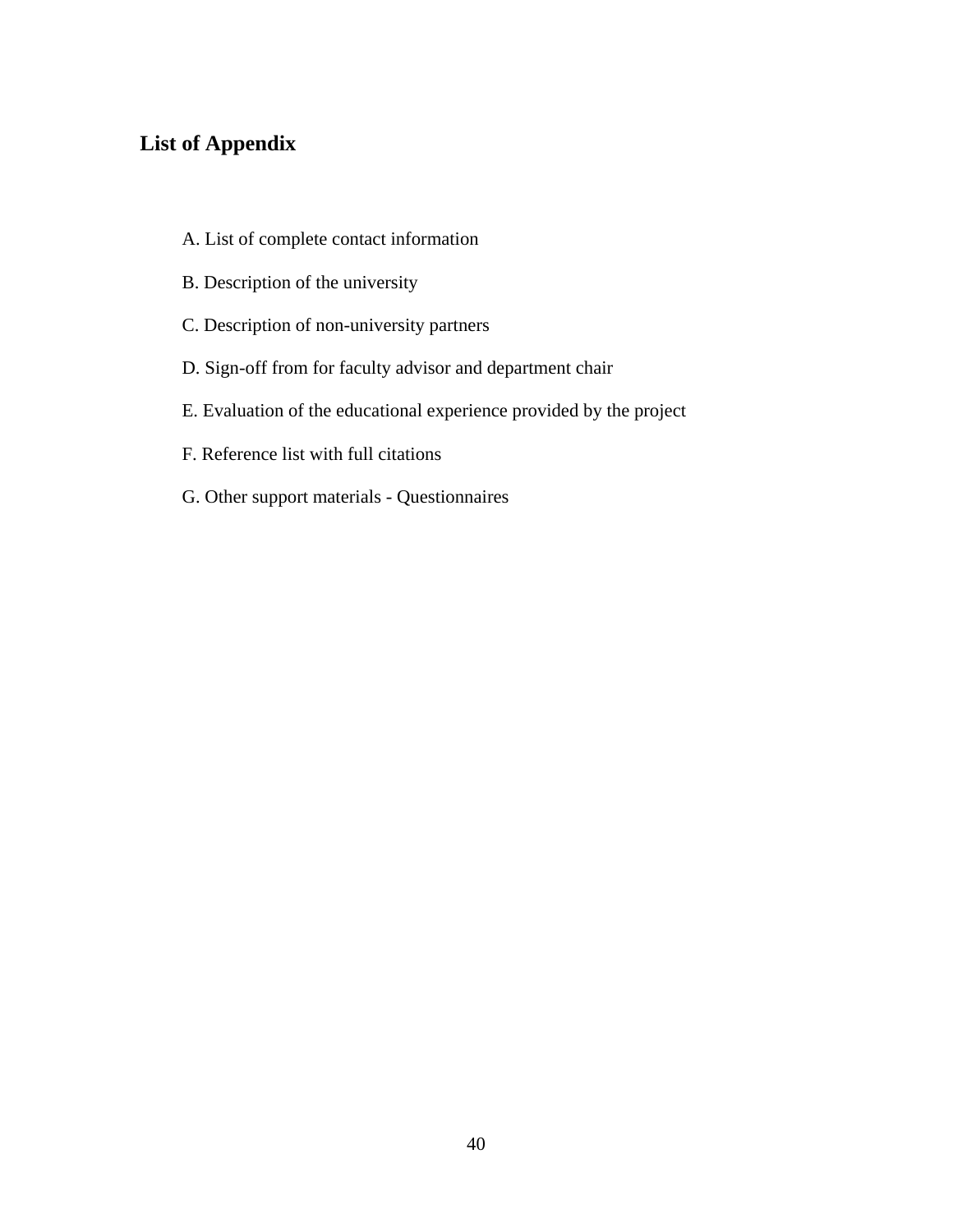## **Appendix A. List of Complete Contact Information**

1. Advisor

- Name: Imad L. Al-Qadi
- Affiliates: Founder Professor of Engineering, Illinois Center for Transportation Director
	- Address: Department of Civil and Environmental Engineering, University of

Illinois at Urbana-Champaign, 205 N. Mathew Ave. MC-250, Urbana, IL, 61801

- Phone: (217) 265-0427, Fax: (217) 333-1924

- Email: alqadi@uiuc.edu

## 2. Student #1

- Name: Jongeun Baek
- Affiliates: Graduate Research Assistant
- Email: baek2@uiuc.edu

## 3. Student #2

- Name: Hao Wang
- Affiliates: Graduate Research Assistant
- Email: haowang4@uiuc.edu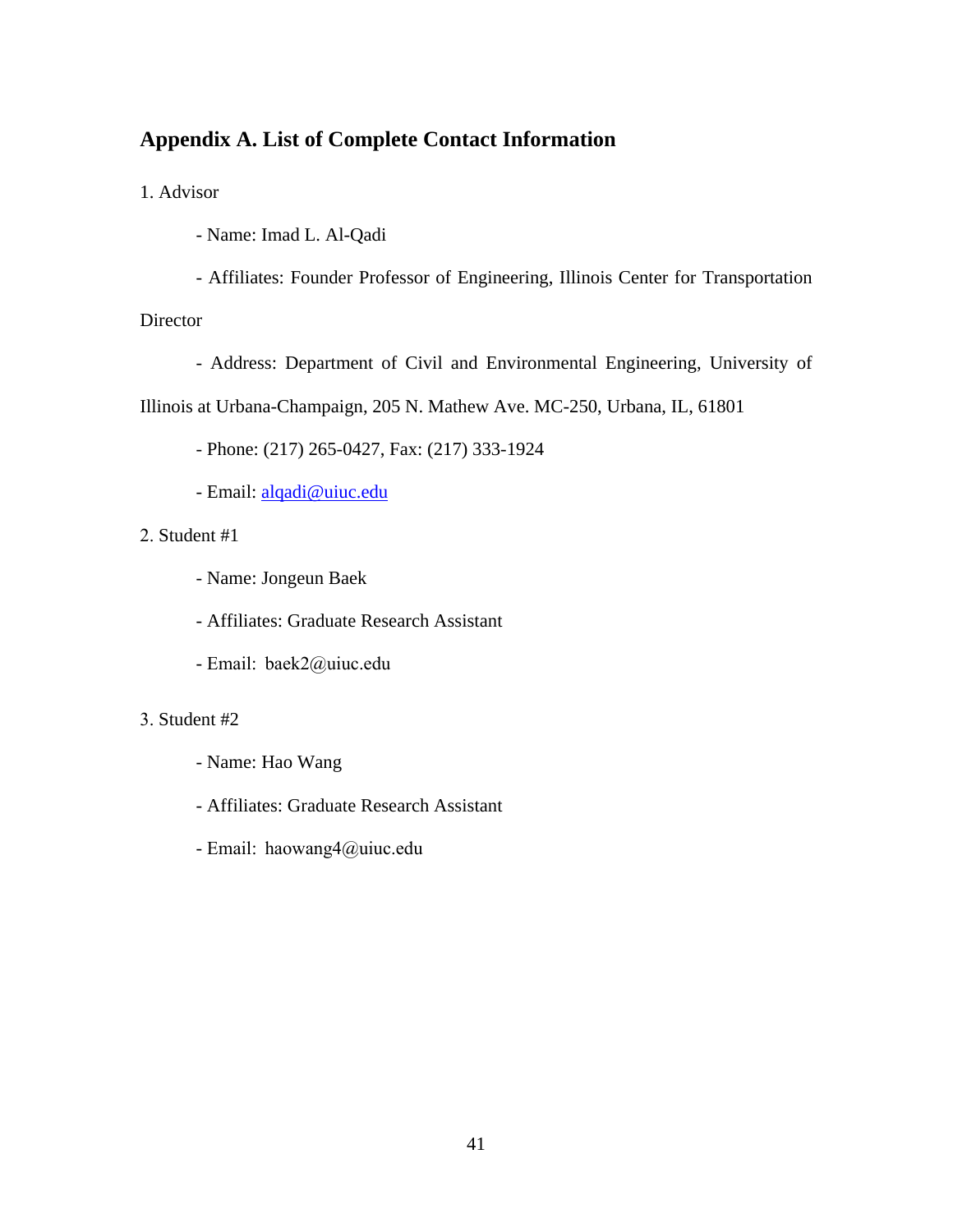## **Appendix B. Description of the University**

The University of Illinois at Urbana-Champaign is one of the top engineering schools in North America. In its 2008 rankings, *U.S. News & World Report's America's Best Colleges* rated Illinois as the number 8 public university and the number 38 national university. The university has 16 Colleges & instructional units and 37 campus libraries; with the largest U.S. engineering library. The College of Engineering is ranked 5th (tie) in undergraduate and 5th in graduate programs nationally in 2008. The university has a comprehensive educational program designed to serve the widely varied needs of undergraduate and graduate students and conduct innovative research for excellence worldwide in many key areas.

The University is located in the twin cities of Champaign and Urbana (total population 180,000) in east-central Illinois. It is situated about 140 miles south of Chicago, 125 miles west of Indianapolis, and 180 miles northeast of St. Louis. Around 30,895 undergraduate and 11,431 graduate students study at the University of Illinois.

### *Mission*

The University of Illinois will transform lives and serve society by educating, creating knowledge and putting knowledge to work on a large scale and with excellence.

#### *Vision*

To create a brilliant future for the University of Illinois in which the students, faculty and staff thrive and the citizens of Illinois, the nation and the world benefit, a future in which the University of Illinois is the recognized leader among public research universities in:

• Teaching, scholarship and service

42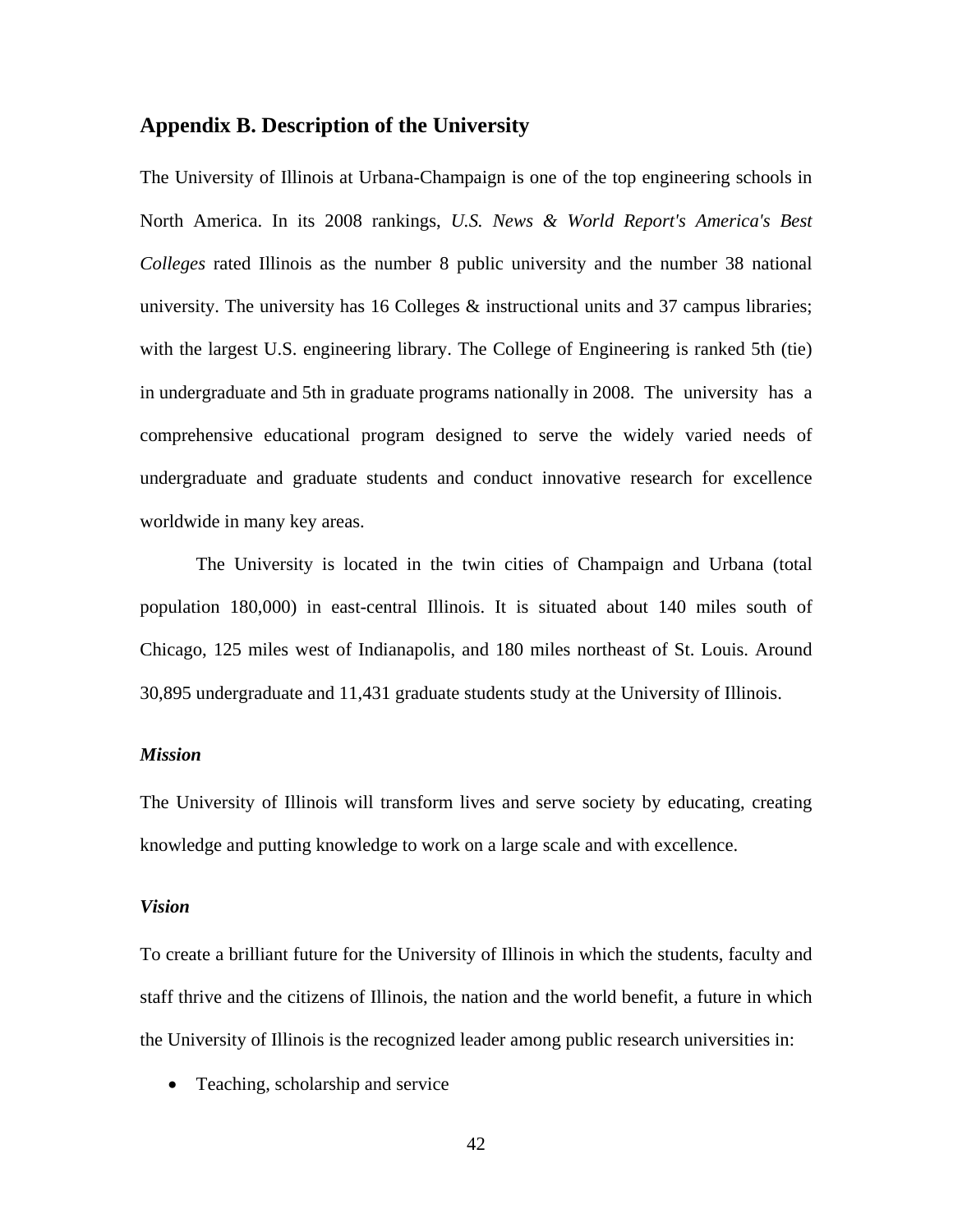- Engagement and public service
- Economic development
- Arts and culture
- Global reach
- Athletics

## *History*

The University of Illinois at Urbana-Champaign was founded in 1867. Chartered as the Illinois Industrial University, the University opened for business in 1868. Renamed the University of Illinois in 1885, it is one of the original 37 public land-grant institutions created after President Abraham Lincoln signed the Morrill Act in 1862.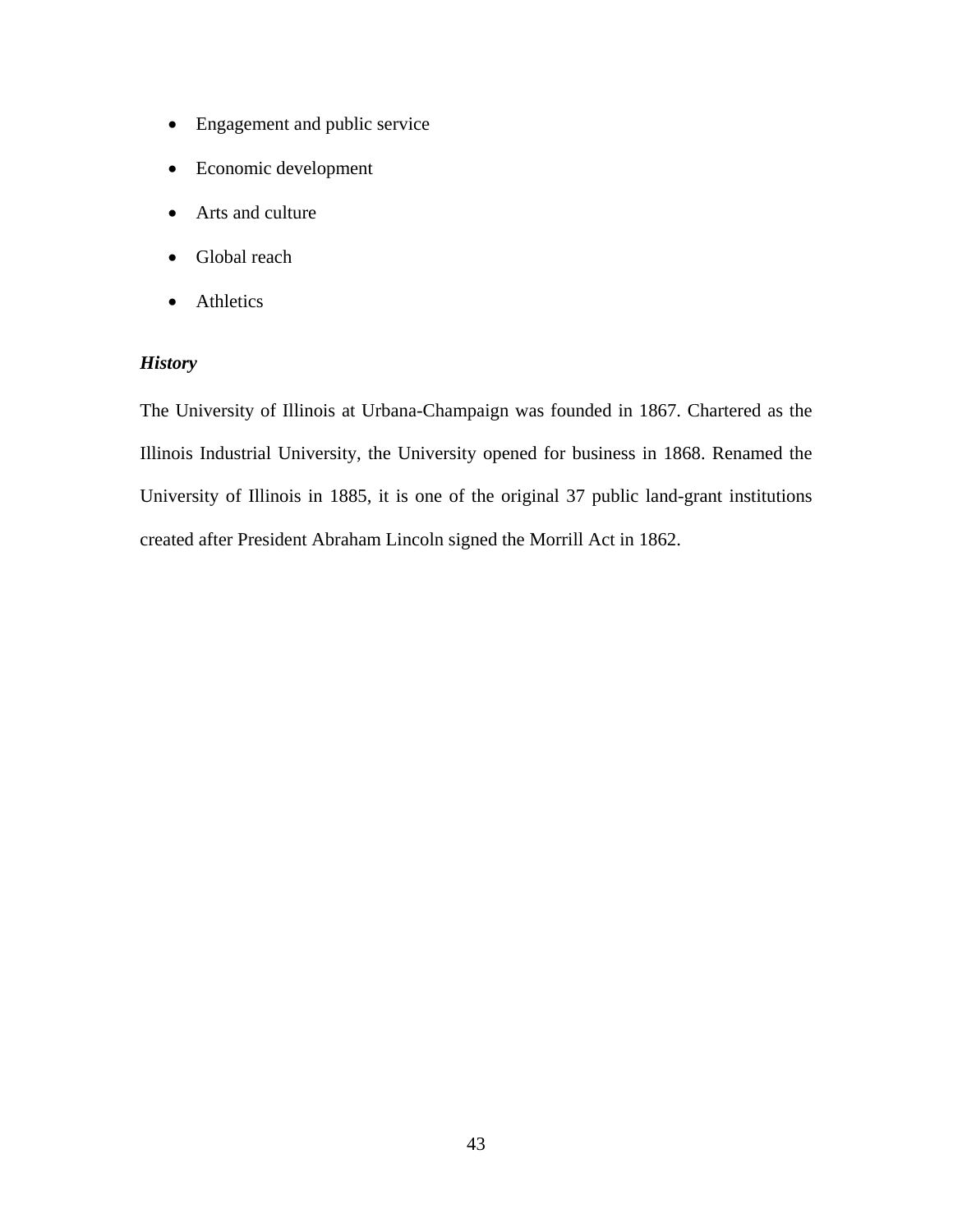## **Appendix C. Description of Non-University Partners**

No non-university partners participated in the design competition.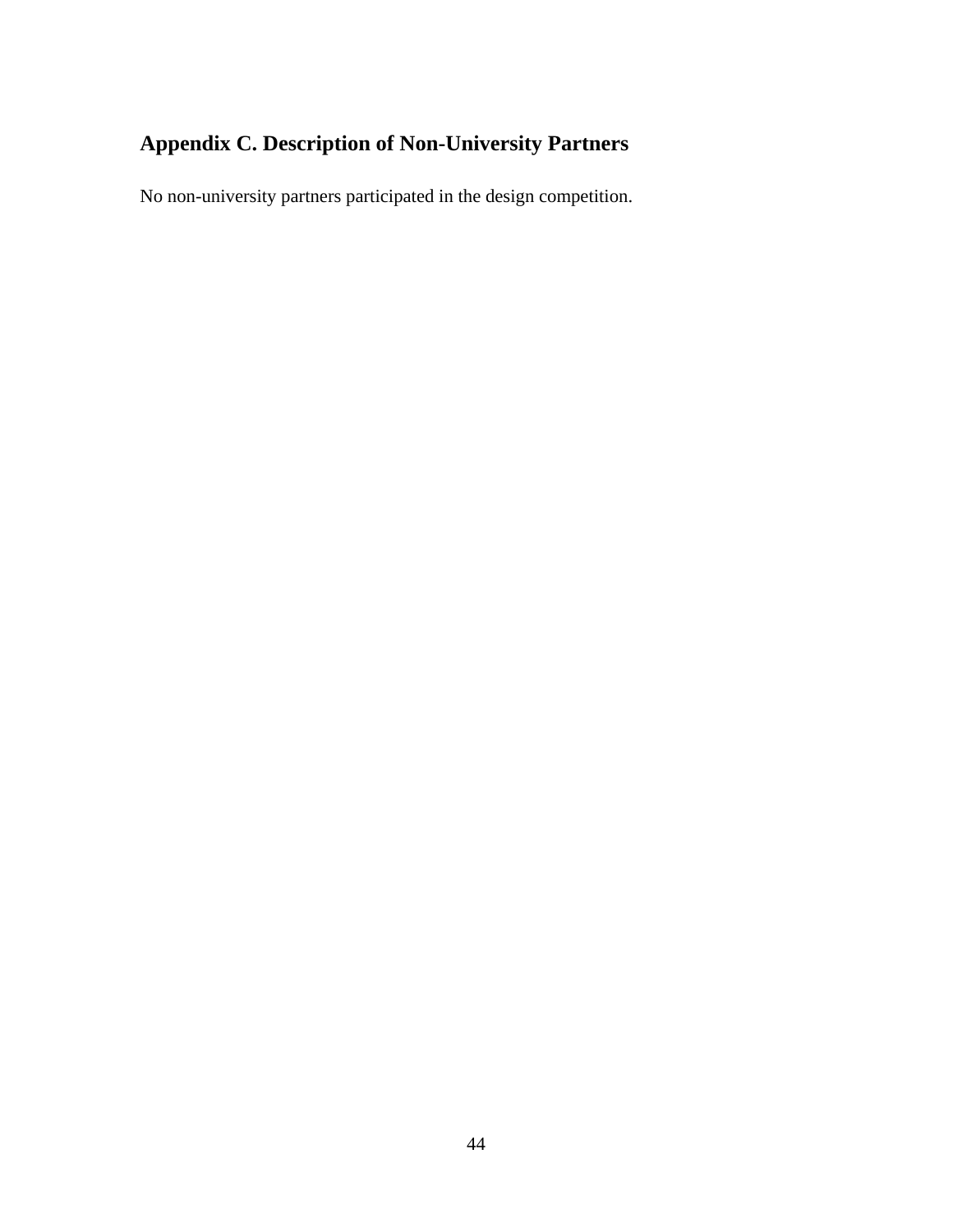## **Appendix E. Evaluation of the Educational Experience Provided by the Project**

#### **E.1. Faculty advisor: Imad L. Al-Qadi**

For faculty members:

l. Describe the value of the educational experience for your student(s) participating in this Competition submission.

*- This project helps Jongeun and Hao tremendously. It allows them to work together as a true team, combine their expertise to provide a complete work, review the FAA regulations, work on the development of an advanced model and yet present the outcome in a very simple way that can be used by design engineers, understand that a good engineering work requires, modeling, cost-benefit ratio, and safety dimension. In addition, combining their efforts allow them to look at the problem from different point of view and shows the importance of shear in HMA in developing reflective cracking. On other important thing is expanding their knowledge in airfield pavements as booth do their research on highway pavements.* 

2. Was the learning experience appropriate to the course level or context in which the competition was undertaken?

*- Yes. The students, who took a course in airport earlier, did this project in their own time.* 

3. What challenges did the students face and overcome?

*- The simulation of interface layer in there dimension and creating a damage parameter were very challenging and they were able overcome that through hard work and then*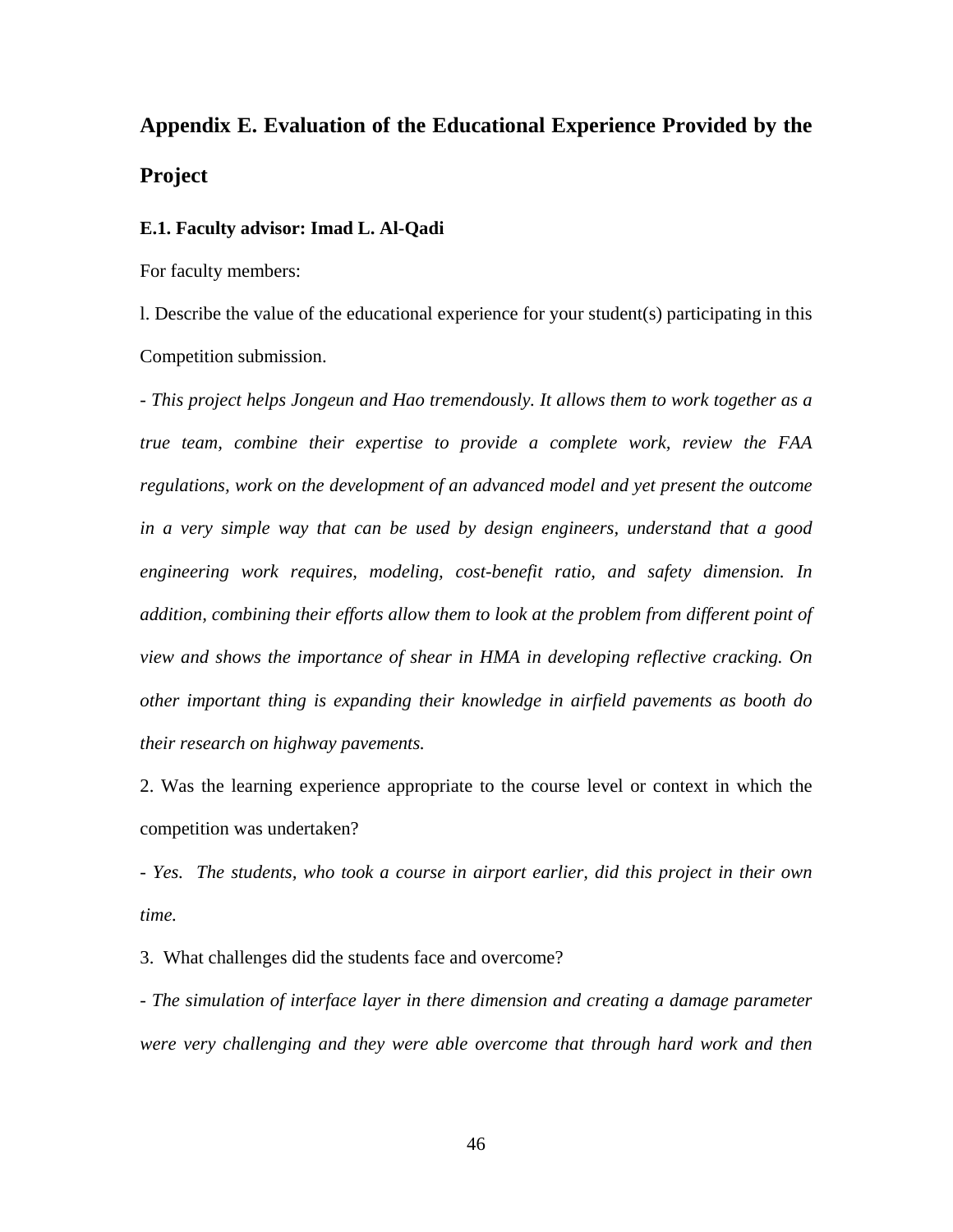*added to that the innovative work of a moving load to show the reflective crack behavior under continuously moving load.* 

4. Would you use this Competition as an educational vehicle in the future? Why or why not?

*- Yes. For the reasons mentioned in #1.* 

5. Are there changes to the Competition that you would suggest for future years?

*- No, it was very appropriate. However, it was time consuming.*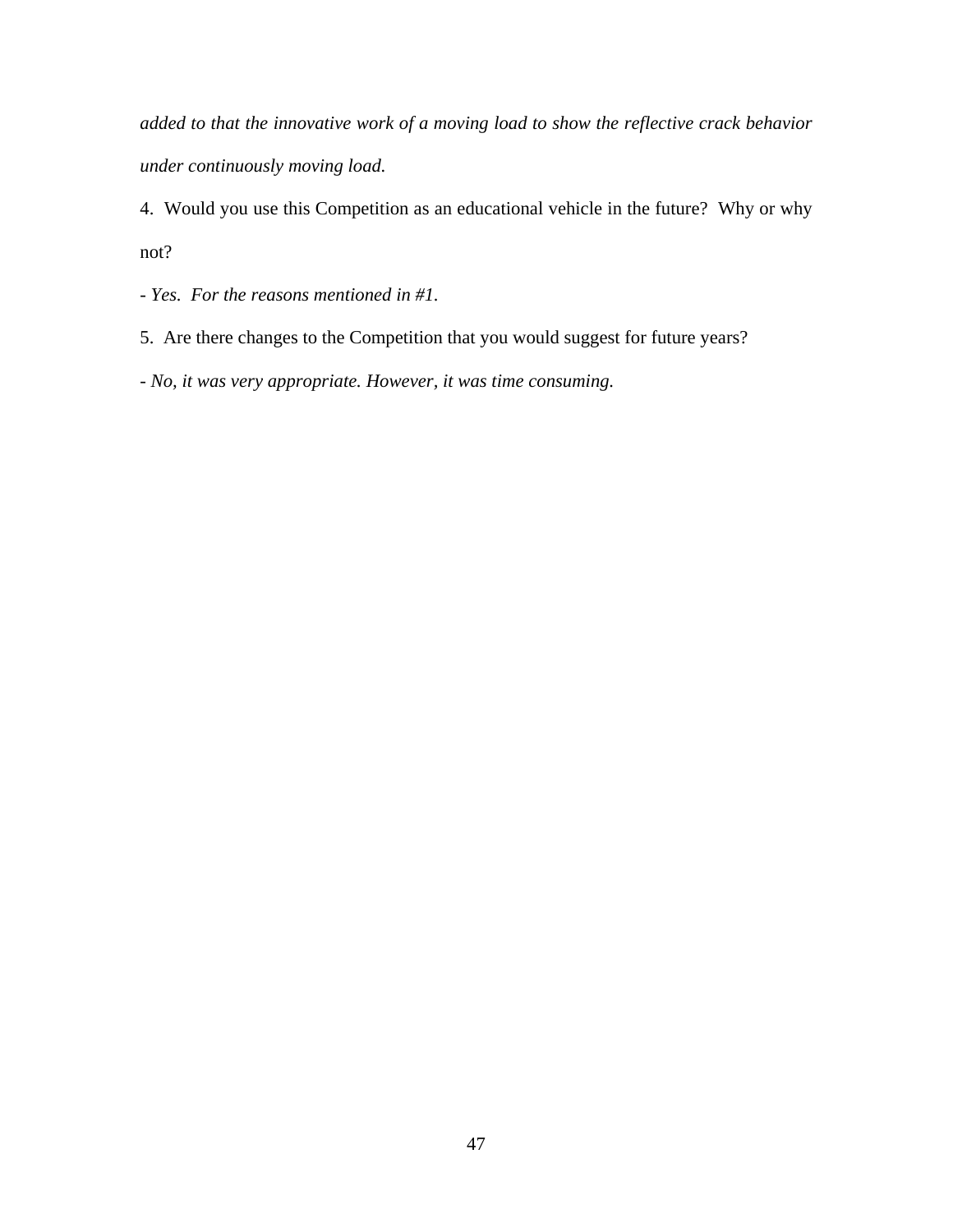#### **E.2 Student #1: Jongeun Baek**

For the students, the evaluation should minimally address the following questions:

1. Did the FAA Airport Design Competition provide a meaningful learning experience for you? Why or why not?

*- Yes, it was very useful to look over the whole design procedure for HMA overlays in airfield pavements. Especially, I extended my knowledge of overlay used in roads to airfield. Beyond the technical aspects, I could get positive and educational experiences on how to "cooperate" as a leader as well as a member.* 

2. What challenges did you and/or your team encounter in undertaking the Competition? How did you overcome them?

*- It was not easy to work together in a short time and we had different ideas, approaches, and many other considerations to be solved. Lots of discussions and debates on my own side and other parts enabled us to discuss the issues and figure them out.* 

3. Describe the process you or your team used for developing your hypothesis.

*- We tried to understand the different characteristics of airfield pavement design with the aid of literature, resources in the FAA website as well as an advisor. After running lots of numerical analysis, the best representative model was adapted for this project* 

4. Was participation by industry in the project appropriate, meaningful and useful? Why or why not?

*- Yes, it was a positive cooperation. Based on the feedback we received from experts, I realized that reflective cracking is a practically important problem to be resolved and still no ideal solution is developed. Also, we were able to introduce our proposed method to them.*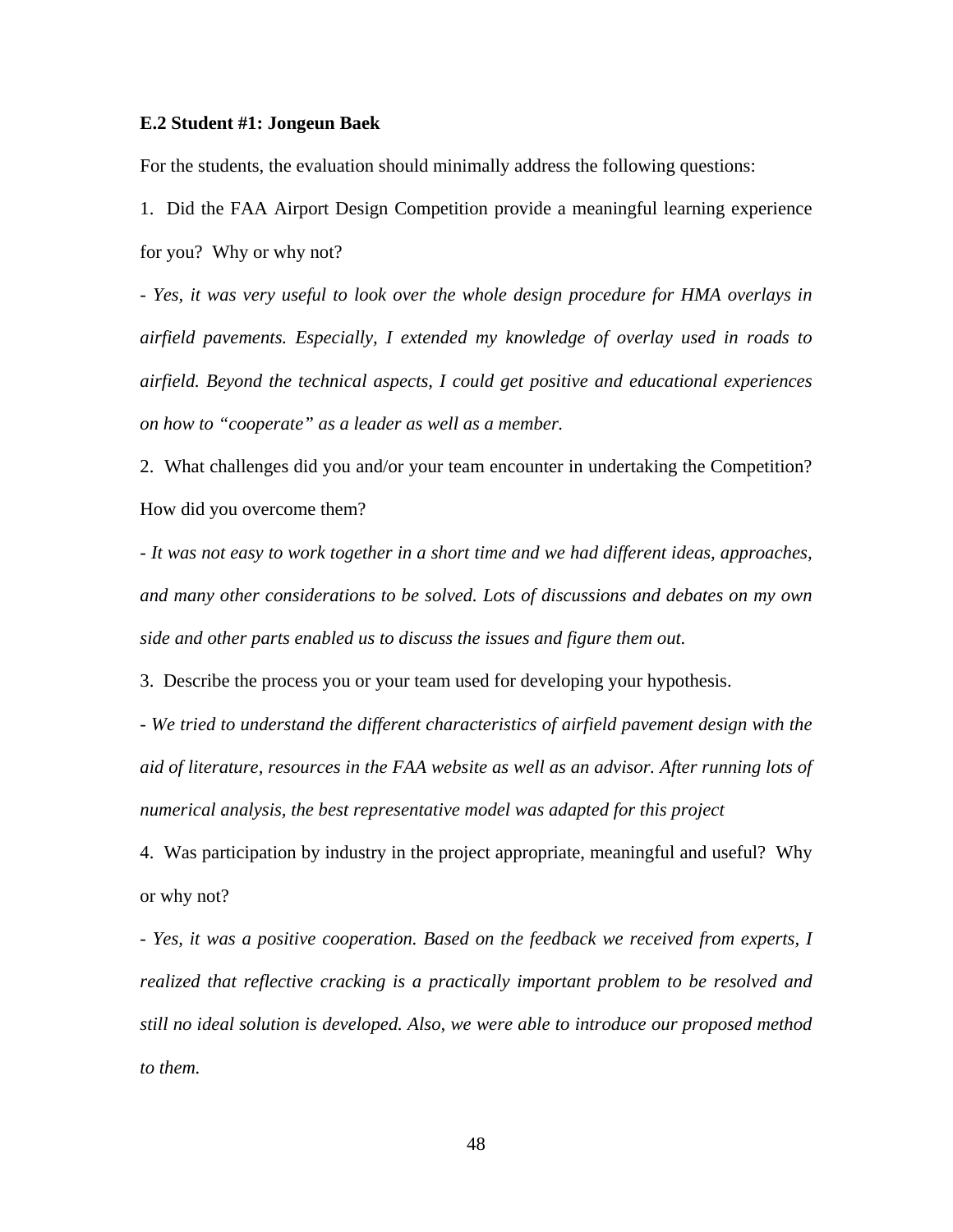5. What did you learn? Did this project help you with skills and knowledge you need to be successful for entry in the workforce or to pursue further study? Why or why not?

*- Comparing and contrasting the overlay features in different pavement structures in roads and airfields gave me an idea of which design parameters should be considered to design characteristics better. Also, the project encouraged me to think of the importance of a cost-effective method.*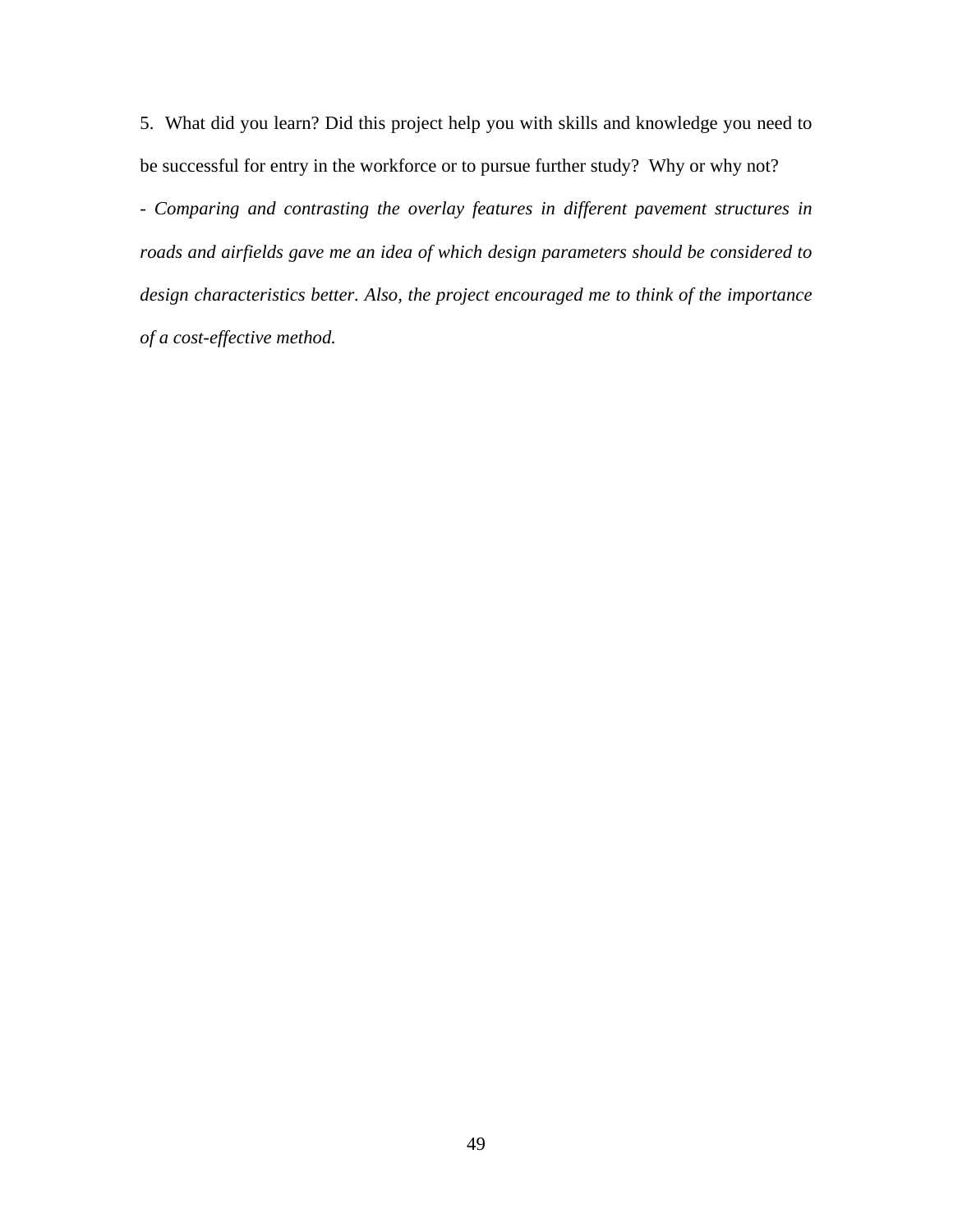### **E.3 Student #2: Hao Wang**

For the students, the evaluation should minimally address the following questions:

1. Did the FAA Airport Design Competition provide a meaningful learning experience for you? Why or why not?

*- It was a great experience to work on the design competition. The competition helped me better understand the airport pavement design methods and various asphalt overlay treatment technologies. Another important thing that I learned is how to effectively and actively work with other people toward group goals.* 

2. What challenges did you and/or your team encounter in undertaking the Competition? How did you overcome them?

*- There was a challenge of short time period for preparing the competition because we have other class assignments and research projects during the work for the competition. To overcome this problem, we divided the total work into several tasks and each one of us took charge of the parts based on his expertise and experience.* 

3. Describe the process you or your team used for developing your hypothesis.

*- The resources in FAA websites helped us a lot to outline the design objective. After we decide the design topic thought literature review and consulting with our faculty advisor, we assigned different tasks to each group member to fulfill the requirements which covered everything that need to be addressed.*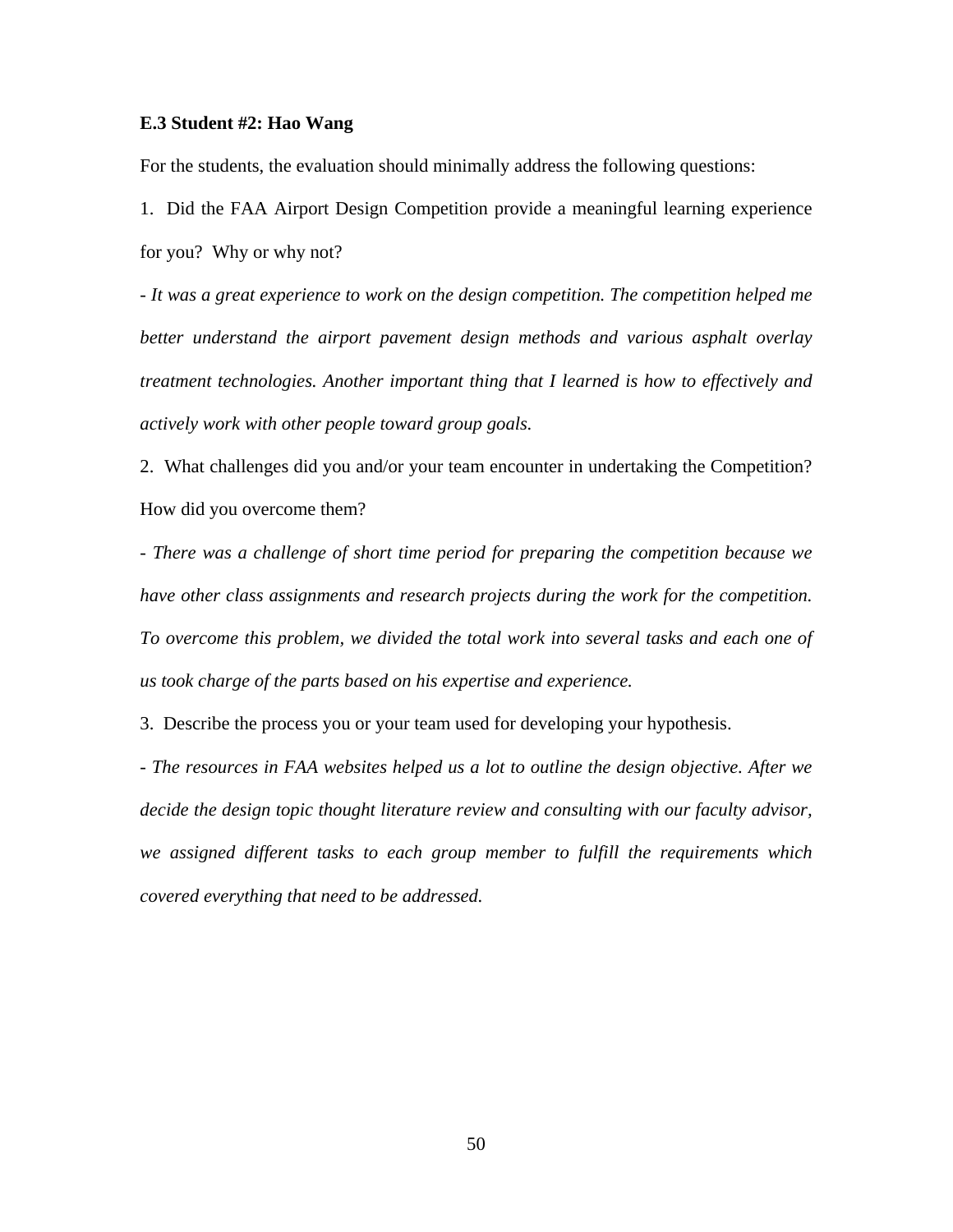4. Was participation by industry in the project appropriate, meaningful and useful? Why or why not?

*- The participation of industry is achieved by sending the questionnaire to several experienced experts in airport pavement design, maintenance and management. The feedback from these expert advisors is really valuable and useful.* 

5. What did you learn? Did this project help you with skills and knowledge you need to be successful for entry in the workforce or to pursue further study? Why or why not?

*- I will definitely put this competition experience into my resume. It broadened my knowledge in airport pavement design and maintenance. Also, it helped me better understand how to work as a team member and made my own contribution.*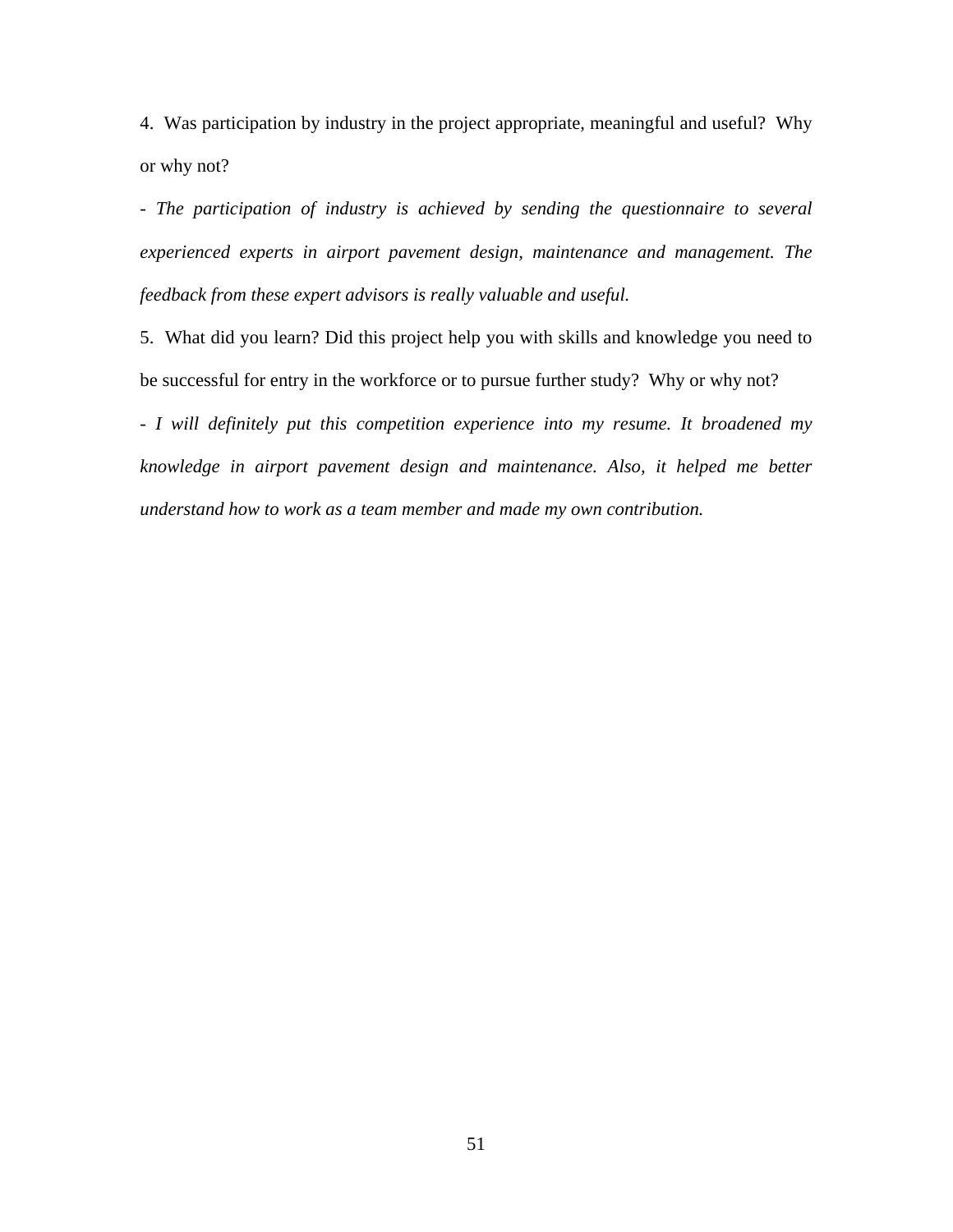## **Appendix F. Reference List with Full Citations**

- Al-Qadi, I. L., M. Elseifi, and A. Loulizi (2000). Geocomposite Membrane Effectiveness in Flexible Pavements, *Final Report Project TRA-00-002*, The Roadway Infrastructure Group, Virginia Tech Transportation Institute, Blacksburg, VA.
- Al-Qadi, I. L., M. Elseifi, and D. Leonard (2003). Steel Reinforcing Nettings Mechanism to Delay Reflective Cracking in Asphalt Concrete Overlays, *Journal of the Association of Asphalt Paving Technologists*, Vol. 82, pp. 388 – 423.
- Al-Qadi, I. L. and M. A. Elseifi (2004). Field Installation and Design Considerations of Steel Reinforcing Netting to Reduce Reflection of Cracks, *Proceedings of the International RILEM Conference, No. 37, Cracking in Pavements – Mitigation, Risk Assessment, and Prevention*, C. Petit, I. L. Al-Qadi, and A. Millien, Eds., Limoges, France, May 5-7, 2004, pp. 97 – 104.
- Baek, J. and I. L. Al-Qadi (2006 (a)). Effectiveness of Steel Reinforcing Interlayer Systems on Delaying Reflective Cracking, *Proceedings of Airfield and Highway Pavement: Meeting Today's Challenges with Emerging Technologies*, Ed. I. L. Al-Qadi, ASCE, Atlanta, GA. pp.62 – 73.
- Baek, J. and I. L. Al-Qadi (2006 (b)). Finite Element Method Modeling of Reflective Cracking Initiation and Propagation: Investigation of the Effect of Steel Reinforcement Interlayer on Retarding Reflective Cracking in Hot-Mix Asphalt Overlay, *Transportation Research Record No. 1949*, Transportation Research Board, Washington, D.C., pp. 32 – 42.
- Baek, J. and I. L. Al-Qadi (2008, in press). Finite element modeling of reflective cracking under moving vehicular loading: Investigation of the mechanism of reflective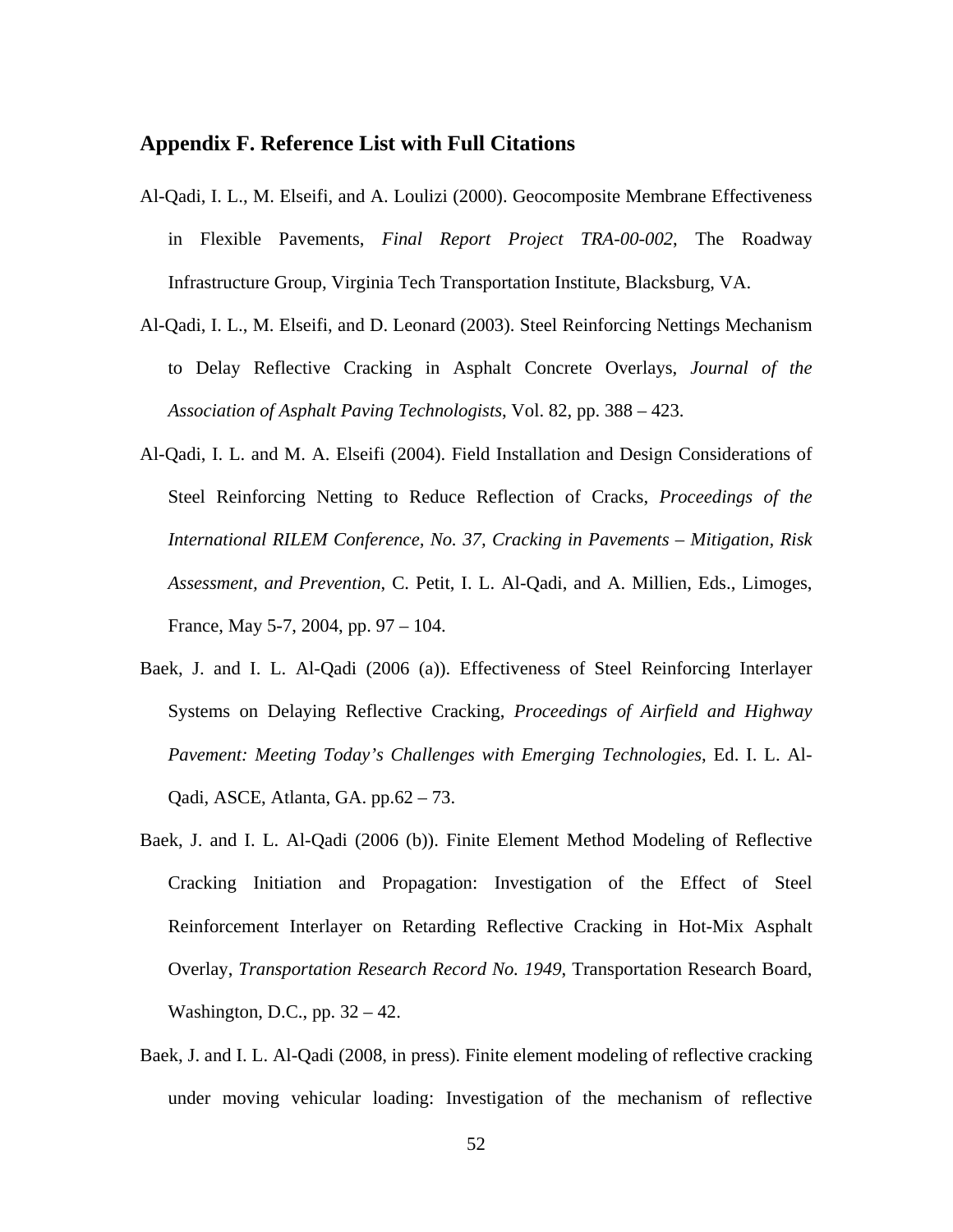cracking in hot-mix asphalt overlays reinforced with interlayer systems, *Airfield and highway pavements conference*, Bellevue, WA.

- Belgian Road Research Centre, 1998, Design of Overlaid Cement Concrete Pavements Reinforced with Bitufor® Traffic Loading, *Research Report EP5035/3544*, BRCC, Brussels, Belgium.
- Bozkurt, D. and W. G. Buttlar (2002). Tree-Dimensional Finite Element Modeling to Evaluate Benefits of Interlayer Stress Absorbing Composite for Reflective Crack Mitigation, *Presented for the 2002 Federal Aviation Administration Airport Technology Transfer Conference*.
- Dave, E. V., S. H. Song, W. G. Buttlar, and G. H. Paulino (2007). Reflective and Thermal Cracking Modeling of Asphalt Concrete, Advanced Characterization of Pavement and Soil Engineering Materials, Eds. Loizos, Scarpas, and Al-Qadi, Taylor & Francis Group, London.
- Eaton, R.A. and R. N. Godfrey (1980). Reflection Cracking Studies at Thule Air Base, Greenland Using AC 2.5 and Fabrics, *The Proceedings of the Association of Asphalt Paving Technologists*, pp. 381 – 396.
- Ellis, S. J., P. C. Langdale, and J. Cook (2002). Performance of Techniques to Minimize Reflection Cracking and Associated Developments in Pavement Investigation for Maintenance of UK Military Airfields, *Presented for the 2002 Federal Aviation Administration Airport Technology Transfer Conference*.
- Elseifi, M. (2003). Performance Quantification of Interlayer Systems in Flexible Pavements Using Finite Element Analysis, Instrument Response, and Non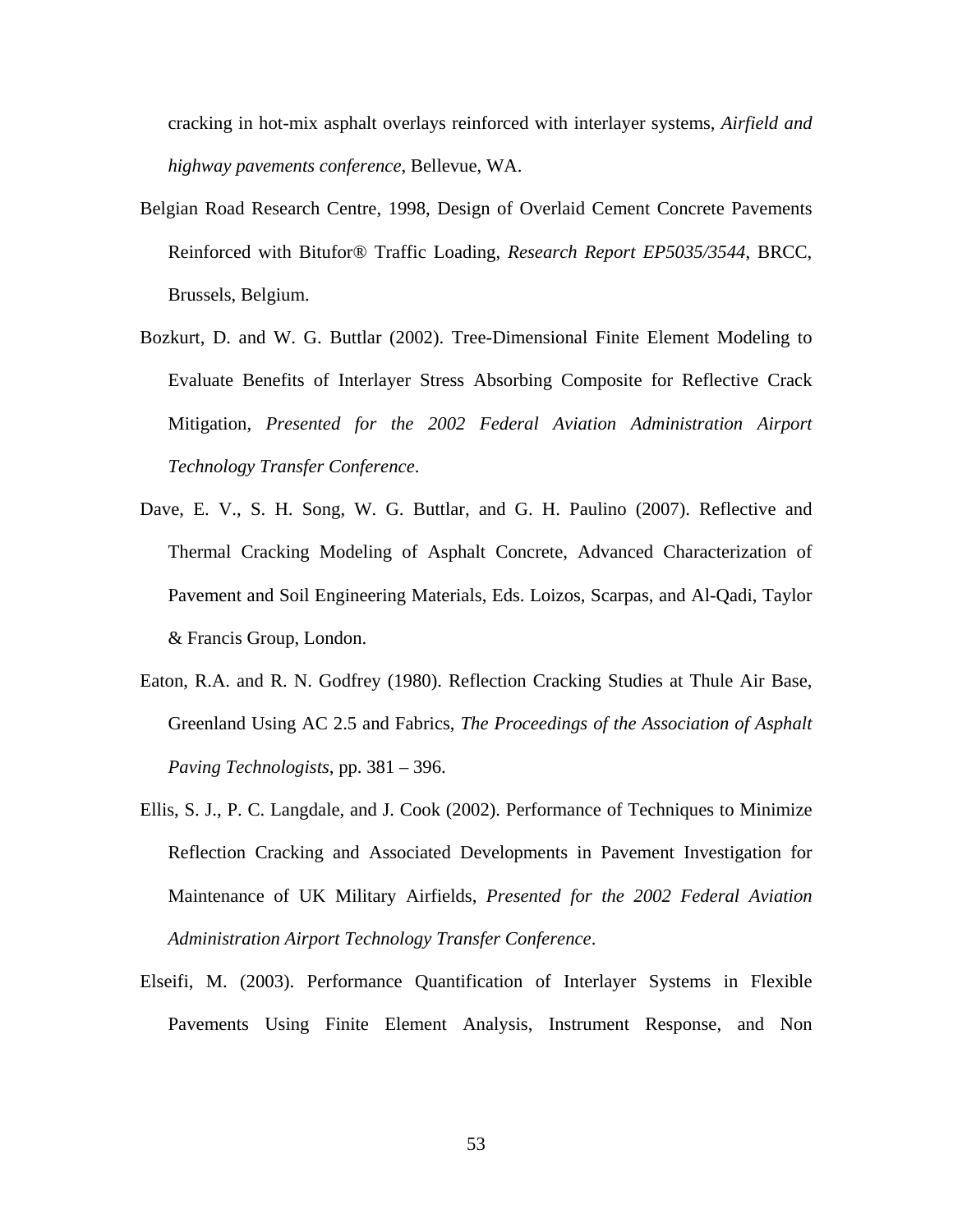Destructive Testing, *Ph.D Dissertation*, Virginia Polytechnic Institute and State University, Blacksberg, VA.

- Elseifi, M. and I. L. Al-Qadi (2005 (a)). Effectiveness of Steel Reinforcing Netting in Combating Fatigue Cracking in New Flexible Pavement Systems, *Journal of Transportation Engineering*, ASCE, Vol. 131, No. 1, 2005, pp. 37 – 45.
- Elseifi, M. and I. L. Al-Qadi (2005 (b)). Modeling and Validation of Strain Energy Absorber for Rehabilitated Cracked Flexible Pavements, *Journal of Transportation Engineering*, ASCE, Vol. 131, No, 9, pp. 653 – 661.
- Federal Aviation Administration (FAA) (1995) Advisory circular: Airport Pavement Design and Evaluation, *AC No. 150/5320-6D*, Department of Transportation, Washington, D.C.
- Federal Aviation Administration (FAA) (2004). Safety Management System Manual Version 1.1, referred from a FAA website, http://platinum.ts.odu.edu/Apps/ FAAUDCA.nsf/FAA\_SMS\_Manual-Version\_1\_1.pdf on April 3, 2008.
- Federal Aviation Administration (FAA) (2007). Advisory circular: Introduction to Safety Management Systems (SMS) for Airport Operator, *AC No. 150/5200-37*, Department of Transportation, Washington, D.C.
- Jenq, Y.-S., C.-J. Liaw, and P. Liu (1993). Analysis of Crack Resistance of Asphalt Concrete Overlays – A Fracture Mechanics Approach, *Transportation Research Record No. 1388*, Transportation Research Board, Washington, D.C., pp. 160 – 166.
- Jun, Y., F. Guanhua, L. Qing, C. Rongsheng, and D. Xuejun (2004). Deep Analysis on Interlayer Restraining Reflective Cracks in Asphalt Overlay Old Concrete Pavement, *Proceedings pro37: Cracking in Pavements: Mitigation, Risk Assessment and*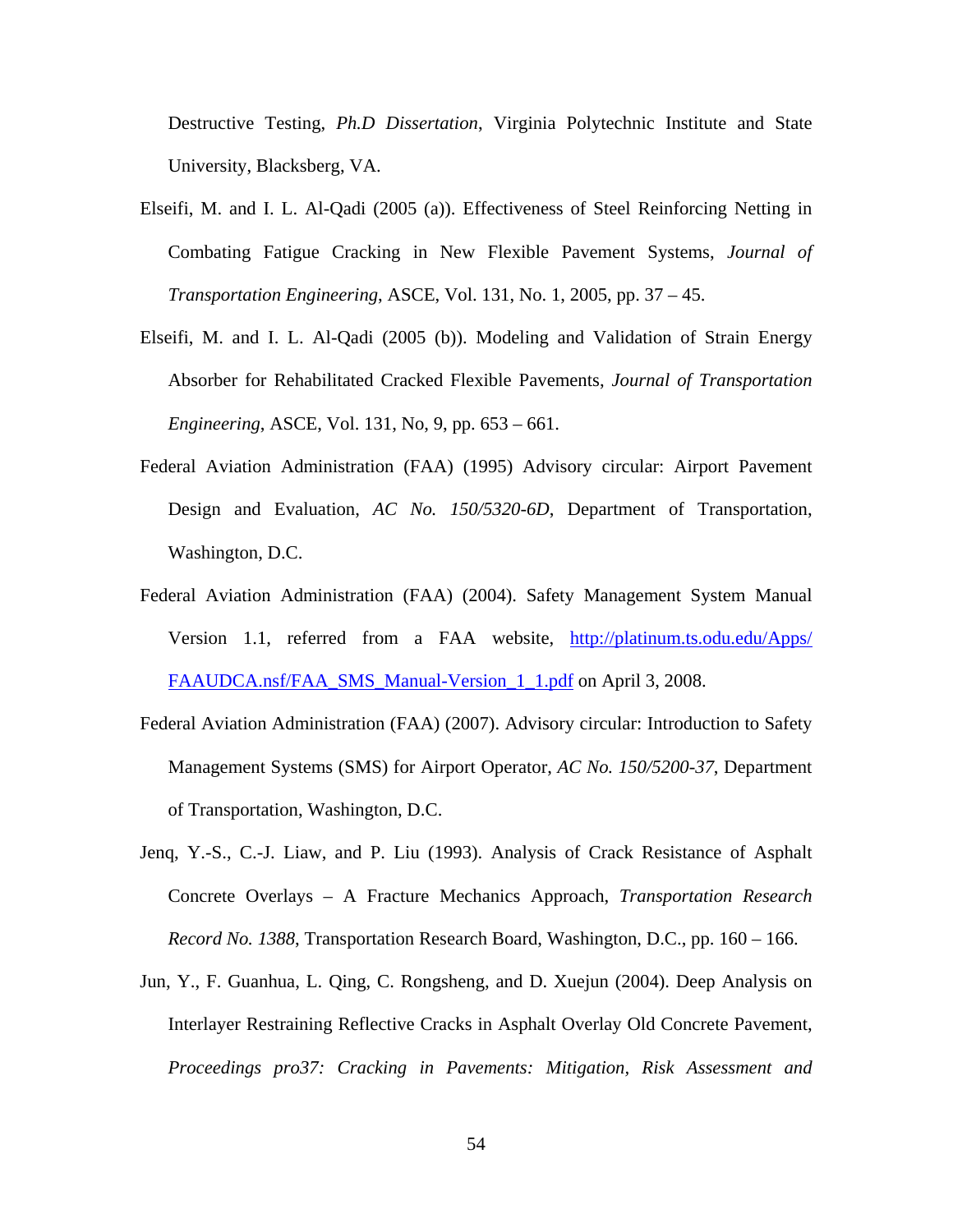*Prevention*, C. Petit, I. L. Al-Qadi, and A. Millien, Eds., Limoges, France, May 5-7, pp. 223 – 230.

- Kim, H., K. Chou, and W. G. Buttlar (2007). Finite Element Fracture Analysis of Airport Overlay System Using J-Contour Integral Approach, *Presented at the 86th Annual Meeting of the Transportation Research Board*, CD-ROM, Transportation Research Board, Washington, D.C.
- Kim, J. and W. G. Buttlar (2002). Analysis of Reflective Crack Control System Involving Reinforcing Grid over Base-Isolating Interlayer Mixture, *Journal of Transportation Engineering*, Vol. 128 No. 4, pp. 375 – 384.
- Kuo, C.-M. and T.-R. Hsu (2003). Traffic Induced Reflective Cracking on Pavements with Geogrid-Reinforced Asphalt Concrete Overlay, *Presented at the 82nd Annual Meeting of the Transportation Research Board*, CD-ROM, Transportation Research Board, Washington, D.C.
- Little, D. N. (1991). Performance Assessment of Binder-Rich Polyethylene-Modified Asphalt Concrete Mixtures (Novophalt), *Transportation Research Record No. 1317*, Transportation Research Board, Washington, D.C., pp. 1 – 9.
- Montestruque, G., R. Rodrigues, M. Nods, and A. Elsing (2004) Stop of Reflective Crack Propagation with the Use of Pet Geogrid as Asphalt Overlay Reinforcement. *Proceedings pro37: Cracking in Pavements: Mitigation, Risk Assessment and Prevention*, C. Petit, I. L. Al-Qadi, and A. Millien, Eds., Limoges, France, May 5-7, pp. 231 – 239.
- MSNBC news (2008). Oil hits another record as dollar tumbles: Price tops \$115 a barrel; U.S. oil, gas stocks less than expected, MSNBC, Business: Oil and Energy section,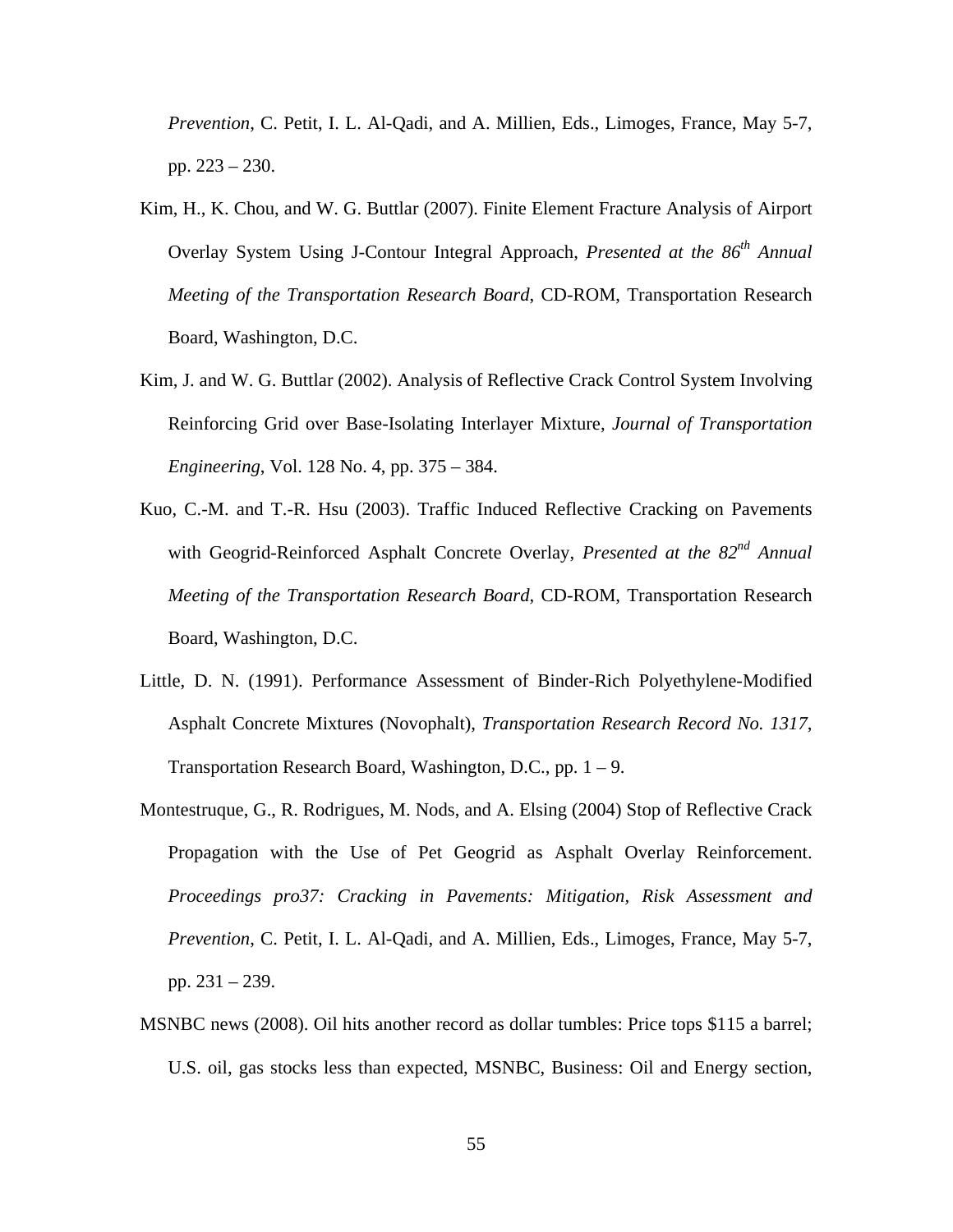visited a MSNBC website http://www.msnbc.msn.com/id/12400801/ on April 17, 2008.

- Predoehl, N. H. (1989). Evaluation of Paving Fabric Test Installation in California, *Final Report*, Draft Report, California Department of Transportation, Translab.
- Rufina, D., J. Roesler, and E. Barenberg (2004). Mechanistic Analysis of Pavement Responses from Denver International Airport, *Technical Report of Research supported by the FAA under Grant DOT 95-C-001*.
- Thom, N. H. (2000). A Simplified Computer Model for Grid Reinforced Asphalt Overlays, *Proceedings of 4<sup>th</sup> International RILEM Conference on Reflective Cracking in Pavements*, Ottawa, pp. 37 – 46.
- University of Illinois at Urbana-Champaign (2008), visited university website on April 15, http://www.publicaffairs.uiuc.edu/facts/facts.html
- University of Illinois (Urbana-Champaign, Chicago, and Springfield) (2008), visited university website on April 15, http://www.uillinois.edu/about/mission.cfm
- US Army Corps of Engineers (USACE) (1992). Pavement Design for Roads, Streets, Walks, and Open Storage Areas, *TM 5-822-5,* Hyattsville, MD.
- Vanelstraete, A. and L. Francken (1993). "Numerical modeling of crack initiation under thermal stresses and traffic loads." *Proceedings of 2nd International RILEM Conference – Reflective Cracking in Pavements*, E & FN Spon, Liege, Belgium, pp.  $136 - 145$ .
- Vanelstraete, A. and L. Francken (2000). On Site Behavior of Interface Systems, *Proceedings of 4th International RILEM Conference – Reflective Cracking in Pavements*, E & FN Spon, Ontario, Canada, pp. 517 – 526.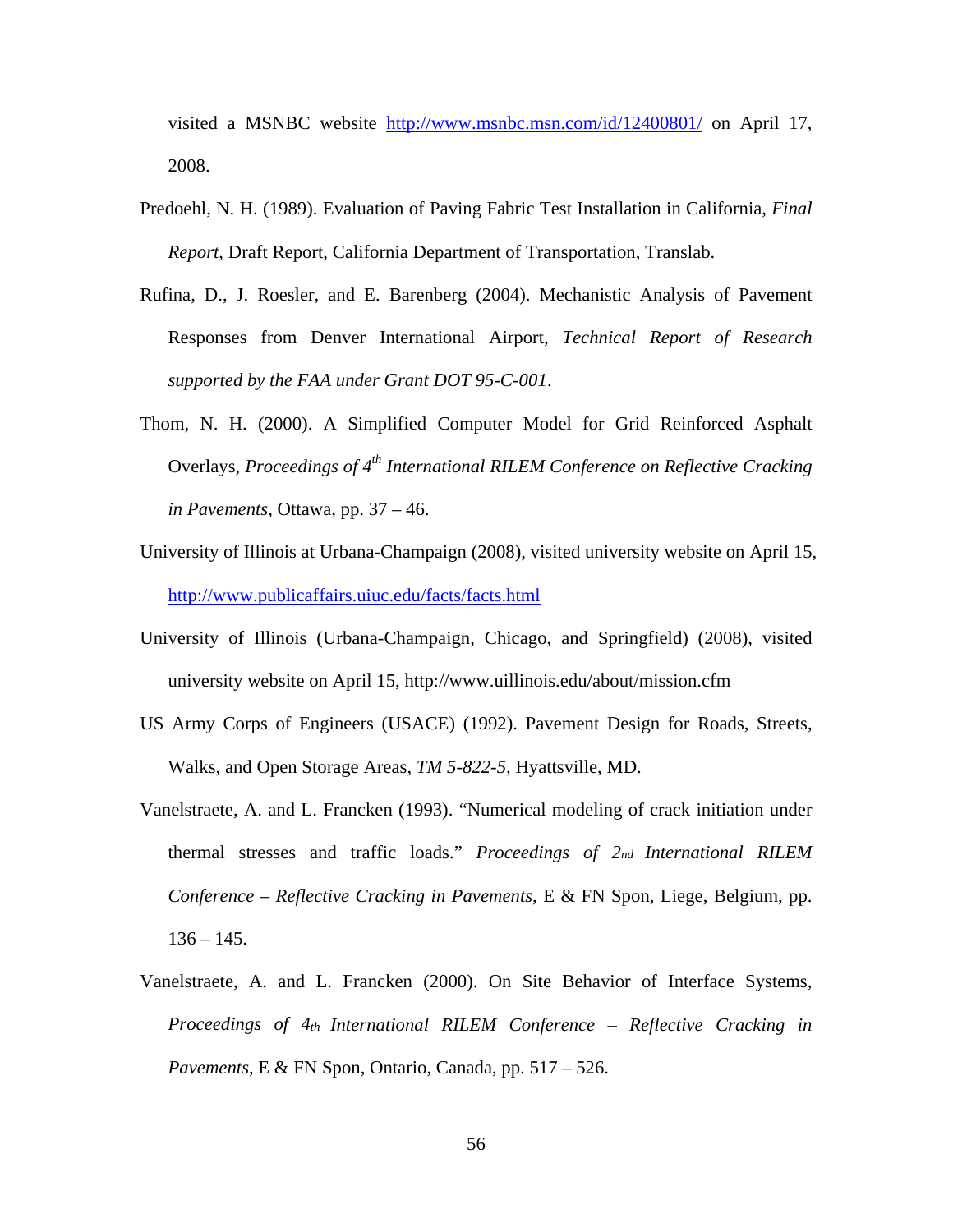Von Quintus, H. L., J. Mallela, W. Weiss, and S. Shen (2007). Techniques for Mitigation of Reflective Cracking, *Interim Report AAPTP 05-04*, Applied Research Associates, Champaign, IL.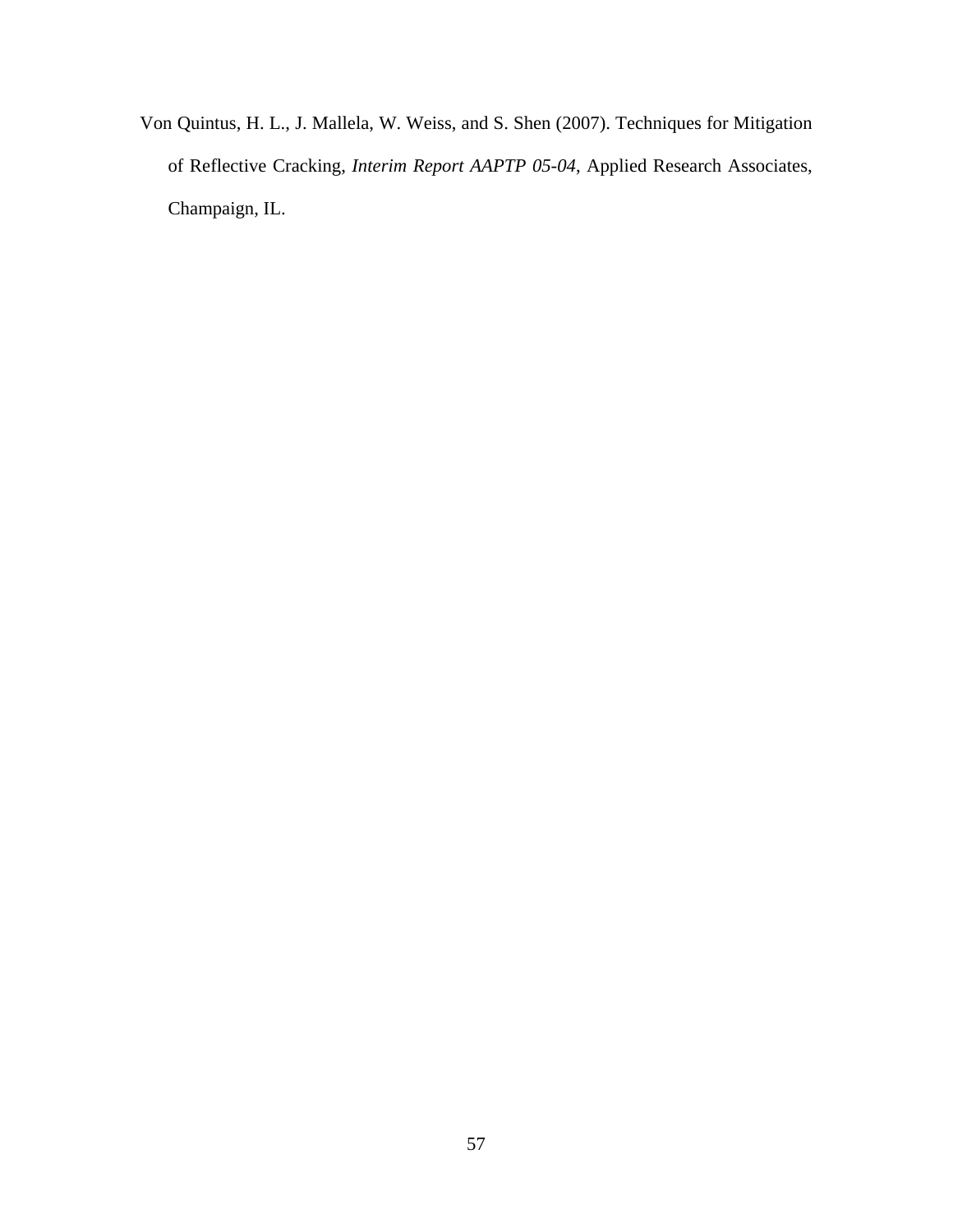## **Appendix G. Other Support Materials**

## **G.1 Questionnaire to airport experts**

We greatly appreciate your kind participation in this survey. This survey will be used only for the "FAA Design Competition for Universities 2007-2008 Academic Year". The objective of our design team is to develop a long-last rehabilitation strategy for airport pavements using hot-mix asphalt overlay systems. In order to accomplish the goal, current problems in airport pavement rehabilitation procedures need to be collected. Please answer the following questions:

- 1. Please provide brief information on your airport: name, location, and traffic volume including type of airplanes and frequency.
- 2. What kinds of pavements are used in your airport and on which part?
- 3. What are the most three distresses exist in your airport pavement?
- 4. Is reflective cracking a concern for your pavement team?
- 5. Which techniques have been utilized to control reflective cracking?
- 6. In your opinion, what is the most cost effective approach to control reflective cracking?
- 7. Are you interested in a new technique to control reflective cracking if proven cost effective?

 If you have any questions, please feel free to contact Hao Wang at haowang4@uiuc.edu, 217-979-1580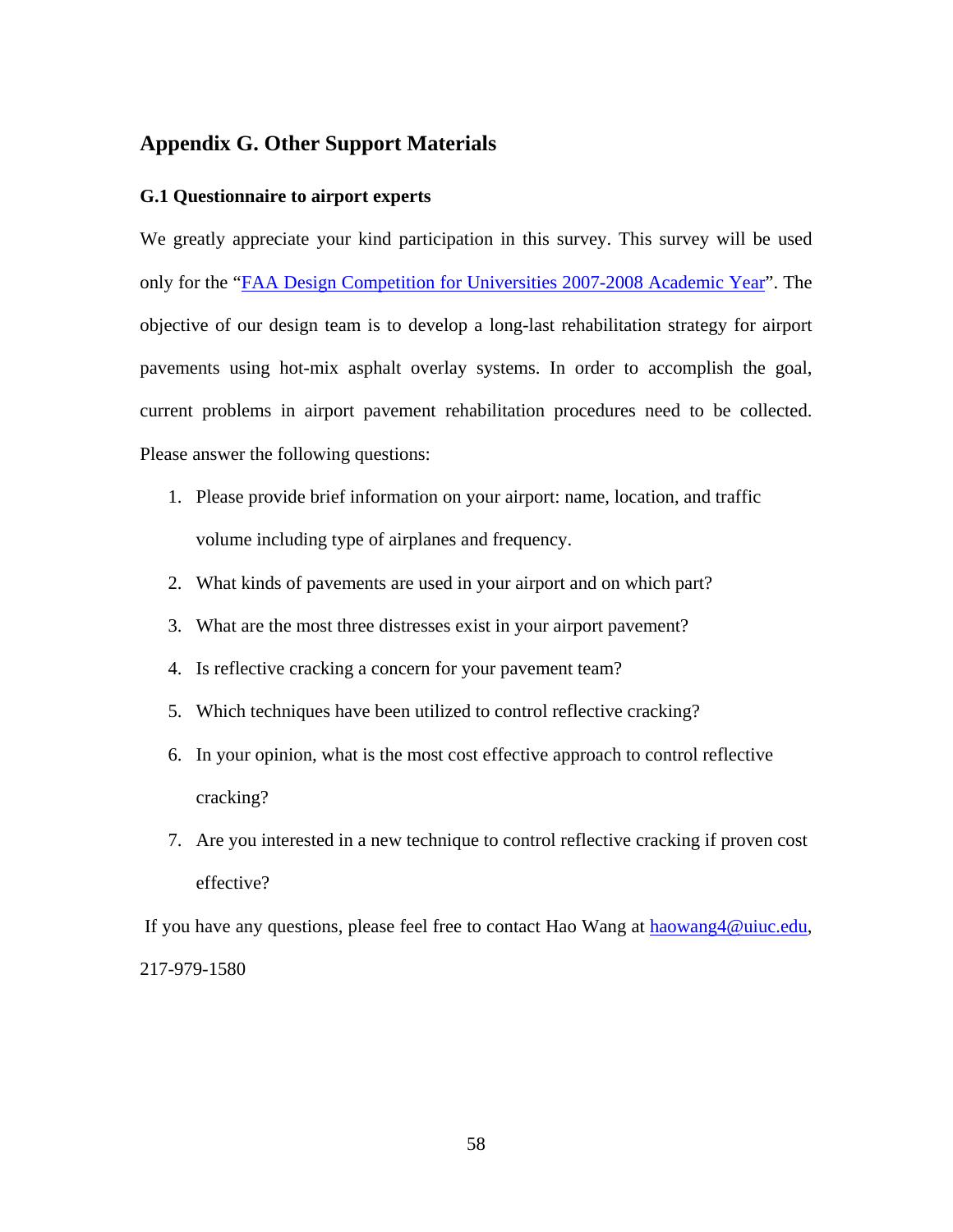### **G.2 Survey response #1**

1. Please provide brief information on your airport: name, location, and traffic volume including type of airplanes and frequency.

### *- Burlington International Airport, Burlington, Vermont*

*- See traffic mix in table below.* 

| <b>Aircraft Type</b>          | MTOW,<br>Lbs | <b>Gear</b><br><b>Type</b> | <b>MTOW</b> Wheel<br>Load, lbs | Avg. Ann. Deps. |
|-------------------------------|--------------|----------------------------|--------------------------------|-----------------|
| Airbus A-319                  | 166,500      | DW                         | 39,544                         | 173             |
| Airbus $A-320$                | 170,000      | DW                         | 40,375                         | 1,859           |
| <i>Boeing B737-300</i>        | 115,500      | DW                         | 27,431                         | 719             |
| <i>Boeing B727-200</i>        | 190,000      | DW                         | 45,125                         | 124             |
| Beechcraft 1900               | 16,600       | DW                         | 3,943                          | 519             |
| DeHavilland Dash 8 Series 400 | 41,100       | DW                         | 9,761                          | 1,112           |
| DO-328                        | 30,843       | DW                         | 7,325                          | 692             |
| McDonnell Douglas MD-80       | 140,000      | DW                         | 33,250                         | 124             |
| Canadair CRJ                  | 95,000       | DW                         | 22,563                         | 11,055          |
| Embraer 145                   | 48,500       | DW                         | 11,519                         | 5,330           |
| $F-16$                        | 37,500       | DW                         | 8,906                          | 2,379           |

2. What kinds of pavements are used in your airport and on which part?

 *- New PCC, New HMA, and HMA overlays* 

- 3. What are the most three distresses exist in your airport pavement?
- *Thermal cracks, joint reflective cracks, and alligator (fatigue) cracking*
- 4. Is reflective cracking a concern for your pavement team?

*- Yes.* 

5. Which techniques have been utilized to control reflective cracking?

*- Fiberglass grid geotextile fabric between 2-inch HMA overlay lifts.*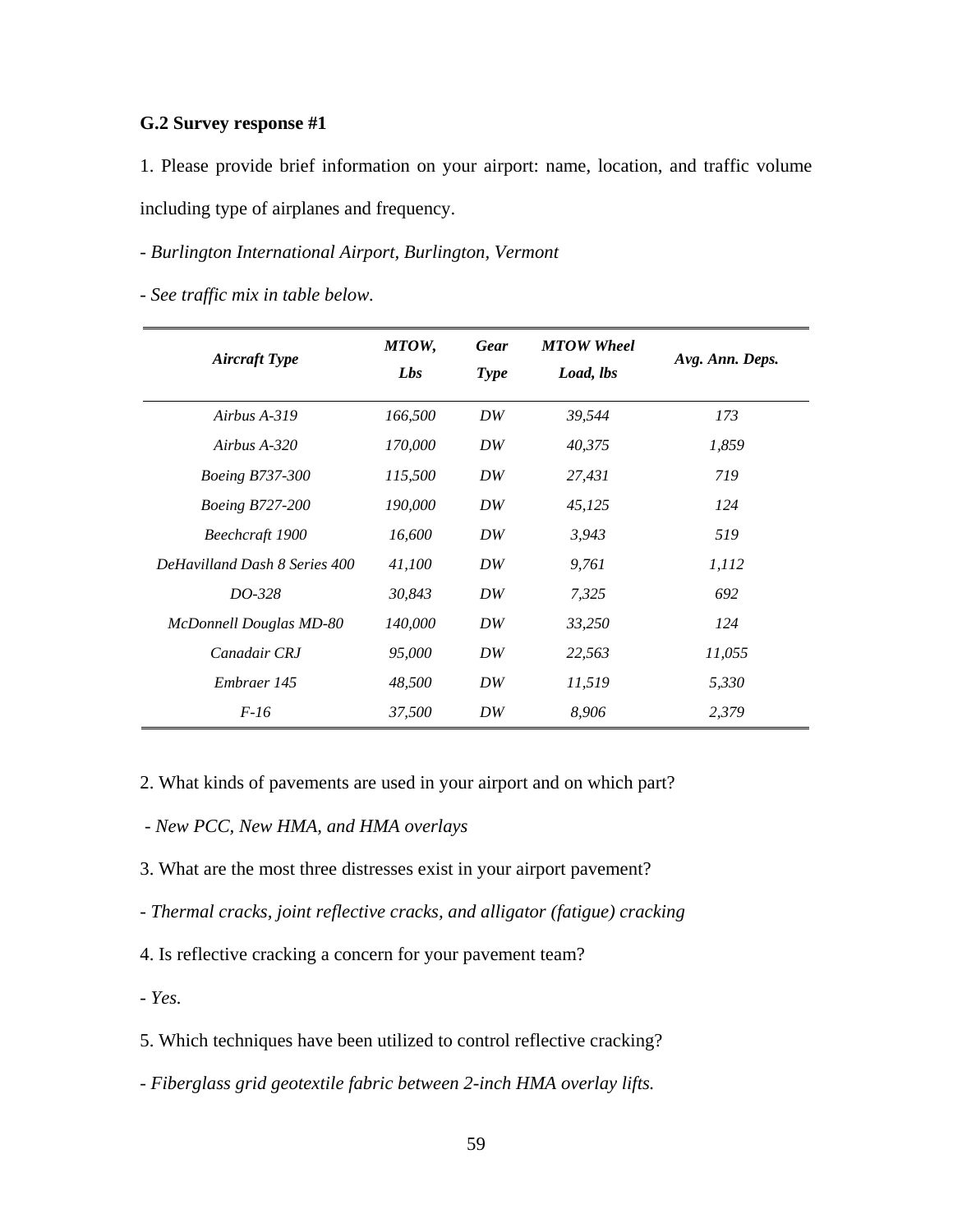6. In your opinion, what is the most cost effective approach to control reflective cracking?

## *- Rubblization*

7. Are you interested in a new technique to control reflective cracking if proven cost effective?

 *- Absolutely*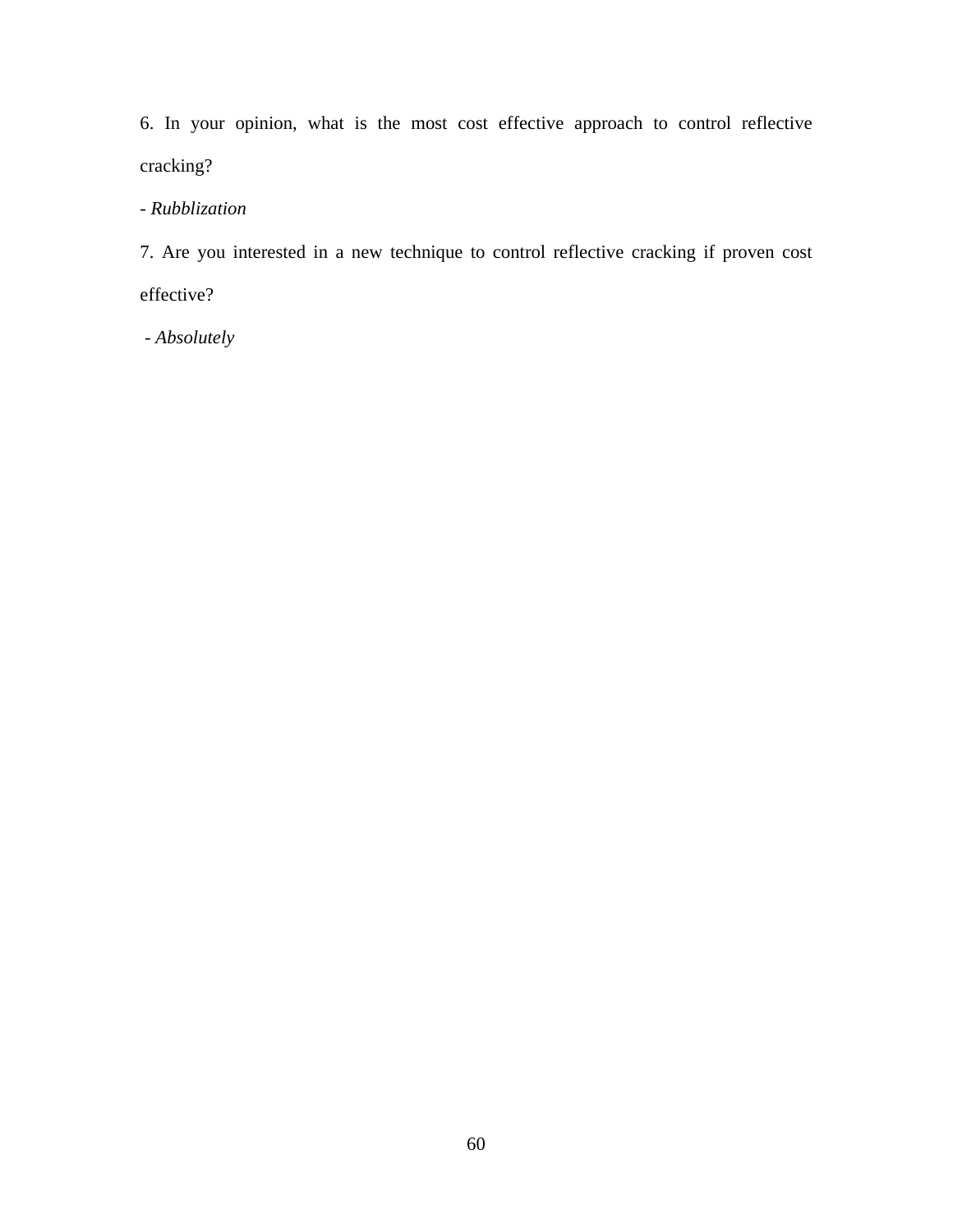#### **G.3 Survey response #2**

1. Please provide brief information on your airport: name, location, and traffic volume including type of airplanes and frequency

*- As a consultant, I work for a variety of airports. Currently, I have 10 airport clients ranging from small, general aviation airports to large hub airports.* 

2. What kinds of pavements are used in your airport and on which part?

*- General aviation (GA) airports without much jet traffic use primarily asphalt in all areas. Some GA have corporate jet traffic in which PCC is used on ramps for aircraft parking.* 

*- Small commercial service airports such as Syracuse and Akron-Canton have a mix of asphalt and PCC. More so than not, PCC is used for parking areas and asphalt in all others.* 

*- At large hub airports, like Cleveland and Detroit Metro, primarily PCC is used in most areas. In some areas where there is asphalt, asphalt is used for rehabilitation as well.* 

3. What are the most three distresses exist in your airport pavement?

*- Asphalt: at small airports loads are not common, so typical distresses are environmentally related from temperatures changes such as L&T cracking. If cracks are not sealed, what gets in and can erode the subbase over time and produce secondary cracking and some load failure. At large airports, rutting and depression are also common with L&T cracks.* 

4. Is reflective cracking a concern for your pavement team?

*- Very much so* 

5. Which techniques have been utilized to control reflective cracking?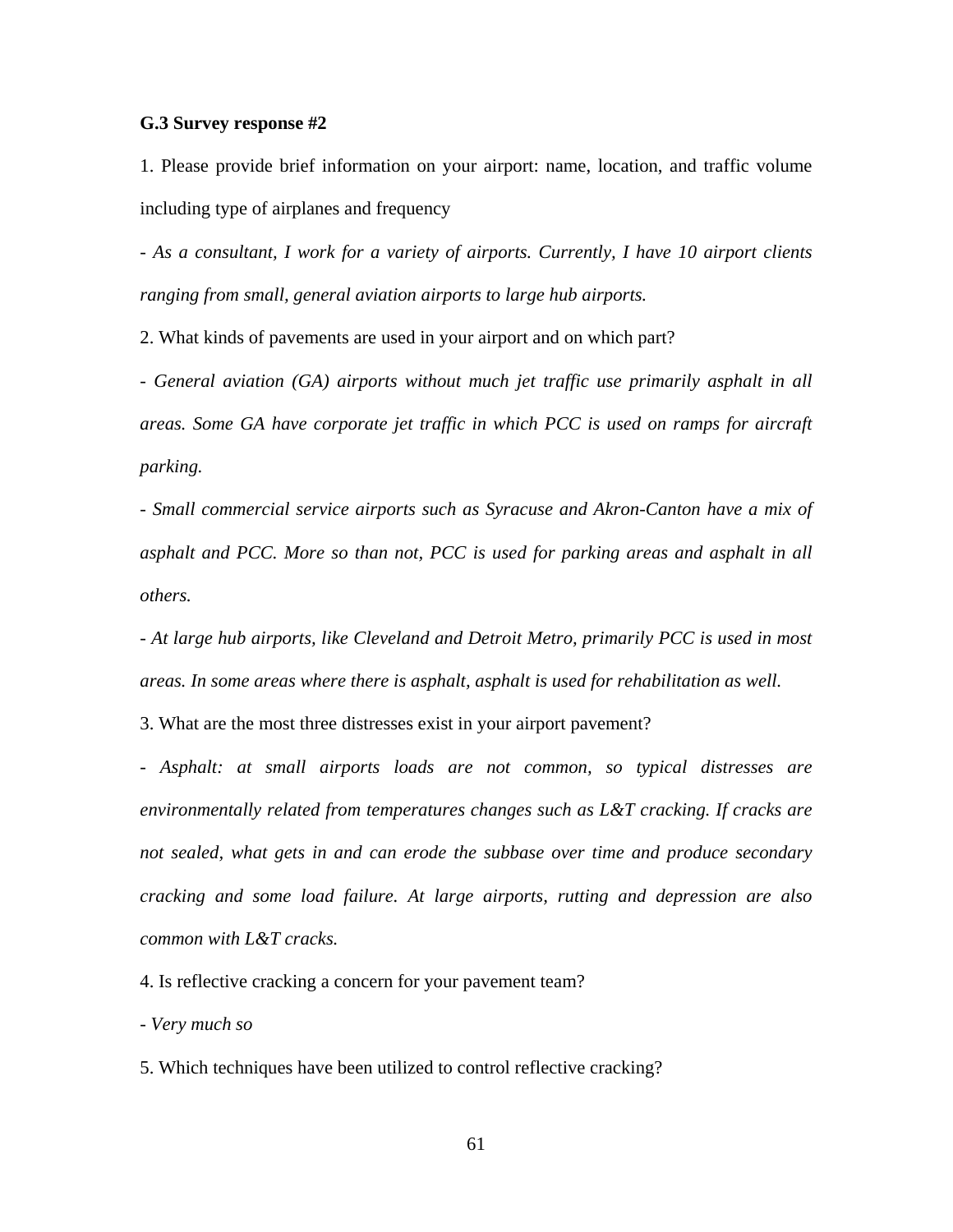*- Repairing distresses in the existing pavement section prior to overlay* 

*- Membranes such as GlasGrid.* 

6. In your opinion, what is the most cost effective approach to control reflective cracking?

*- Ideally, milling out full depth* 

*- Membranes help delay if affordable and if you can use multiple lifts. I have not tried, but I could see how white-topping might be effective.* 

7. Are you interested in a new technique to control reflective cracking if proven cost effective?

*- Yes*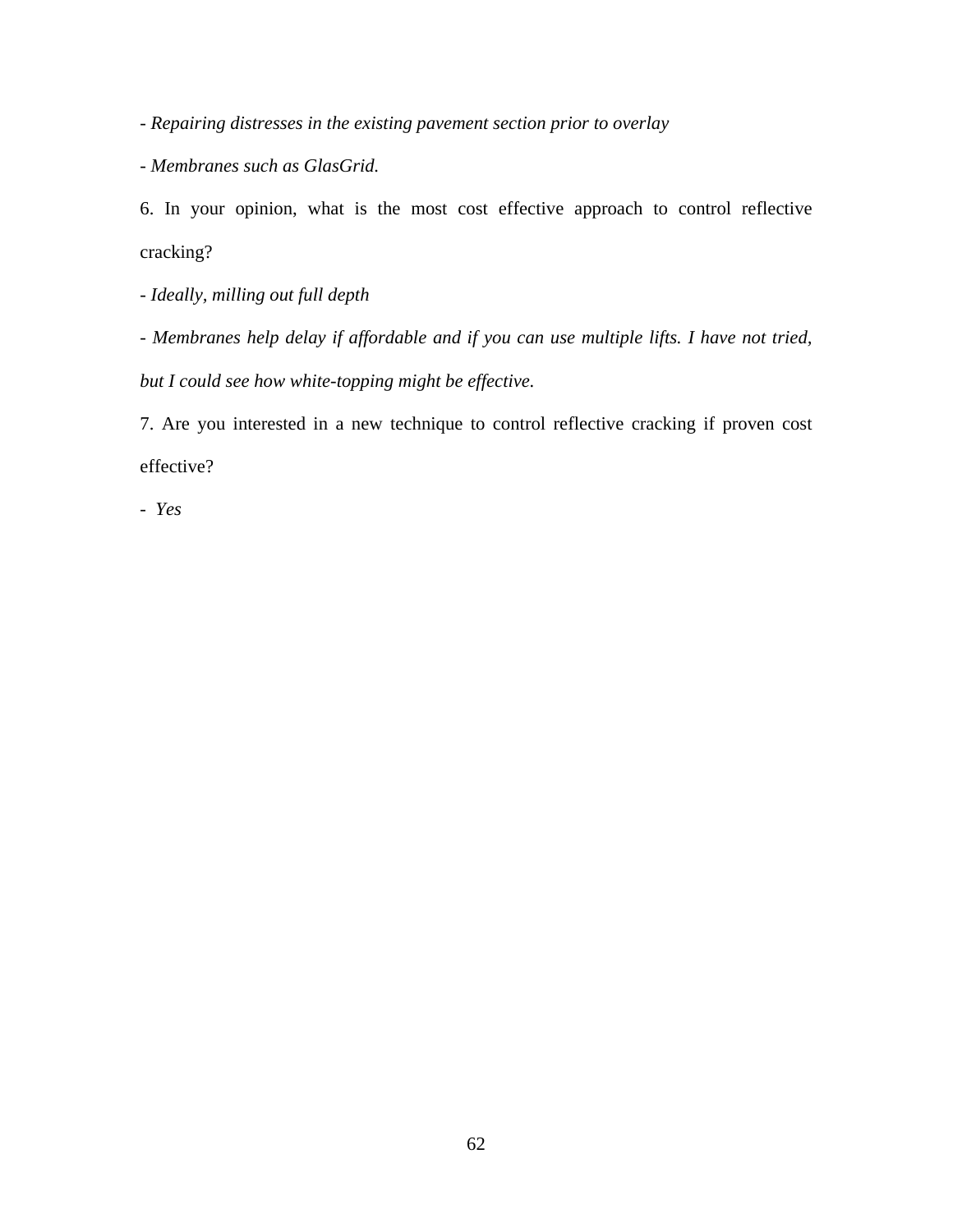#### **G.4 Survey response #3**

1. Please provide brief information on your airport: name, location, and traffic volume including type of airplanes and frequency.

*- Burlington, Vermont* 

*- Approximately 40 commercial departures daily, ranging from commuter prop planes up* 

*to A320; cargo aircraft; general aviation operations; Air and Army National Guard (F16s and some transport aircraft).* 

2. What kinds of pavements are used in your airport and on which part?

*- HMA pavements on runways and taxiways; PCC on apron* 

3. What are the most three distresses exist in your airport pavement?

*- Thermal cracking, fatigue cracking, block cracking* 

4. Is reflective cracking a concern for your pavement team?

*- Yes* 

5. Which techniques have been utilized to control reflective cracking?

*- Fabrics, Thick overlays* 

6. In your opinion, what is the most cost effective approach to control reflective cracking?

*- There is no cost-effective solution that we're aware of, whether it's for reflective cracking of HMA over HMA or HMA over PCC.* 

7. Are you interested in a new technique to control reflective cracking if proven cost effective?

*- Probably*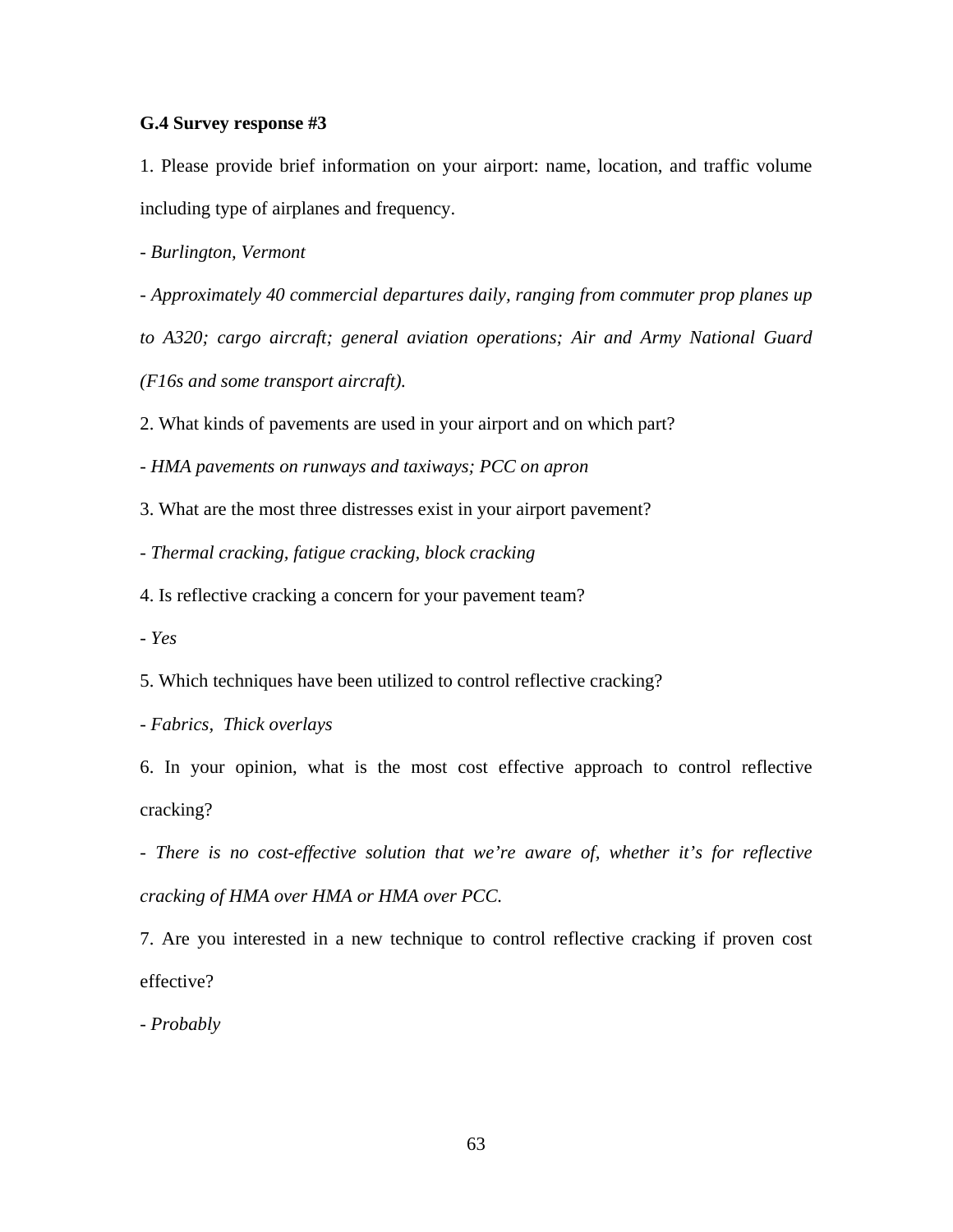### **G.5 Survey response #4**

1. Please provide brief information on your airport: name, location, and traffic volume including type of airplanes and frequency.

*- The information provided is considered representative of general aviation airports in* 

### *Alabama*

2. What kinds of pavements are used in your airport and on which part?

*- Asphalt* 

3. What are the most three distresses exist in your airport pavement?

*- Longitudinal cracking, Reflective cracking, Raveling* 

4. Is reflective cracking a concern for your pavement team?

*- Yes* 

5. Which techniques have been utilized to control reflective cracking?

*- Milling, crushed aggregate treatment* 

6. In your opinion, what is the most cost effective approach to control reflective cracking?

*- Milling* 

7. Are you interested in a new technique to control reflective cracking if proven cost effective?

*- Probably*